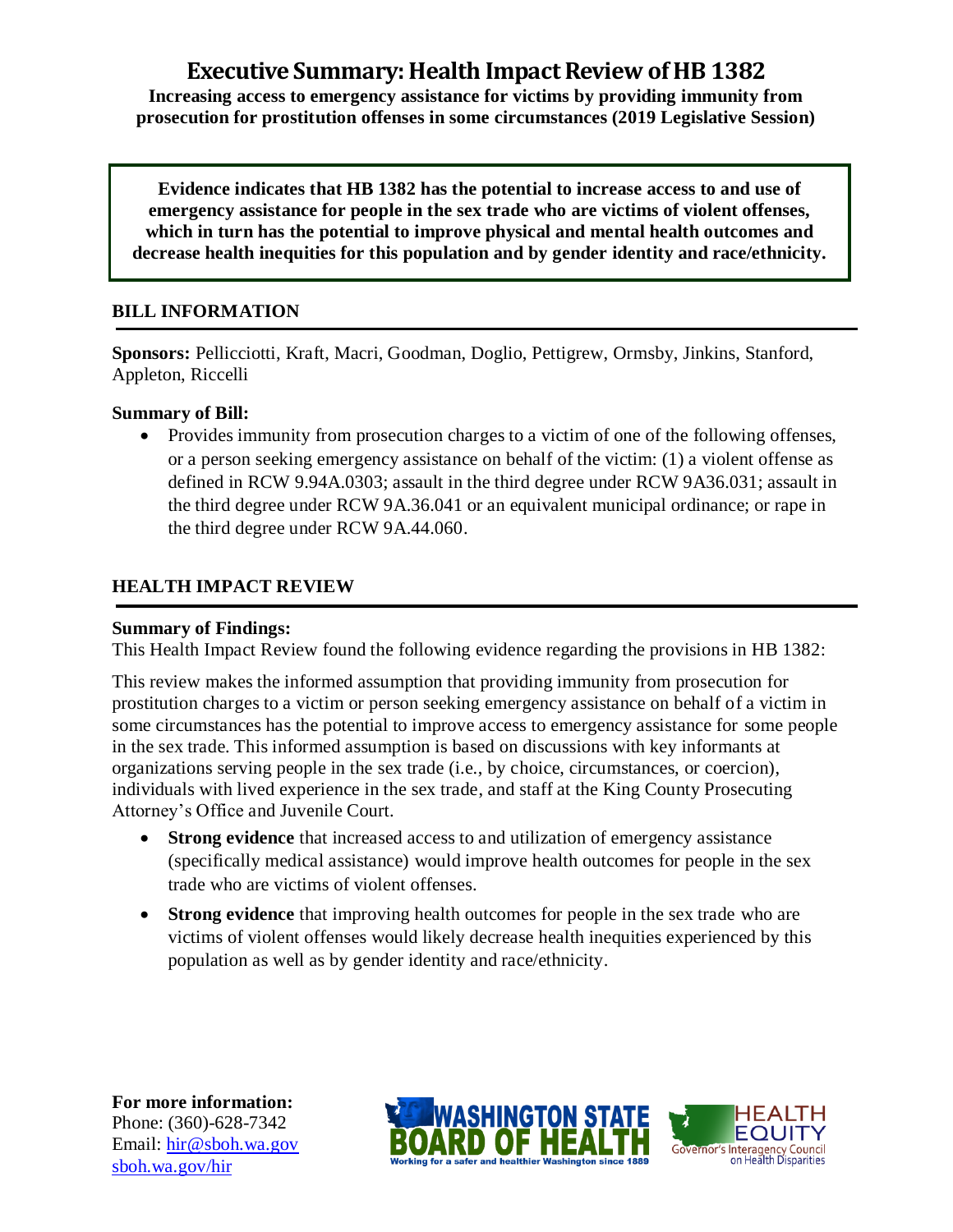# **Health Impact Review of HB 1382**

**Increasing access to emergency assistance for victims by providing immunity from prosecution for prostitution offenses in some circumstances (2019 Legislative Session)**

February 13, 2019

**Staff contact:** Caitlin Lang-Perez Phone: (360) 628-7342 Email: [caitlin.lang@sboh.wa.gov](mailto:caitlin.lang@sboh.wa.gov)

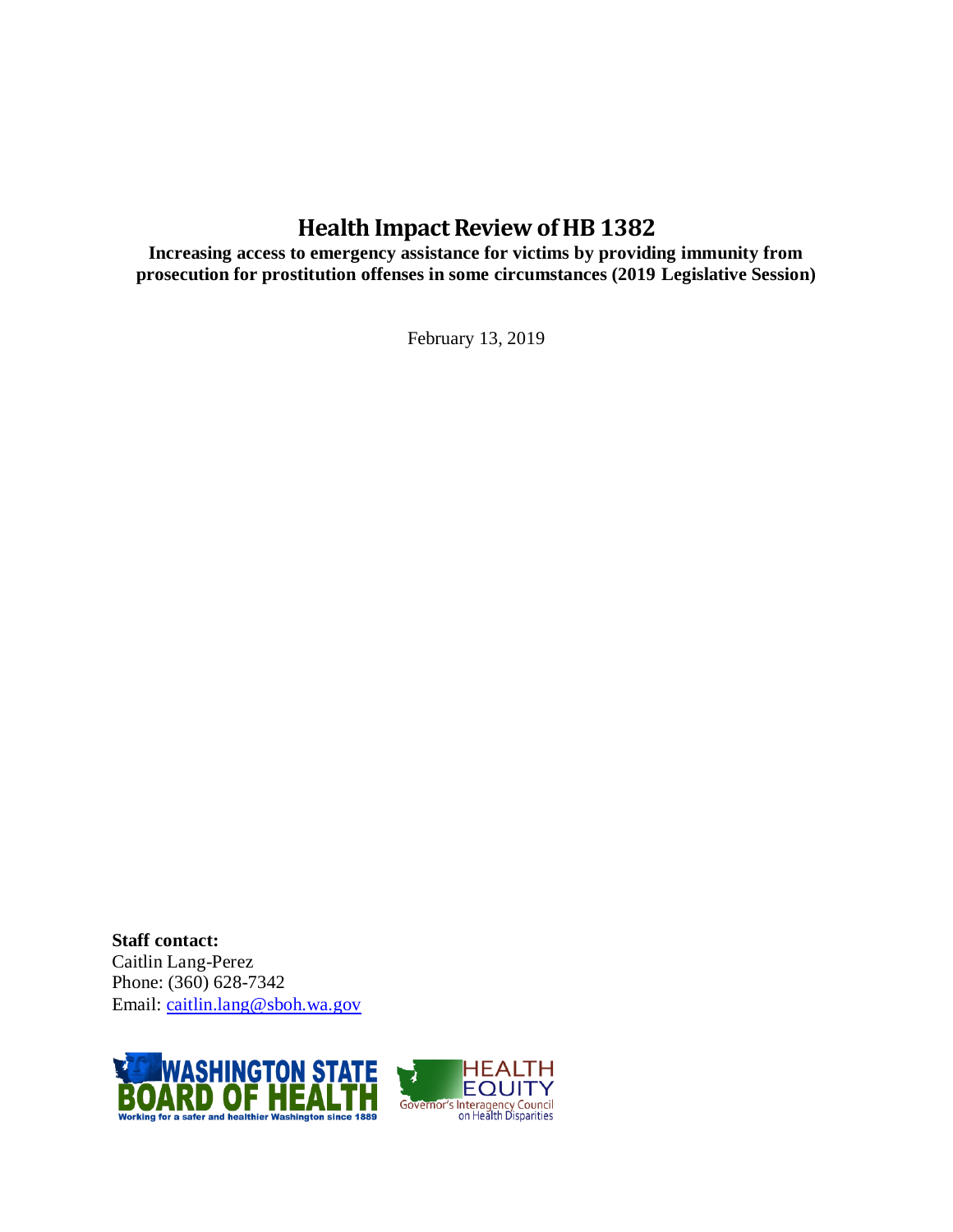#### **Acknowledgements**

We would like to thank the key informants who provided consultation and technical support during this Health Impact Review.

#### *A note about language used in this Health Impact Review*

Based on recommendations from key informants, analysts use the terms "people engaged in the sex trade" or "people in the sex trade" when discussing individuals who may be impacted by this legislation. We use this language to be inclusive of the continuum of individuals within the sex trade, including those who enter by choice, circumstance, or coercion. When discussing people actively being trafficked we use the term "trafficking victims" to acknowledge their experience of exploitation (i.e., being forced to have sex against their will). When specifically referring to those who have escaped/exited trafficking we use the term "survivors of trafficking" to recognize that not all people who are trafficked survive. When discussing sexual assault, we follow recommendations from RAINN (Rape, Abuse & Incest National Network). We use the term "victim" when referring "to someone who has recently been affected by sexual violence" and the term "survivor" in reference to "someone who has gone through the recovery process, or when discussing the short- or long-term effects of sexual violence."<sup>1</sup> When directly citing literature, unless used in a specific quote, we use person first descriptions of the terminology used by the source material (e.g., victims of rape instead of rape victims) to limit defining individuals by their circumstance or condition.

#### **Contents**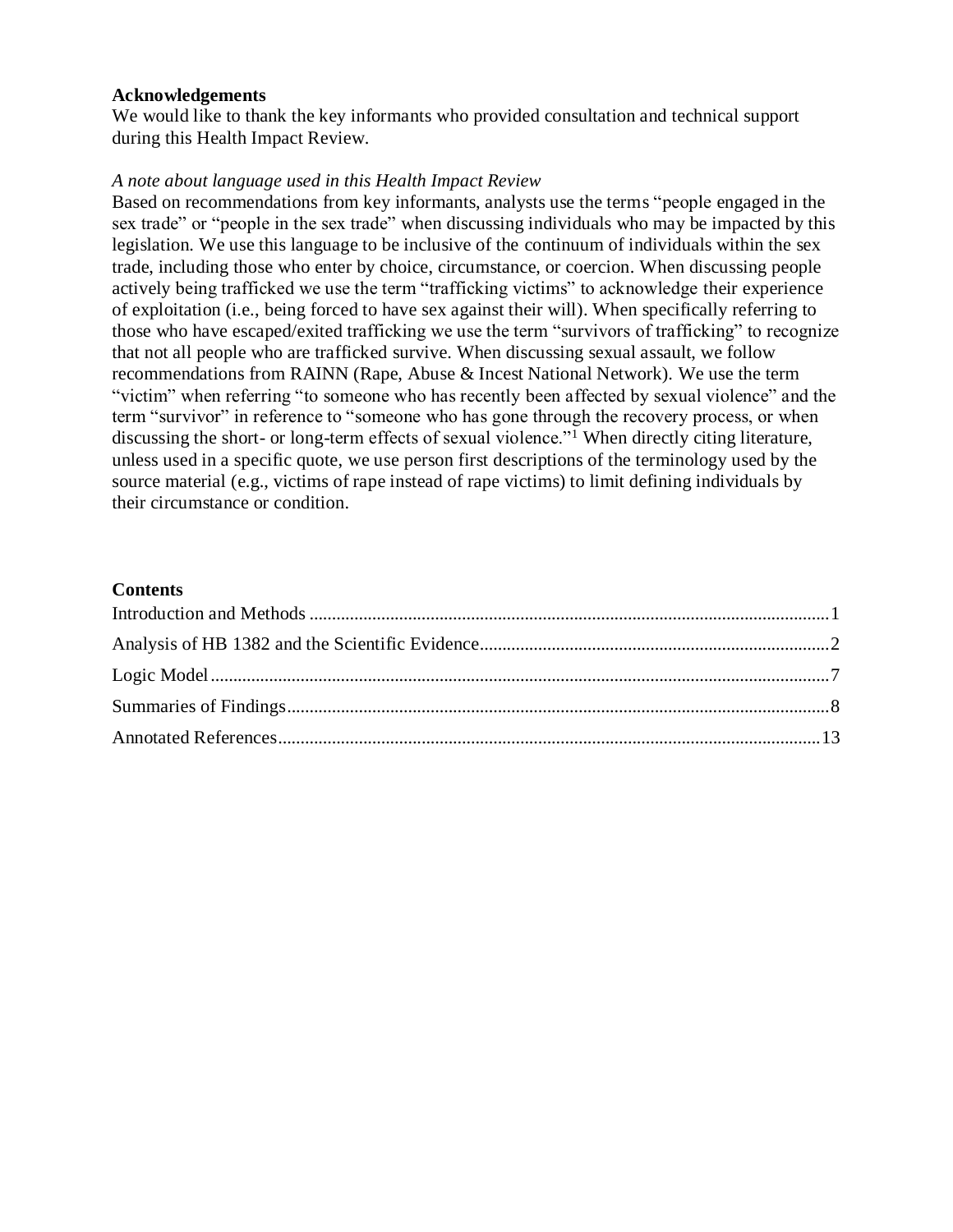#### **Introduction and Methods**

<span id="page-3-0"></span>A Health Impact Review is an analysis of how a proposed legislative or budgetary change will likely impact health and health disparities in Washington State [\(RCW 43.20.285\)](http://apps.leg.wa.gov/rcw/default.aspx?cite=43.20.285). For the purpose of this review 'health disparities' have been defined as the differences in disease, death, and other adverse health conditions that exist between populations [\(RCW 43.20.270\)](http://apps.leg.wa.gov/rcw/default.aspx?cite=43.20.270). This document provides summaries of the evidence analyzed by State Board of Health staff during the Health Impact Review of House Bill 1382 [\(HB 1382\)](https://app.leg.wa.gov/billsummary?BillNumber=1382&Initiative=false&Year=2019).

Staff analyzed the content of HB 1382 and created a logic model depicting possible pathways leading from the provisions of the bill to health outcomes. We consulted with experts and contacted key informants about the provisions and potential impacts of the bill. We conducted an objective review of published literature for each pathway using databases including PubMed, Google Scholar, and University of Washington Libraries. More information about key informants and detailed methods are available upon request.

The following pages provide a detailed analysis of the bill including the logic model, summaries of evidence, and annotated references. The logic model is presented both in text and through a flowchart (Figure 1). The logic model includes information on the strength-of-evidence for each relationship. The strength-of-evidence has been defined using the following criteria:

- Not well researched: the review of literature yielded few if any studies or only yielded studies that were poorly designed or executed or had high risk of bias.
- **A fair amount of evidence:** the review of literature yielded several studies supporting the association, but a large body of evidence was not established; or the review yielded a large body of evidence but findings were inconsistent with only a slightly larger percentage of the studies supporting the association; or the research did not incorporate the most robust study designs or execution or had a higher than average risk of bias.
- **Strong evidence:** the review of literature yielded a large body of evidence on the relationship (a vast majority of which supported the association) but the body of evidence did contain some contradictory findings or studies that did not incorporate the most robust study designs or execution or had a higher than average risk of bias; or there were too few studies to reach the rigor of "very strong evidence;" or some combination of these.
- **Very strong evidence:** the review of literature yielded a very large body of robust evidence supporting the association with few if any contradictory findings. The evidence indicates that the scientific community largely accepts the existence of the association.

This review was subject to time constraints, which influenced the scope of work for this review. The annotated references are only a representation of the evidence and provide examples of current research. In some cases only a few review articles or meta-analyses are referenced. One article may cite or provide analysis of dozens of other articles. Therefore the number of references included in the bibliography does not necessarily reflect the strength-of-evidence. In addition, some articles provide evidence for more than one research question, so are referenced multiple times.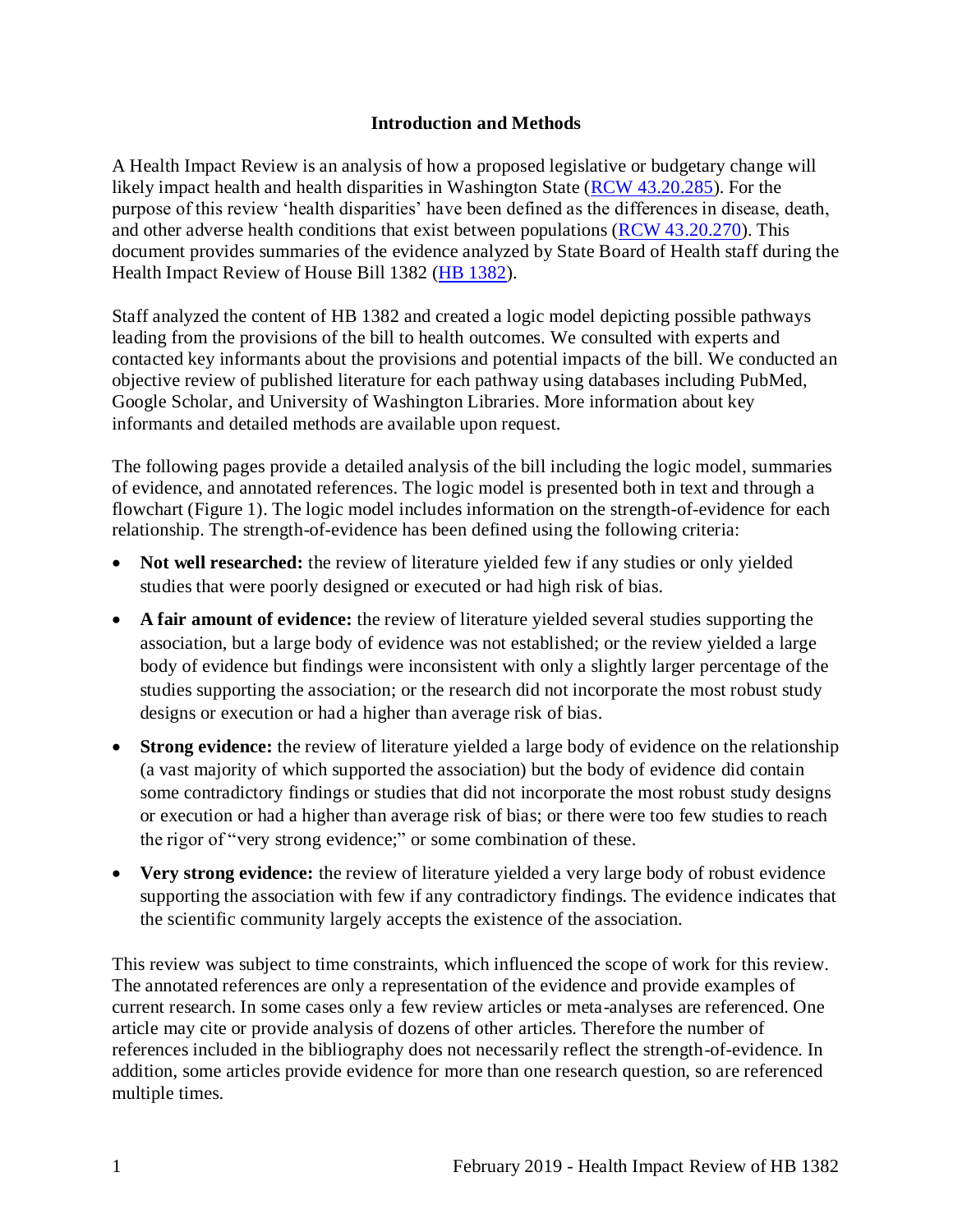#### **Analysis of HB 1382 and the Scientific Evidence**

#### <span id="page-4-0"></span>**Summary of relevant background information**

- "People engaged in the sex trade" is an inclusive term that means "anyone who has traded or exchanged sexual acts or sexual service for money, food, place to sleep, drugs, or anything of value, regardless of choice, circumstances, and coercion (or combination thereof) that led to their involvement in the trade."<sup>2</sup>
- For the purposes of this analysis "emergency assistance" is understood to include calling 911, accessing emergency medical assistance, or contacting law enforcement (Representative Pellicciotti, personal communication, February 2019).
- Under Washington law:
	- $\circ$  A person is guilty of the crime of prostitution [\(RCW 9A.88.030\)](https://app.leg.wa.gov/rcw/default.aspx?cite=9A.88.030) if the individual engages in, agrees to engage in, or offers to engage in sexual conduct with another person in return for a fee. "Sexual conduct" includes sexual intercourse and sexual contact. Prostitution is a misdemeanor offense, which is subject to 90 days of incarceration and a \$1,000 fine.
	- o [RCW 9.94A.030.](https://apps.leg.wa.gov/rcw/default.aspx?cite=9.94A.030)55 details actions deemed as a "violent offense". Examples include, but are not limited to: a class A felony or attempt to commit a class A felony, manslaughter (I or II degree), kidnapping (II degree), assault of a child (II degree), and robbery (II degree).
	- o [RCW 9A.36.031](https://app.leg.wa.gov/rcw/default.aspx?cite=9a.36.031) defines assault in the third degree. For example an individual is guilty if their action: "(d) with criminal negligence, causes bodily harm to another person by means of a weapon or other instrument or thing likely to produce bodily harm [...] (f) with criminal negligence, causes bodily harm accompanied by substantial pain that extends for a period sufficient to cause considerable suffering."
	- o [RCW 9A.36.041](https://app.leg.wa.gov/rcw/default.aspx?cite=9A.36.041) defines assault in the fourth degree.
	- o [RCW 9A.44.060](https://app.leg.wa.gov/rcw/default.aspx?cite=9A.44.060) defines rape in the third degree. Specifically, "(a) Where the victim did not consent as defined in RCW [9A.44.010\(](https://app.leg.wa.gov/RCW/default.aspx?cite=9A.44.010)7), to sexual intercourse with the perpetrator and such lack of consent was clearly expressed by the victim's words or conduct, or (b) Where there is threat of substantial unlawful harm to property rights of the victim."
- Currently, four jurisdictions in the U.S. have implemented policies similar to HB 1382. Each aims to allow people in the sex trade who are victims of crime to seek law enforcement and medical assistance without fear of prosecution.
	- o In 2016, Alaska became the first state in the U.S. to provide victims or witnesses of violent crimes (e.g., sex trafficking, assault, and robbery) immunity from prosecution for prostitution if they report the crime in good faith and cooperate with law enforcement personnel.<sup>3</sup>
	- o In 2017, the King County Prosecuting Attorney's Office (KCPAO) adopted the following policy: "A person acting in good faith who seeks medical or law enforcement assistance for someone, including the reporting person, who is the victim of a crime shall not be prosecuted for Prostitution (SMC 12A.10.020,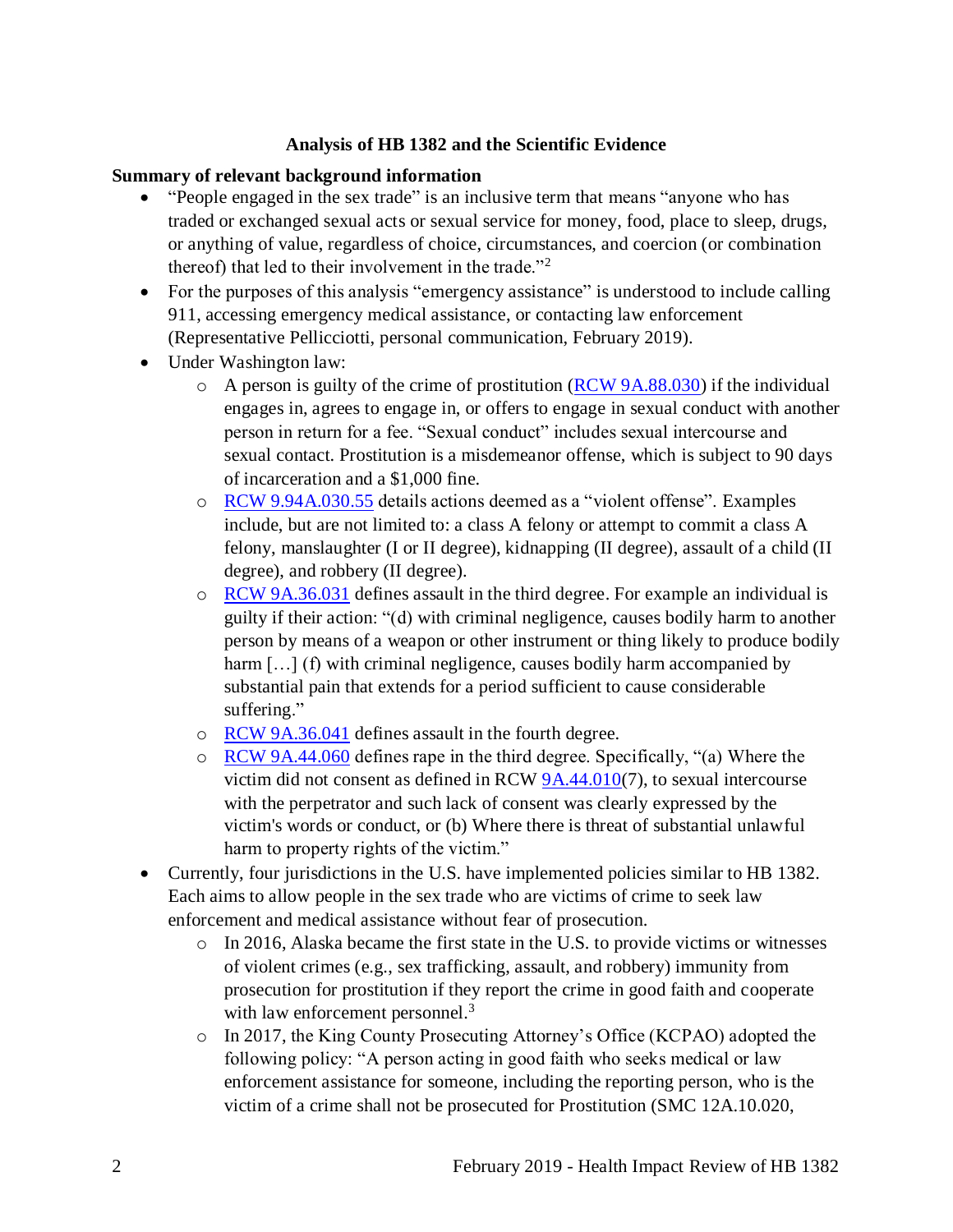RCW 9A.88.030) or Prostitution Loitering (SMC 12A.10.010, KCC 12.63.010(G) – where the loitering is for the purpose of Prostitution) if the evidence for the charge was obtained as a result of the person seeking assistance."<sup>4</sup> Unlike Alaska's policy, KCPAO does not identify specific victimizations as eligible for immunity. Instead, the policy is meant to be broadly defined to protect victims (KCPAO, personal communication, February 2019).

- $\circ$  In 2018, San Francisco became the first jurisdiction to implement coordinated policies through the police department and district attorney's office to not arrest or prosecute "persons involved in sex work or other forms of sex trade when they are victims or witnesses of sexual assault, human trafficking, stalking, robbery, assault, kidnapping, threats, blackmail, extortion, burglary or other violent crime."[5,](#page-19-0)[6](#page-20-0) The policies also state victims and witnesses cannot be arrested or prosecuted for other offenses including: lewd conduct, prostitution and solicitation laws, loitering for the purpose of engaging in a prostitution offense, public nuisance (California Penal Code 647(a), 647(b), 653.22, and 372, respectively), and misdemeanor drug offenses.<sup>[5](#page-19-0)[,6](#page-20-0)</sup> Additionally, the policies state that reporting individuals are to be referred to community based organizations that serve people in the sex trade.<sup>[5,](#page-19-0)[6](#page-20-0)</sup>
- o In June 2018, the California legislature passed [Assembly Bill 2243](https://leginfo.legislature.ca.gov/faces/billTextClient.xhtml?bill_id=201720180AB2243) with bipartisan support. The legislation codified and expanded protections from prosecution for people in the sex trade reporting serious crimes statewide (i.e., extortion, stalking, or violent felony as defined by the California Penal Code). <sup>7</sup> Unlike the policy in San Francisco, the legislation does not grant amnesty from arrest or prevent victims of or witnesses to identified crimes from being held in jail.<sup>8</sup>

## **Summary of HB 1382**

• Provides immunity from prosecution charges to a victim of one of the following offenses, or a person seeking emergency assistance on behalf of the victim: (1) a violent offense as defined in RCW 9.94A.0303; assault in the third degree under RCW 9A36.031; assault in the third degree under RCW 9A.36.041 or an equivalent municipal ordinance; or rape in the third degree under RCW 9A.44.060.

#### **Health impact of HB 1382**

Evidence indicates that HB 1382 has the potential to increase access to and use of emergency assistance for people in the sex trade who are victims of violent offenses, which in turn has the potential to improve physical and mental health outcomes and decrease health inequities for this population as well as by gender identity and race/ethnicity.

#### **Pathway to health impacts**

The potential pathway leading from the provisions of HB 1382 to decreased health inequities are depicted in Figure 1.

This review makes the informed assumption that providing immunity from prosecution for prostitution charges to a victim or person seeking emergency assistance on behalf of a victim in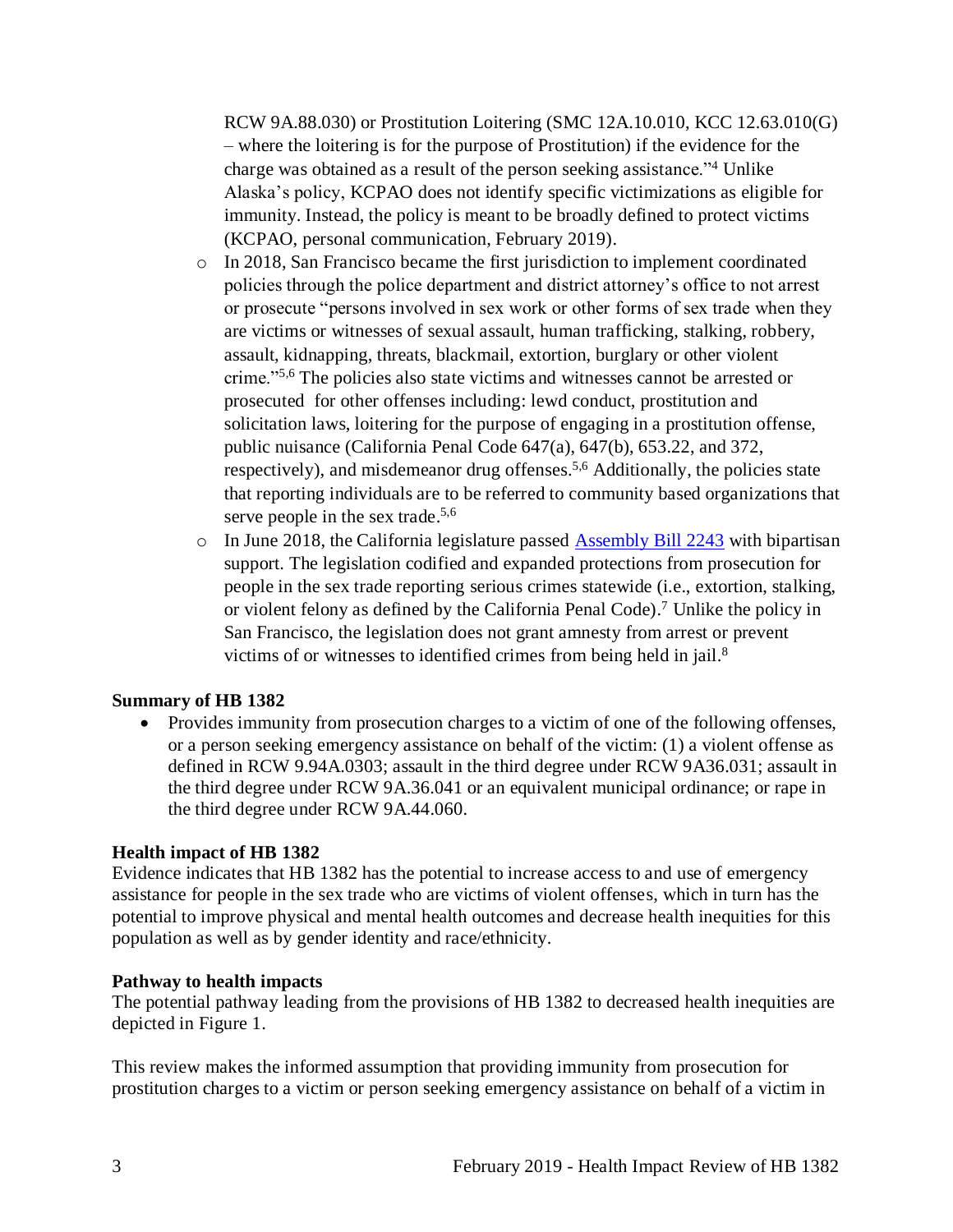some circumstances has the potential to improve access to emergency assistance for some people in the sex trade. This informed assumption is based on discussions with key informants at organizations serving people in the sex trade (i.e., by choice, circumstances, or coercion), individuals with lived experience in the sex trade, and staff at the King County Prosecuting Attorney's Office. There is strong evidence that increased access to and utilization of emergency assistance (specifically medical assistance) would improve health outcomes for people in the sex trade who are victims of violent offenses.<sup>9-15</sup> There is strong evidence that improving health outcomes for people in the sex trade who are victims of violent offenses would likely decrease health inequities experienced by this population as well as by gender identity and race/ethnicity. 16-21

Due to time limitations, we only researched the most direct connections between the provisions of the bill and decreased health inequities and did not explore the evidence for all possible pathways. For example, we did not evaluate potential impacts related to:

- Whether and how reducing incarceration among people in the sex trade would influence health. However, there is very strong evidence indicating that involvement in the criminal justice system is linked to poor health outcomes for the individuals who experience incarceration<sup>22-24</sup> as well for their children.<sup>25-27</sup> The majority of research compares outcomes experienced by justice-involved individuals to outcomes experienced by those without a history of criminal justice contact. As people in the sex trade may have already had contact with the criminal justice system, the literature may not be fully generalizable.
- Whether and how reducing fear of prosecution for prostitution among people in the sex trade who are victimized/assist a victim would influence their decision to report perpetrators to law enforcement. If people in the sex trade had improved access to legal recourse, people who may have otherwise committed violence against them may be deterred, which could influence health for people in the sex trade.

#### **Magnitude of impact**

Due to the underground nature of the sex trade, analysts could not identify Washington specific prevalence data on people in the sex trade who experience violent crimes, assault, and rape. However, this section provides an overview of the continuum of people in the sex trade who may be affected by the legislative proposal; discussion of data challenges and gaps; and limited relevant data related to violence and abuse experienced by people in the sex trade.

The continuum of people in the sex trade who may be affected by HB 1382 can be broken into three broad categories of entry: choice, circumstance, and coercion. These categories are not necessarily mutually exclusive. Individuals who enter by choice are "fully consenting to the work and can leave for other employment options but choose to stay for various reasons."<sup>28</sup> Those who enter by choice generally have more privilege than others in the sex trade as they have other accessible options to meet their needs (e.g., food, housing) in a direct way (Reframe Health and Justice, personal communication, February 2019). This allows for entry and exit from the market at an individual's discretion, which provides a stronger position to negotiate safety (e.g., screen clients, require condom use). The second category includes those whose entry is circumstantial. This describes people who "consent to work in the sex trade but [want] to leave, or would prefer other work."<sup>28</sup> Most circumstantial entrants would choose to leave the sex trade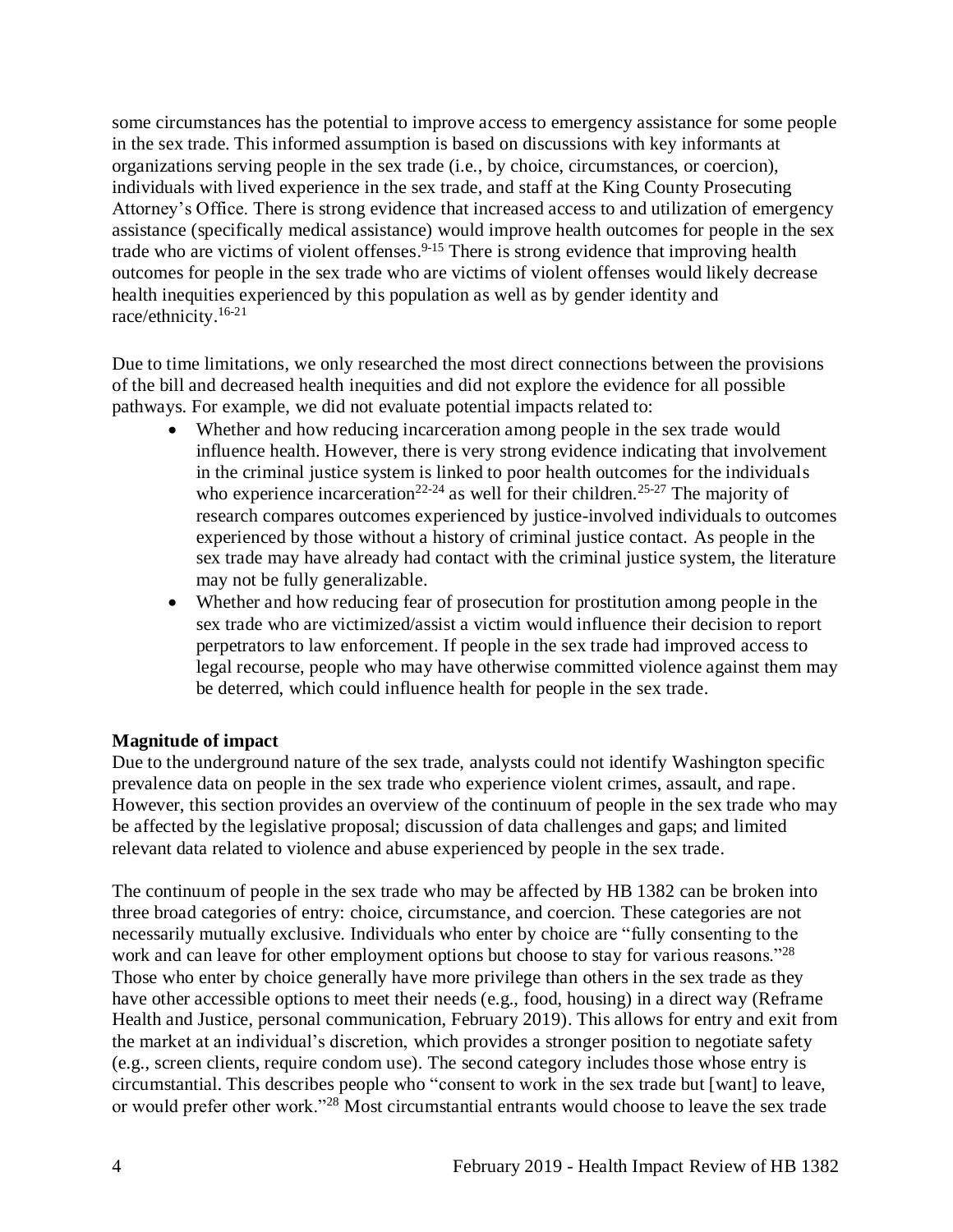if the barriers limiting their options were addressed and they had access to other flexible, wellpaid work (Reframe Health and Justice, personal communication, February 2019). Finally, those who are coerced into the sex trade are not consenting to work but are tricked or forced by another individual(s) (e.g., trafficker, pimp, family member). <sup>28</sup> Trafficking within the sex trade is defined as any form of sexual labor performed under force, fraud, or coercion, or in which the person induced to perform such an act is younger than 18 years of age. <sup>29</sup> Thus, "[a]n individual does not have to be brought in from another country to be a victim of trafficking. Oftentimes, individuals are trafficked by individuals they know, such as a partner or family member."<sup>28</sup> A key informant working with people in the sex trade in Seattle shared unpublished data from interviews conducted in the summer of 2018 in which 49% of interviewees working autonomously within the sex trade at the point of interview reported experiencing force, fraud, or coercion upon entry (Reframe Health and Justice, personal communication, February 2019)

Due to limited data on the sex trade generally, analysts were unable to identify the prevalence of violence against those who could be prosecuted for prostitution under Washington law. Accurately estimating the population involved in the sex trade is challenging because the act of prostitution is illegal. Thus, there is limited incentive for someone in the sex trade to report being the victims of a crime because they can be arrested and prosecuted for prostitution. Such policies severely limit people in the sex trade's access to legal recourse. Therefore, such assaults remain hidden crimes and accurate data assessing the magnitude of those victimized (e.g., violent crimes, assault, rape) in Washington State is unavailable. Multiple key informants shared that criminalization of people in the sex trade fuels coercion by stigmatizing those in the sex trade, which further limits people's options for survival. Data gaps persist, despite growing efforts to train law enforcement and medical professionals to recognize and appropriately respond to people in the sex trade who are victimized.

While analysts were unable to identify any estimates of the adult population involved in the sex trade in Washington, key informants shared some data related to commercially sexually exploited children (trafficking victims). According to a 2008 report, a prevalence estimate of youth being trafficked in the Seattle area was  $300-500<sup>30</sup>$  However, the study noted that this estimate stems from a review of 1,528 case files and law enforcement reports likely underreport youth being trafficked.<sup>30</sup> Data from April 2014 to June 2018 show that 776 commercially sexually exploited children (CSEC) were identified and referred to services in King County, Washington (King County Prosecuting Attorney's Office [KCPAO], personal communication, February 2019). While more specific data is unavailable, one key informant stated that "hundreds of kids are sexually exploited in Washington" (KCPAO, personal communication, February 2019).

Despite gaps in documentation of violence against people in the sex trade in most parts of the world,<sup>16</sup> limited available evidence indicates that people in the sex trade disproportionately experience violence.<sup>[16-18,](#page-24-0)[20,](#page-27-0)[31](#page-31-0)</sup> For example, a systematic review examining the documented magnitude of violence against sex workers and the factors that shape risk for violence against sex workers included 41 international peer-reviewed studies.<sup>16</sup> Authors found "[e]ver or lifetime prevalence of any or combined workplace violence, physical workplace violence, and sexual workplace violence ranged from 45% to 75% ( $n = 4$  studies; any or combined), 19% to 67% ( $n =$ 7; physical), and 14% to 54% ( $n = 9$ ; sexual) and in the past year ranged from 32% to 55% ( $n =$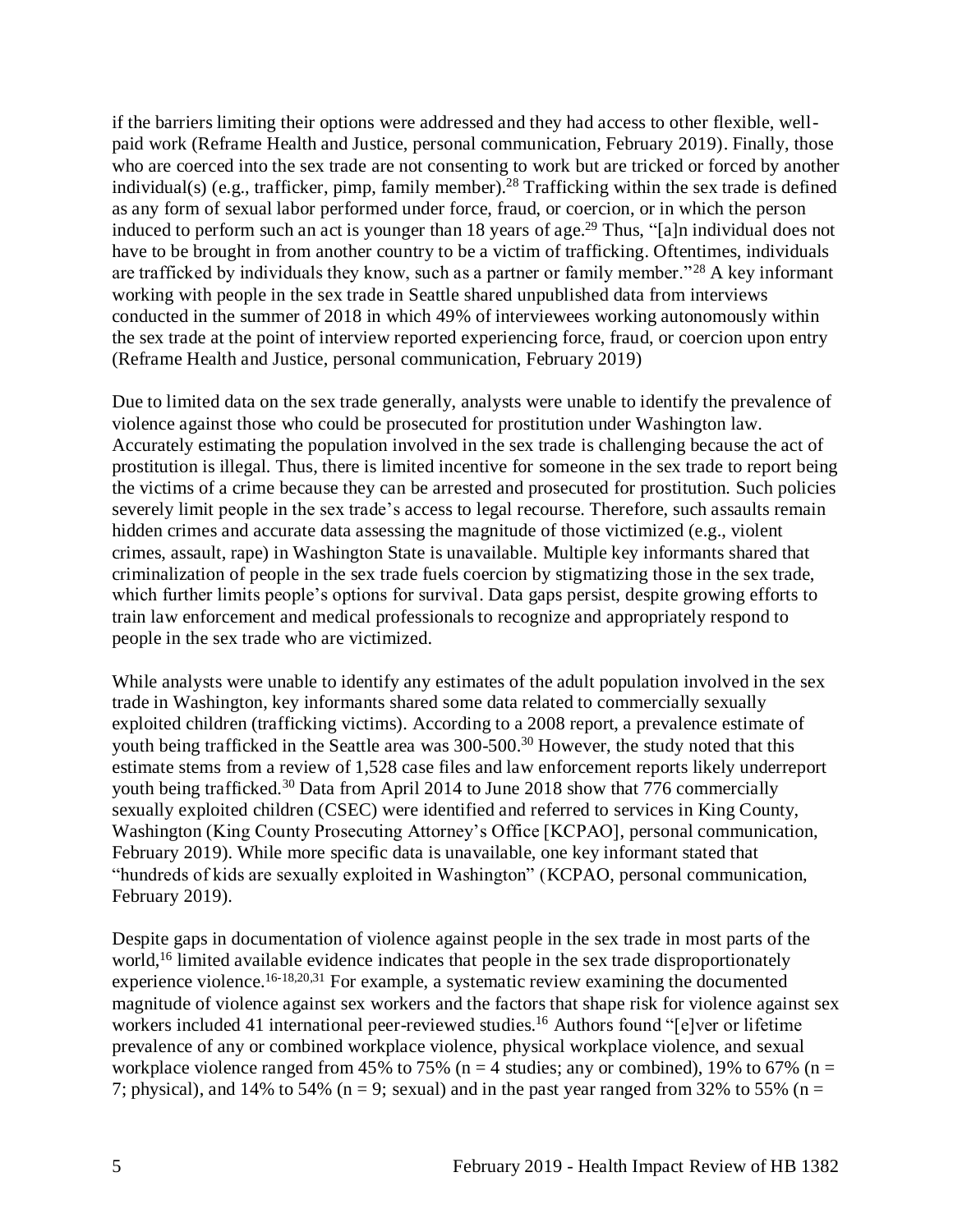3), 19% to 44% ( $n = 4$ ), and 15% to 31% ( $n = 3$ ), respectively."<sup>16</sup> Authors note, "[a] prevalence estimates came from studies that assessed correlates of violence bivariately or multivariably; studies that included only prevalence estimates were not specifically searched for, and thus this set of studies is an underestimate of the total violence prevalence estimates available in the literature."

Additionally, a study of 107 female survivors of sex trafficking ages 14 to 60 years of age in the U.S. found that "[n]early all the survivors (92.2%) reported being the victim of at least one form of physical violence."<sup>18</sup> Results show that "[r]espondents reported an average of 6.25 of the 12 forms of violence […] eight of the twelve were reported by half or more of the respondents." See Table 1.

| <b>Common forms of violence/abuse</b> | $%$ Reporting (N=103) |
|---------------------------------------|-----------------------|
| Some form of violence/abuse           | 95.1%                 |
| Forced sex                            | 81.6%                 |
| Punched                               | 73.8%                 |
| Beaten                                | 68.9%                 |
| Kicked                                | 68.0%                 |
| Forced unprotected sex                | 68.0%                 |
| Threatened with weapon                | 66.0%                 |
| Strangled                             | 54.4%                 |
| Abused by person of authority         | 50.5%                 |

 **Table 1. Violence and abuse in sex trafficking<sup>18</sup>**

While these data provide some indication of the extent to which people in the sex trade experience violence, they likely underestimate the prevalence and effects of violent offenses, assault, and rape for those who can currently be prosecuted for prostitution. We were not able to identify specific data about how many relevant offenses (under RCWs 9.94A.0303, 9A36.031, 9A.36.041, or 9A.44.060) are perpetrated against victims who are or could be charged for prosecution.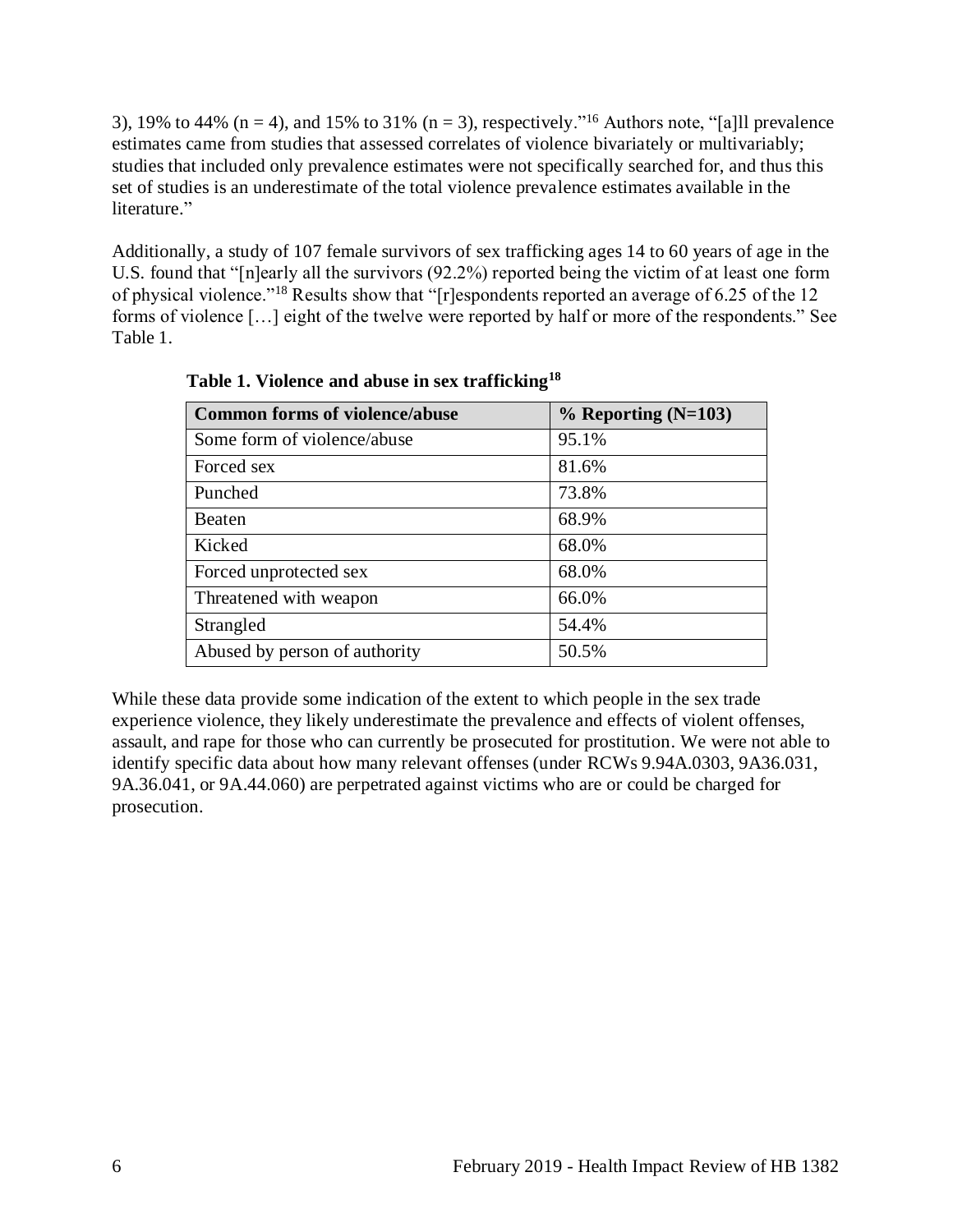#### **Logic Model**

<span id="page-9-0"></span>

**Figure 1**

**Increasing access to emergency assistance for victims by providing immunity from prosecution for prostitution offenses in some circumstances**

**HB 1382**

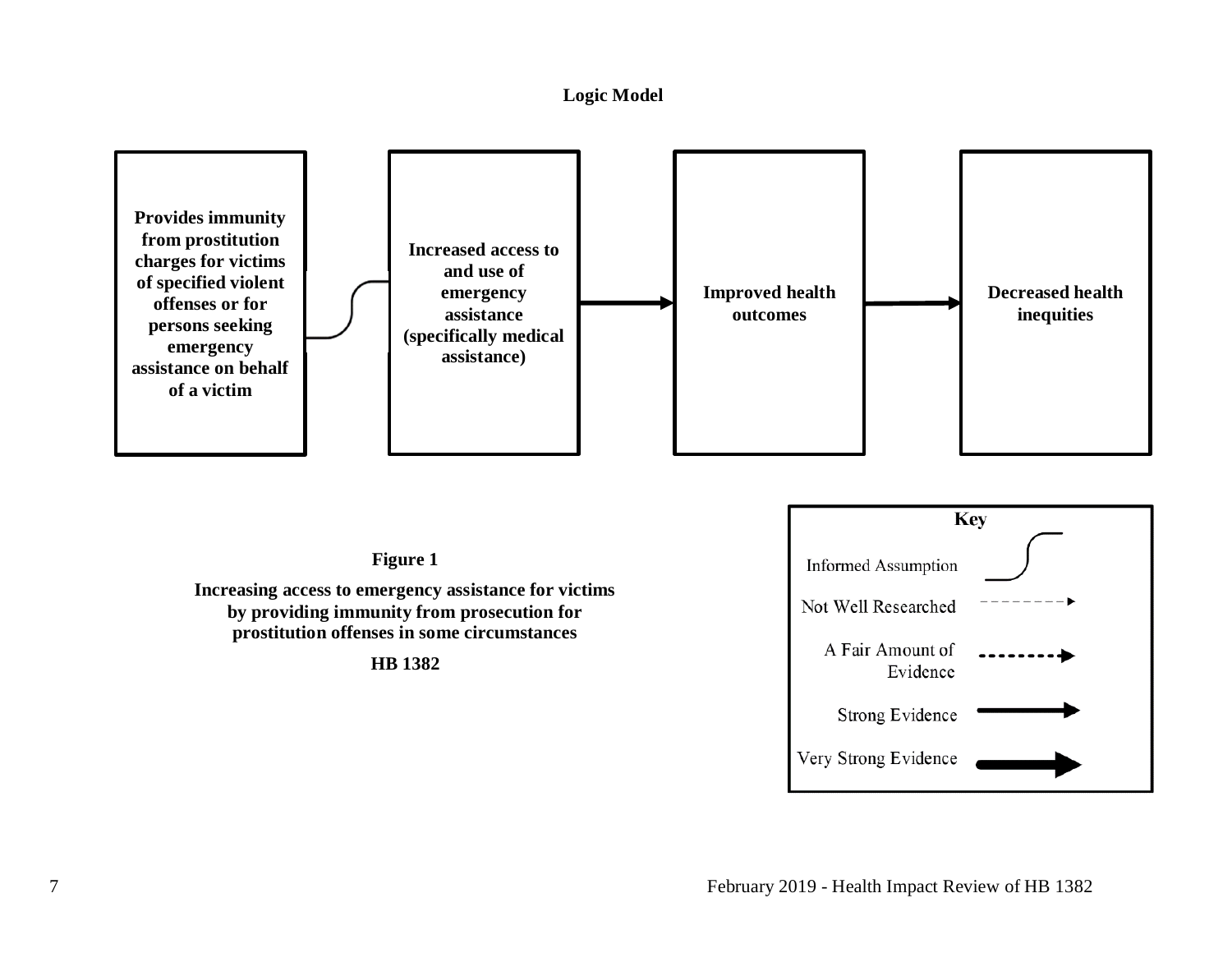#### **Summaries of Findings**

<span id="page-10-0"></span>**Will providing immunity from prosecution for prostitution charges to a victim or person seeking emergency assistance on behalf of a victim in some circumstances increase access to and use of emergency assistance (e.g., medical assistance, law enforcement, 911) among people in the sex trade who are victimized/assist a victim?** 

Based on conversations with key informants at organizations serving people in the sex trade (i.e., by choice, circumstances, or coercion), individuals with lived experience in the sex trade, and staff at the King County Prosecuting Attorney's Office (KCPAO) and Juvenile Court, we have made the informed assumption that providing immunity from prosecution for prostitution charges to a victim or person seeking emergency assistance on behalf of a victim in some circumstances has the potential to improve access to emergency assistance for people in the sex trade. However, all key informants contacted in the course of this review: 1) addressed policy nuances that may continue to deter people in the sex trade from seeking emergency assistance and 2) highlighted policy implementation as critical to improving access to and use of emergency assistance.

The State of Alaska; King County, Washington; San Francisco, California; and, most recently, the State of California have each implemented policies similar to HB 1382 with the goal of allowing people in the sex trade who are victims of crime to seek law enforcement and medical assistance without fear of prosecution. The rationale underlying each policy is that people in the sex trade are frequently the victims of violent crimes at the hands of pimps, traffickers, and buyers, yet fear of criminal justice involvement prevents victims and witnesses from seeking emergency assistance from law enforcement.<sup>3-6</sup> Moreover, evidence suggests that previous negative experiences with law enforcement and medical personnel as well as fear of stigmatization (e.g., denial of medical care) act as barriers to people in the sex trade seeking emergency assistance.<sup>[28,](#page-31-1)[32](#page-32-0)</sup>

#### *Medical assistance*

Evidence in the published literature and anecdotal information from key informants indicates that many people in the sex trade do have some level of access to medical services.<sup>[18,](#page-24-1)[20,](#page-27-0)[33](#page-32-1)</sup> In a 2014 U.S. study of female survivors of domestic sex trafficking  $(N=107)$ , ranging in age from 14 to 60 years, most survivors reported receiving medical treatment at some point while they were trafficked.<sup>18</sup> Of those who answered the questions about their contact with healthcare (N=98), "87.8% had contact with a healthcare provider while they were being trafficked. By far the most frequently reported treatment site was a hospital/emergency room, with 63.3% being treated at such a facility."<sup>18</sup> Nearly 30% of respondents reported visiting clinical treatment facilities (most commonly Planned Parenthood clinics), and 57.1% had received treatment at some type of clinic (urgent care, women's health, neighborhood, or Planned Parenthood).<sup>18</sup>

However, access to care is not universal and is likely more limited for more marginalized individuals.<sup>[20,](#page-27-0)[21,](#page-28-0)[34,](#page-33-0)[35](#page-33-1)</sup> Two Canadian studies found that "fear of police and police harassment, including arrests, was associated with avoiding healthcare services among street-based cis women and cis and trans women."<sup>[34,](#page-33-0)[36](#page-33-2)</sup> Specifically, a prospective cohort study of 742 street and indoor sex workers in Vancouver, British Columbia, found roughly one-quarter (n=189) reported unmet health needs at least once over the 4-year study period (255 reports of unmet health care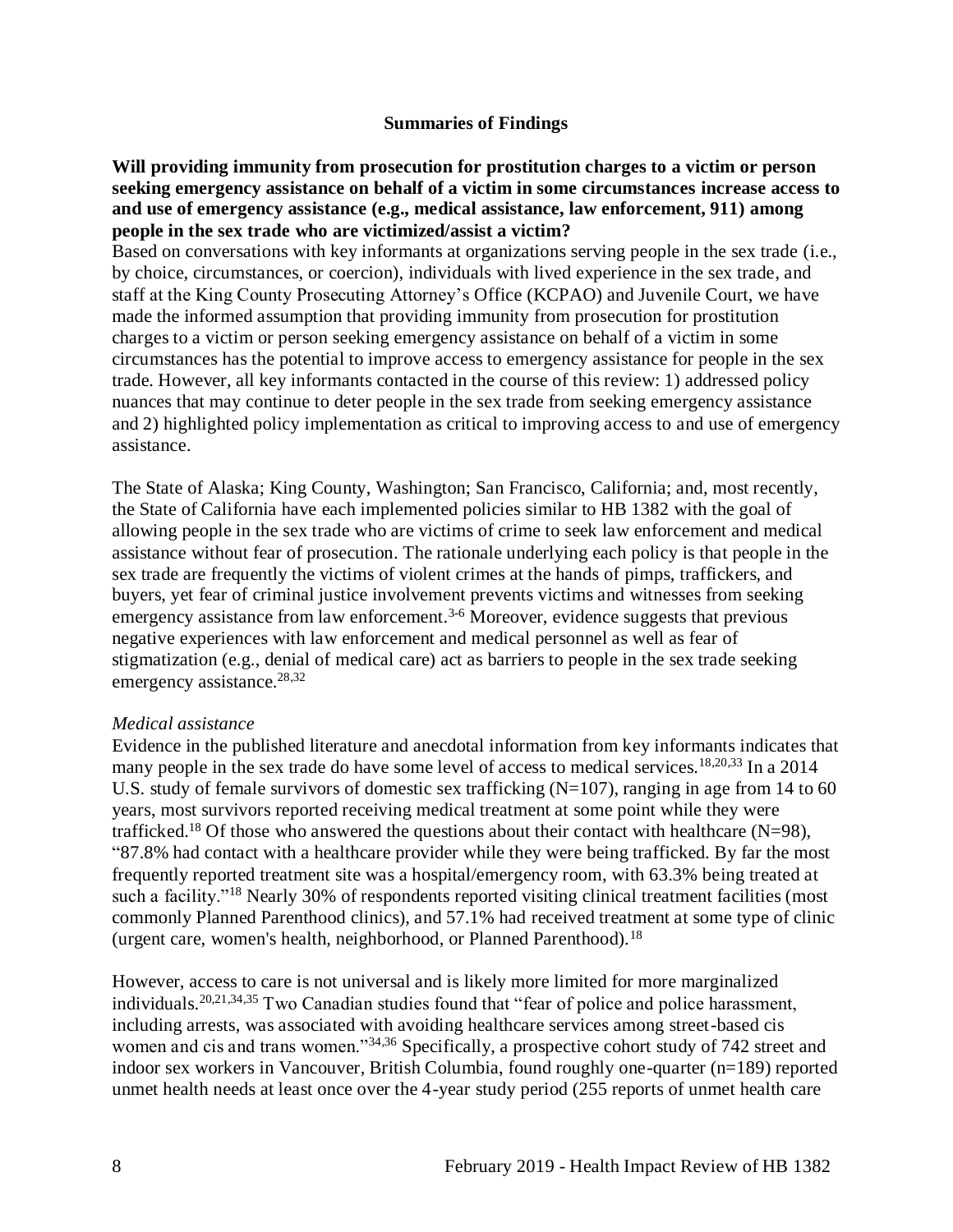needs out of 2,602 observations).<sup>34</sup> Results indicate that unmet health needs were significantly associated with police harassment including arrest ( $OR = 1.48$ ; 95% CI 1.13–1.94).<sup>34</sup> Unmet health needs were also significantly associated with lifetime abuse/trauma (OR 1.45; 95% CI 1.10–1.92), recent immigration (i.e.  $\leq$  5 years) (OR = 2.52; 95% CI = 1.53–4.15) and long-term immigration (i.e.,  $\geq 5$  years) (OR=1.54; 95% CI = 1.00–2.37).<sup>34</sup>

#### *Law enforcement assistance*

The long history of mistreatment of people in the sex trade by law enforcement poses a significant challenge to increasing use of emergency services by people in the sex trade. For example, in Seattle/King County, the Coalition on Rights & Safety for People in the Sex Trade (Coalition) conducted its Community Survey on Policy Impacts (2018) with people in the sex trade. The Coalition expects to publish its report on survey findings in spring 2019. A key informant shared unpublished qualitative data from the survey to inform this report. One of the survey questions asked, "Have you ever needed medical, law enforcement, or other emergency assistance for yourself or others while engaging in the sex trade, but hesitated calling 911 for assistance? If so, what are your fears?" (Coalition, personal communication, February 2019). Multiple respondents cited fear of arrest, prison/jail, and/or prosecution as why they have hesitated to or not called 911 for emergency assistance for themselves or others. For example, one respondent shared, "I was raped repeatedly but did not call for help because the last time I was in a similar situations and called 911 the cop took me to jail for prostitution and gave the 'John' a ticket" (Coalition, personal communication, February 2019). Another respondent reported, "I was taken to jail even though i [sic.] was raped they did not take it serious and instead called it prostitution. I will never call the police again ever in the same situation" (Coalition, personal communication, February 2019). Respondents also cited fears of being belittled or not believed, being denied medical help, and of police presence or interference. "The situation can always come back to me," shared one respondent, "my need for assistance doesn't seem to outweigh my crimes to cops" (Coalition, personal communication, February 2019).

The San Francisco Police Department (SFPD) and District Attorney's Office coordinated policies to not arrest or prosecute "persons involved in sex work or other forms of sex trade when they are victims or witnesses of crimes" was adopted after "dozens of Bay Area law enforcement officials were accused of, and some criminally charged with, having sex with an underage sex worker [trafficking victim]."<sup>37</sup> In Washington, data from an unpublished study of individuals working in the outdoor sex market in Seattle found that "50% of [respondents] have experienced police violence while in the sex trade" (Reframe Health Justice [RHJ], personal communication, February 2019). For example, individuals shared experiences in which an officer said they could trade sexual acts to avoid being arrested. After complying, they stated they were arrested (RHJ, personal communication, February 2019). Such experiences align with evidence in other published sources.<sup>19</sup> Moreover, evidence from a systematic review found that multiple measures of policing practices (e.g., arrest, violence, or coercion) remained independently associated with increased violence against sex workers.<sup>16</sup> A study in Britain found that "[s]ex workers who had ever been arrested or imprisoned were more likely to have experienced physical violence by clients."<sup>16</sup> In addition to violence against people in the sex trade perpetrated by law enforcement officials, other key informants shared examples in which law enforcement failed to recognize individuals as victims and to respond appropriately. For instance, a survivor of domestic sex trafficking shared an experience in which an officer stopped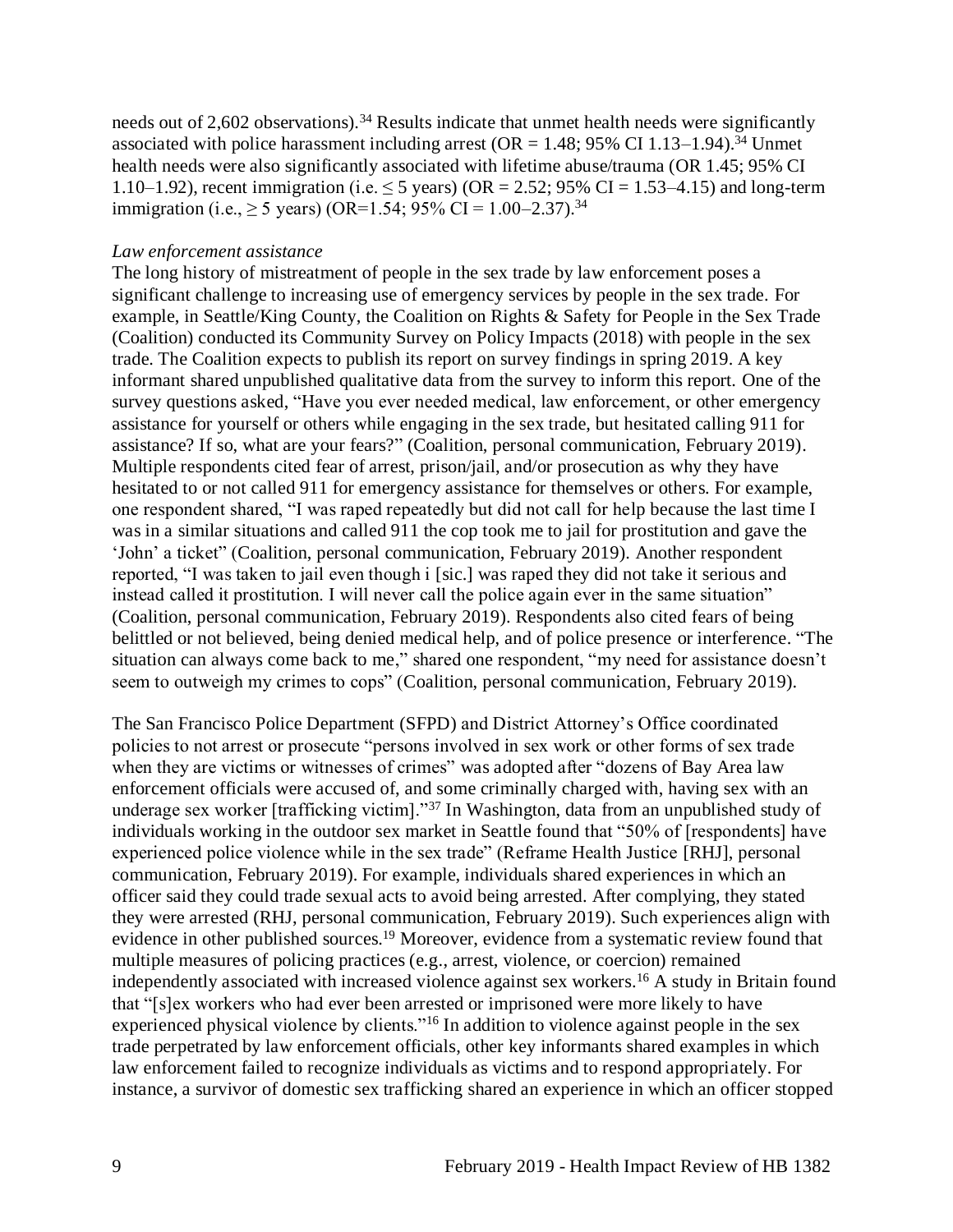a buyer's car only to tell the perpetrator, "you're lucky I have better things to do" (Real Escape from the Sex Trade [REST], personal communication, February 2019). Interactions like this contribute to harm experienced by people in the sex trade and mistrust of law enforcement.

Staff contacted key informants from the State of Alaska and King County, Washington, to learn whether either jurisdiction had conducted, or knew of, an evaluation to determine whether the policies had increased use of emergency assistance. A key informant from the State of Alaska Department of Law's Criminal Division shared that as of February 8, 2019 he was not aware of any such analysis (Criminal Division, State of Alaska Department of Law, personal communication, February 2019). Similarly, key informants at the KCPAO shared that it's difficult to measure the effectiveness of the policy specifically (e.g., no survey or questionnaire for victims, lack before and after data) as the County has intentionally shifted to prosecuting patronizing charges rather than prostitution charges (KCPAO, personal communication, February 2019). In 2009, people in the sex trade faced charges in King County more than 2.5 times as often as people who bought sex from them.<sup>38</sup> "By 2016, those buying sex faced charges nearly 5 times as often as those in the sex trade."<sup>38</sup> Due to time limitations, Board staff was unable to contact the SFPD or District Attorney's Office regarding the effectiveness of policies implemented in January 2018. Staff did not contact the State of California regarding the new law as it took effect approximately one month prior to this analysis.

Some key informants hypothesized that policies preventing prosecution for prostitution could result in decreasing arrests for prostitution over time, which could further reduce concerns about criminal justice involvement as a deterrent from seeking emergency assistance. At the recommendation of a key informant working with trafficking victims and survivors in King County, analysts contacted the King County Juvenile Court (KCJC) about the effectiveness of the county's policy to not charge youth for prostitution. As with the other policies, no formal evaluation has been conducted to review the policy due to challenges related to collecting data and lack of funding. According to staff, King County has not charged a youth with prostitution since 2014, and arrests of youth for prostitution in the county are trending downward (KCJC, personal communication, February 2019). Referrals to services are increasing, yet there is no evidence the two are correlated (KCJC, personal communication, February 2019).

Without specific data to assess the effectiveness of the policies implemented in Alaska, King County, and San Francisco, staff discussed policy nuances with key informants to determine whether the policy outlined in HB 1382 has the potential to increase access to and use of emergency assistance among people in the sex trade. The majority of key informants believe the policy has the potential to be a positive step in reducing barriers to accessing emergency assistance for people in the sex trade. However, all stressed that how the policy is implemented will determine whether the change actually increases use of services and reporting crimes among this population.

Multiple key informants noted that limiting immunity from prosecution for prostitution to specific types of victimizations is impractical because it places the onus on victims and those assisting victims to know whether or not the crime experienced qualifies for immunity. Key informants also expressed concern that people in the sex trade who come forward to report being a victim of a crime could still be prosecuted for misdemeanor drug offenses. This is of concern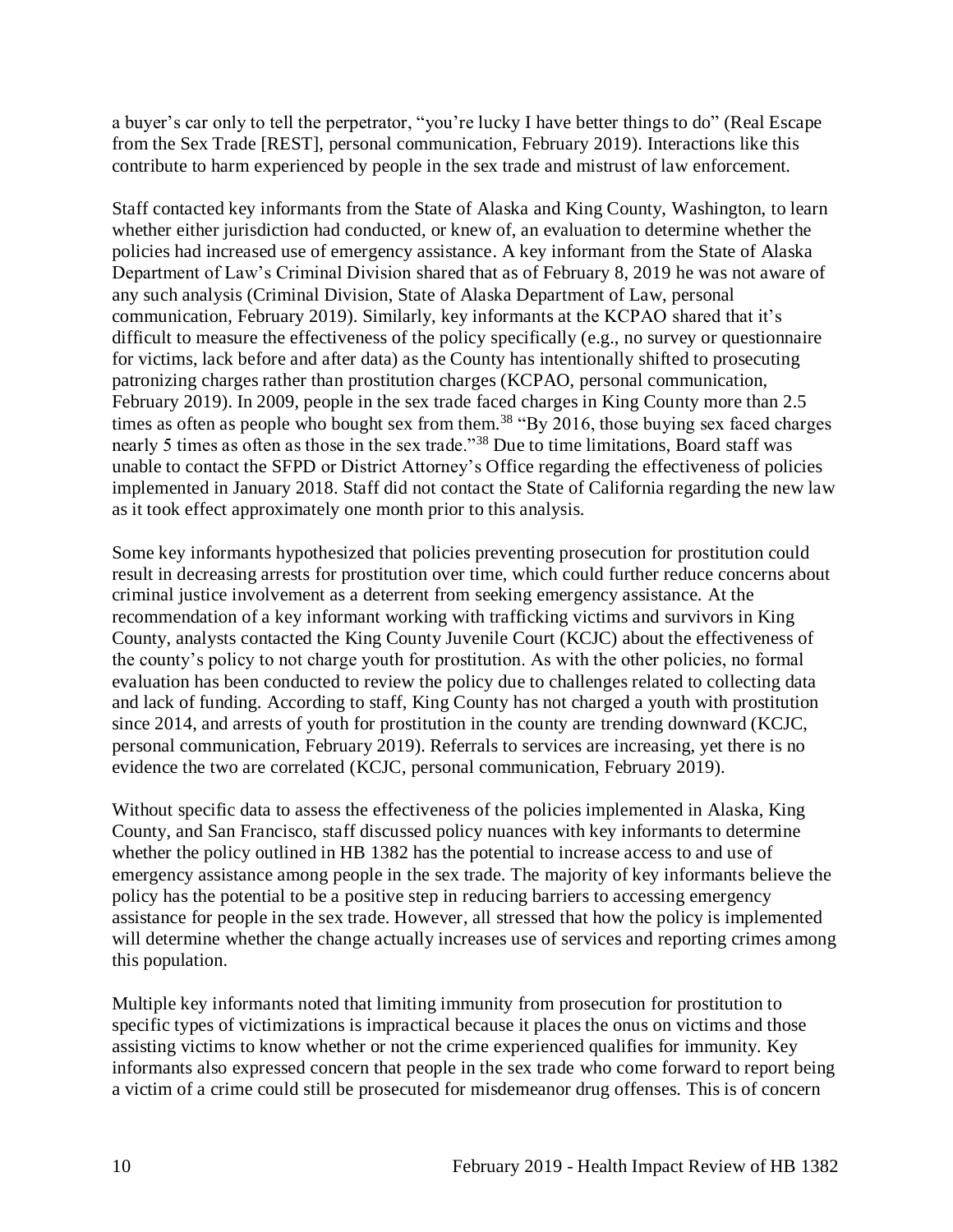because evidence indicates elevated use of drugs or alcohol among those in the sex trade,  $17,18,20$  $17,18,20$  $17,18,20$ particularly among those experiencing coercion (i.e., forced substance use by traffickers as a control mechanism or use as a means of coping with the immense abuse they suffered).<sup>18</sup> Moreover, another key informant expressed concern that miscommunication about policy nuances (e.g., specific victimizations are eligible for immunity; immunity for prosecution but not detainment or arrest) may undermine HB 1382's effectiveness. For example, if people in the sex trade understand the policy as protecting victims from prostitution charges, but they learn by word-of-mouth that someone was arrested when they reported a crime it is likely to result in people not trusting the policy and therefore not accessing services (RHJ, personal communication, February 2019).

As the first policy implemented it the U.S., Alaska's policy details victimizations eligible for immunity and requires cooperation with law enforcement personnel.<sup>3</sup> The more recently implemented policies attempt to address some of the above concerns. The KCPAO policy does not limit immunity to victims of specific crimes (KCPAO, personal communication, February 2019) and was intentionally written to be broadly interpreted to protect victims of crime. <sup>4</sup> While the San Francisco "Prioritizing Safety for Sex Works" policies do list eligible victimizations, the policies cover a broader set of victimizations, including violence by law enforcement officials.<sup>[6](#page-20-0)[,37](#page-34-0)</sup> Specifically, "[a]ny officer misconduct against sex workers, including retaliation, coercion or coercive intimate acts, is subject to disciplinary and/or criminal action." 6

Additionally, as evidence indicates that criminal justice broadly (e.g., detainment, arrest, jail, prosecution) acts as a barrier to seeking emergency services, San Francisco's policies state that law enforcement officials will not arrest and the District Attorney's Office will not prosecute persons for involvement in sex work or other forms of sex trade when they are victims or witnesses of specified violent crimes.<sup>[5,](#page-19-0)[6](#page-20-0)</sup> This is the first policy to explicitly protect against both arrest and prosecution. In addition to protecting against arrest and prosecution for charges related to prostitution (i.e., solicitation and prostitution, lewd conduct, public nuisance, and loitering for the purpose of engaging in prostitution), the policies also provide immunity for misdemeanor drug offenses.[5,](#page-19-0)[6](#page-20-0) Moreover, the policies state that SFPD and the District Attorney's Office will refer those in the sex trade reporting violent crimes to community based organizations that serve sex workers.<sup>6</sup>

Multiple key informants identified community involvement (e.g., survivors of trafficking, people in the sex trade, community based organizations serving people in the sex trade) as essential to successfully increase use of emergency assistance among people in the sex trade. One key informant noted that San Francisco had leveraged community input to develop and implement its policies (RHJ, personal communication, February 2019). "From 2014 to 2017, the San Francisco Department on the Status of Women formally mediated intensive discussions between the SFPD, sex workers, and other community stakeholders."<sup>39</sup> For example, the policies explicitly address the need for "a training program on sex work and crimes against sex workers to ensure that this [policy] is implemented in a manner that furthers the goals of the reporting of violent crimes and building trust and rapport with this community."<sup>6</sup> It also states "[t]he training shall be developed and implemented in collaboration with community based organizations that serve sex workers."6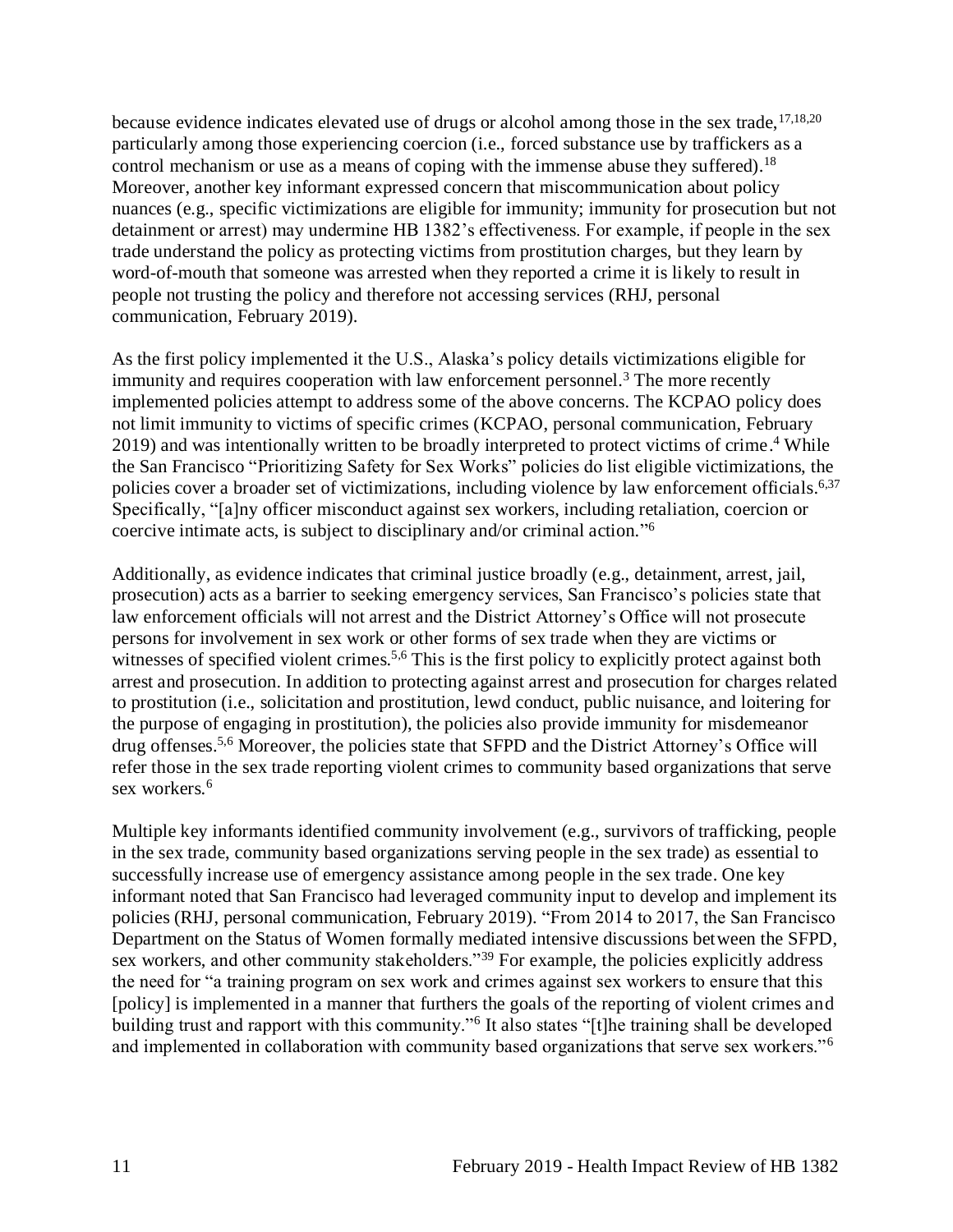Key informants agree that communication of the policy change to law enforcement officials, prosecutors, people in the sex trade, organizations serving people in the sex trade, and medical personnel is critical to meaningfully increase use of emergency assistance among those in the sex trade who are victimized. One key informant suggested that the Washington State Department of Commerce's Office of Crime Victim Advocacy could play a role in facilitating the planning and provision of training for service providers in criminal justice, social service, and medical systems as it has specific to human trafficking,<sup>40</sup> as could county-based commercially sexually exploited children (CSEC) task forces (KCPAO, personal communication, February 2019). Key informants who work directly with people in the sex trade or who are survivors themselves desire meaningful involvement in developing an implementation plan (e.g., communication, training, trial, evaluation) to ensure those who contact emergency services to report crimes and access services are treated with dignity, receive the services they request (e.g., medical attention, opportunity for intervention, law enforcement assistance), and are taken seriously (e.g., the crimes reported are investigated and perpetrators held accountable).

Based on conversations with key informants, we would expect that providing immunity from prosecution for prostitution charges to victims or persons seeking emergency assistance on behalf of victims in some circumstances has the potential to improve access to emergency assistance for at least a subset of people in the sex trade. The magnitude of people affected by this policy change will depend on the nuances discussed in this section.

#### **Will increasing access to and use of emergency assistance (i.e., medical assistance) for people in the sex trade who are victimized/assist a victim improve health outcomes for these victims of violent offenses?**

There is strong evidence that increased access to and utilization of emergency assistance would improve health outcomes for people in the sex trade who are victims of violent offenses (e.g., rape and assault).<sup>9-15</sup> The strength of evidence for this research question focuses only on the literature related to medical assistance (access to and use of), as it is the most direct pathway to health. The limited available evidence examining interactions between law enforcement and people in the sex trade focus on health outcomes related to repressive policing practices;<sup>36</sup> therefore, analysts deemed this evidence not generalizable to use of emergency assistance.

There is a large body of evidence supporting the positive association between utilization of health services for the early detection and treatment of physical and mental health disorders<sup>41</sup> and improved health outcomes. There is strong consensus in the scientific literature supporting this association, therefore we are providing only a few examples here. A study by the expert panel from the U.S. Preventive Services Task Force found evidence to support that screening tests for HIV are accurate and that antiretroviral therapy (ART) reduces the risk death and sexual transmission of HIV.<sup>11</sup> Note that this does not indicate that all treatments are effective, but rather that there is a very large body of evidence supporting that evidence-based treatments are available.

Victims of sexual assault are at risk of unintended pregnancy, sexually transmitted infections, and mental health conditions.<sup>9</sup> Despite these risks, estimates suggest that only 17% to 43% of victims of rape, generally, seek medical treatment after rape, and 33% of victims of rape never disclose the assault to their primary care provider.<sup>13</sup> Furthermore, evidence indicates that two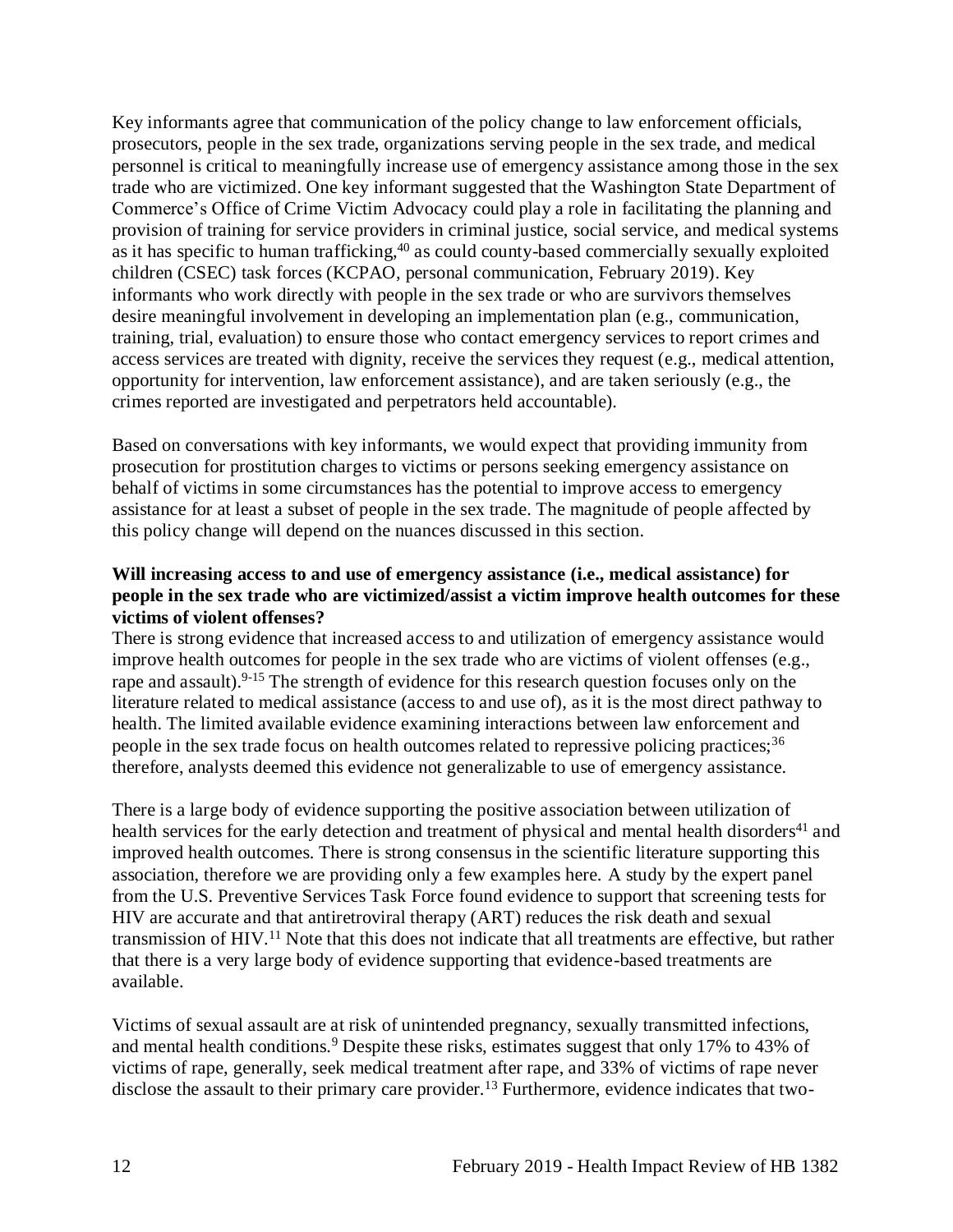thirds of victims of rape who report to the emergency department report general body trauma.<sup>13</sup> The American College of Obstetricians and Gynecologists (ACOG) recognize acute medical consequences of sexual assault, including injuries ranging from scratches to fractures, head and facial trauma, lacerations, bullet wounds, and death.<sup>9</sup> Long-term health effects include chronic pelvic pain, dysmenorrhea, sexual dysfunction, and psychologic and mental health concerns.<sup>9</sup>

There is strong consensus that immediate medical and psychological care for patients seeking care in emergency settings after sexual assault directly impacts the patient's well-being and contributes to the beginning stages of the healing process.<sup>[9,](#page-21-0)[10,](#page-21-1)[12-15](#page-22-0)</sup> Specifically, time-sensitive care includes "assessing, treating and documenting injuries, identifying risks and providing preventive treatment for negative health outcomes associated with sexual assault including exposure to infection, unintended pregnancy, and long term psychological and physical sequelae..."<sup>12</sup> Moreover, medical follow-up is also required, especially as "long-term manifestations of sexual assault include diminished quality of life, an altered perception of one's health, decreased overall functional status, nonspecific genital symptoms, depression, chronic pelvic pain, and sexual dysfunction." <sup>10</sup> Long-term mental health concerns may include Posttraumatic Stress Disorder (PTSD) and substance use.<sup>9</sup>

Although medical personnel likely treat and interact with patients in the sex trade, evidence suggests that providers are not confident in their ability to recognize and appropriately respond to the health needs of their patients in the sex trade.<sup>[31,](#page-31-0)[42](#page-35-0)</sup> For example, one key informant shared anecdotal evidence that providers often recognize signs of repeat physical and sexual violence but are unsure about how to appropriately respond (Seattle Against Slavery, personal communication, February 2019). Evidence from a 2018 study in Australia indicates that emergency clinicians report "low levels of perceived self-efficacy, and infrequent use of guidelines and tools to support the care of intoxicated women victims of violence."<sup>43</sup> Results show "statistically significant relationships between use of best practice tools (n=32) and knowledge ( $\gamma$ 2=6.52; p=.02) and confidence ( $\gamma$ 2=6.52; p=.02) treating women victims of violence." 43

The literature reviewed examines the influence on health care access and utilization on patient health outcomes broadly and those specific to sexual assault. The literature pertaining specifically to people in the sex trade: 1) does not assess the relationship between access to care and health outcomes and 2) highlights challenges this population faces when accessing medical care (e.g., stigmatization and lack of medical personnel trained to provide appropriate, traumainformed, rights-based care).[31,](#page-31-0)[42-44](#page-35-0) For these reasons and the purpose of this analysis, we have downgraded the strength-of-evidence to strong evidence rather than very strong evidence.

Thus, there is strong evidence that increasing access to and use of emergency assistance (specifically medical assistance) would improve health outcomes for people in the sex trade who are victims of violent offenses.

#### **Will improving health outcomes for people in the sex trade who are victims of violent offenses impact health inequities?**

<span id="page-15-0"></span>There is strong evidence that improving health outcomes for people in the sex trade who are victims of violent offenses would likely decrease health inequities experienced by this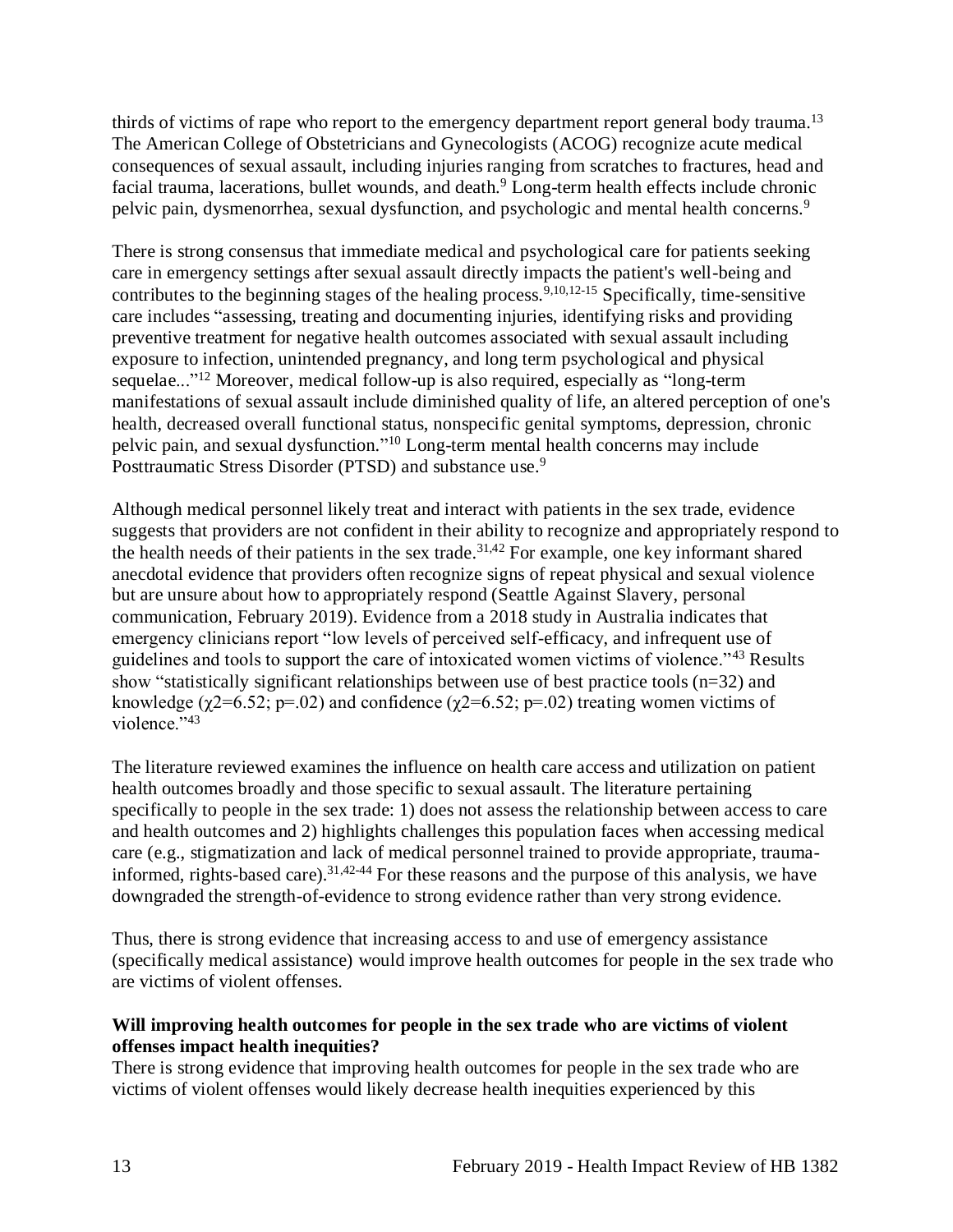population. A growing body of evidence demonstrates that people in the sex trade experience disproportionately high rates of violence and abuse.<sup>16-21</sup> Evidence indicates such exposure to violence is associated with physical<sup>[18,](#page-24-1)[20](#page-27-0)</sup> and mental<sup>17-20</sup> health issues, both acute and chronic, and substance use.[17,](#page-24-2)[18,](#page-24-1)[20](#page-27-0)

Evidence indicates that people in the sex trade experience high prevalence of workplace violence.<sup>15-20</sup> For example, 34% of female sex workers in Miami ( $N=562$ ) reported violent encounters with 'dates' or clients in the previous 90 days.<sup>17</sup> Similarly, a systematic review of 41 international peer-reviewed articles, included 105 estimates of the overall prevalence of workplace violence committed against sex workers (i.e., violence committed within the context of sex work, such as by police, clients, pimps, madams, etc.). <sup>16</sup> Estimates of ever or lifetime prevalence ranged from: 45% to 75% for any or combined workplace violence ( $n = 4$  studies); 19% to 67% for physical workplace violence  $(n = 7)$ ; and 14% to 54% for sexual workplace violence  $(n = 9)$ .<sup>16</sup> Furthermore, prevalence estimates of violence in the past year ranged from: 32% to 55% for any or combined workplace violence ( $n = 3$  studies); 19% to 44% for physical workplace violence (n = 4); and 15% to 31% for sexual workplace violence (n = 3).<sup>16</sup> Authors note that this set of studies is an underestimate of the total violence prevalence estimates available in the literature.<sup>16</sup>

Physical health problems related to violence experienced within the sex trade are extremely common.[18,](#page-24-1)[20](#page-27-0) Physical health outcomes reported by people in the sex trade include: injuries, most commonly to the head or face;<sup>[15,](#page-23-0)[18,](#page-24-1)[20](#page-27-0)</sup> traumatic brain injury;<sup>20</sup> sexually-transmitted disease or infection (STD/STI); other gynecological symptom (e.g., pain during sex, urinary tract infections, and vaginal discharge);<sup>[18](#page-24-1)</sup> rape, pregnancy, miscarriage, and abortion.<sup>18[,20](#page-27-0)</sup> Specifically, a study of survivors of domestic sex trafficking found more than half of survivors who underwent one or more abortions while being trafficked reported that one or more of their abortions was at least partially forced upon them.<sup>18</sup>

In addition to physical trauma, evidence indicates high rates of mental and behavioral health issues among people in the sex trade.<sup>[17,](#page-24-2)[18,](#page-24-1)[20](#page-27-0)</sup> Commonly reported mental health outcomes/symptoms included depression,<sup>[17,](#page-24-2)[18,](#page-24-1)[20](#page-27-0)</sup> anxiety,<sup>17,18,20</sup> nightmares,<sup>18</sup> flashbacks,<sup>18</sup> low self-esteem,<sup>18</sup> feelings of shame or guilt,<sup>18</sup> suicide attampts,<sup>[18,](#page-24-1)[19](#page-26-0)</sup> and Posttraumatic Stress Disorder (PTSD).<sup>[18,](#page-24-1)[19](#page-26-0)</sup> For example, study of AI/AN women in the sex trade found that, based on responses, 52% of the women met all criteria for a diagnosis of PTSD (compared to an 8% prevalence rate in the general U.S. population).<sup>20</sup> Evidence also suggests elevated use of drugs or alcohol among those in the sex trade,  $17,18,20$  $17,18,20$  $17,18,20$  Substance use was particularly high among trafficking victims "either because the substances were forced on them as a control mechanism by their traffickers or because substance use was a means of coping with the immense abuse they suffered."<sup>18</sup>

Evidence indicates that "[p]articipation in the sex trade is often higher among those who have faced family rejection, poverty, or unequal opportunities in employment, housing, and education."<sup>19</sup> According to a U.S. Department of State Report, populations that are particularly vulnerable to domestic trafficking include "children in the child welfare and juvenile justice systems; runaway and homeless youth; [AI/AN]; migrant laborers, including participants in visa programs for temporary workers; foreign national domestic workers in diplomatic households;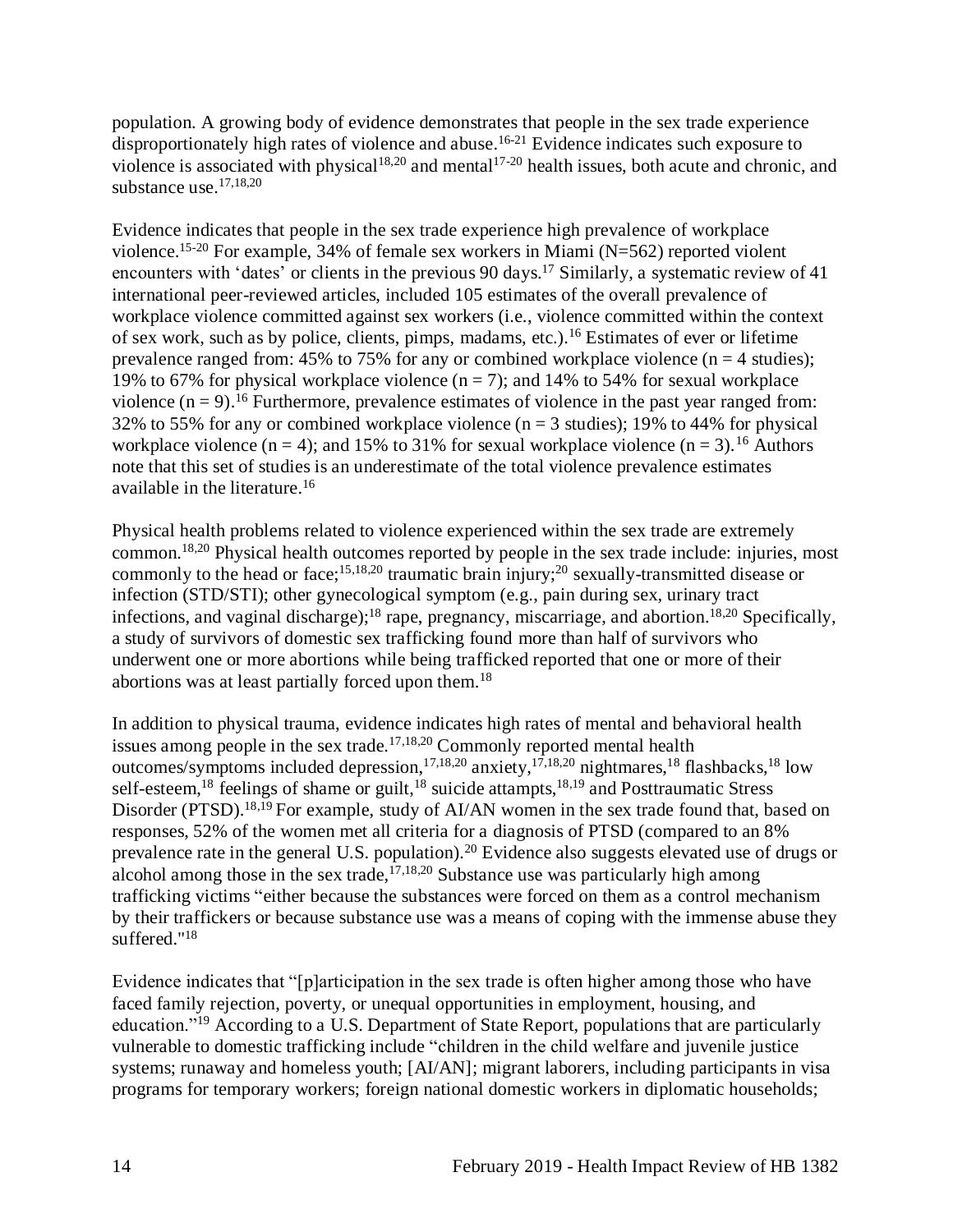persons with limited English proficiency; persons with disabilities; and LGBTI individuals."<sup>45</sup> A key informant at one King County-based organization serving people in the sex trade shared, "of the 716 clients we served in 2018, 68% are LGBTQ" (REST, personal communication, February 2019).

## *Inequities by gender identity*

Key informants shared that as a result of marginalization within broader society and limited employment opportunities, transgender people disproportionately work in the underground economy, including the sex trade. The 2015 U.S. Transgender Survey (USTS) is the largest survey examining the experiences of transgender people in the U.S., with  $27.715$  respondents.<sup>19</sup> Overall, survey responses show that 12% of USTS respondents "have done sex work in exchange for income—and 9% did so in the past year."<sup>19</sup>

Evidence indicates that transgender people who have done sex work experience high rates of negative mental and physical health outcomes, police abuse, and experiences of violence.<sup>19</sup> Respondents who interacted with the police either "while doing sex work [1%] or while the police mistakenly thought they were doing sex work [2%] reported high rates of police harassment, abuse, or mistreatment, with nearly nine out of ten (86%) reporting being harassed, attacked, sexually assaulted, or mistreated in some other way by police."<sup>19</sup> Within this context, more than half (57%) of all USTS respondents said they would feel uncomfortable asking the police for help if they needed it.<sup>19</sup>

Transgender people in the sex trade experience health inequities related to experiences of violence. For example, lifetime suicide attempts were higher for those who have done sex work (57%), been sexually assaulted (54%), or who were physically attacked in the past year (65%).<sup>19</sup> Additionally, "[t]he rate of HIV was more than […] five times higher among those who have participated in sex work at any point in their lifetime (7.9%)."<sup>19</sup>

## *Inequities by race/ethnicity*

Key informants also shared that people of color are disproportionately represented in the sex trade and experience high rates of violence. Specifically, multiple key informants identified high rates of violence committed against transgender women of color as a health inequity.

In 2018, the Urban Indian Health Institute released its Missing and Murdered Indigenous Women and Girls report in which it identified 506 cases of missing and murdered American Indian and Alaska Native women and girls across 71 selected cities. Of those 506 unique cases detailed in the report, "18 victims (4% of all cases) were identified as sex workers or victims of trafficking." UIHI found that "39% of victims in the sex trade were sexually assaulted at the time of death."<sup>46</sup> In the Minnesota study of AI/AN women in the sex trade, 42% of respondents reported being racially insulted by sex buyers or pimps.<sup>20</sup> Women reported that racial/ethnic prejudice is integral to prostitution, and a majority saw connections between colonization and prostitution of AI/AN women.<sup>20</sup>

Because people in the sex trade experience high prevalence of violence generally, improving health outcomes for those who are victims of violent offenses would likely decrease health inequities experienced by this population. Additionally, as transgender people and people of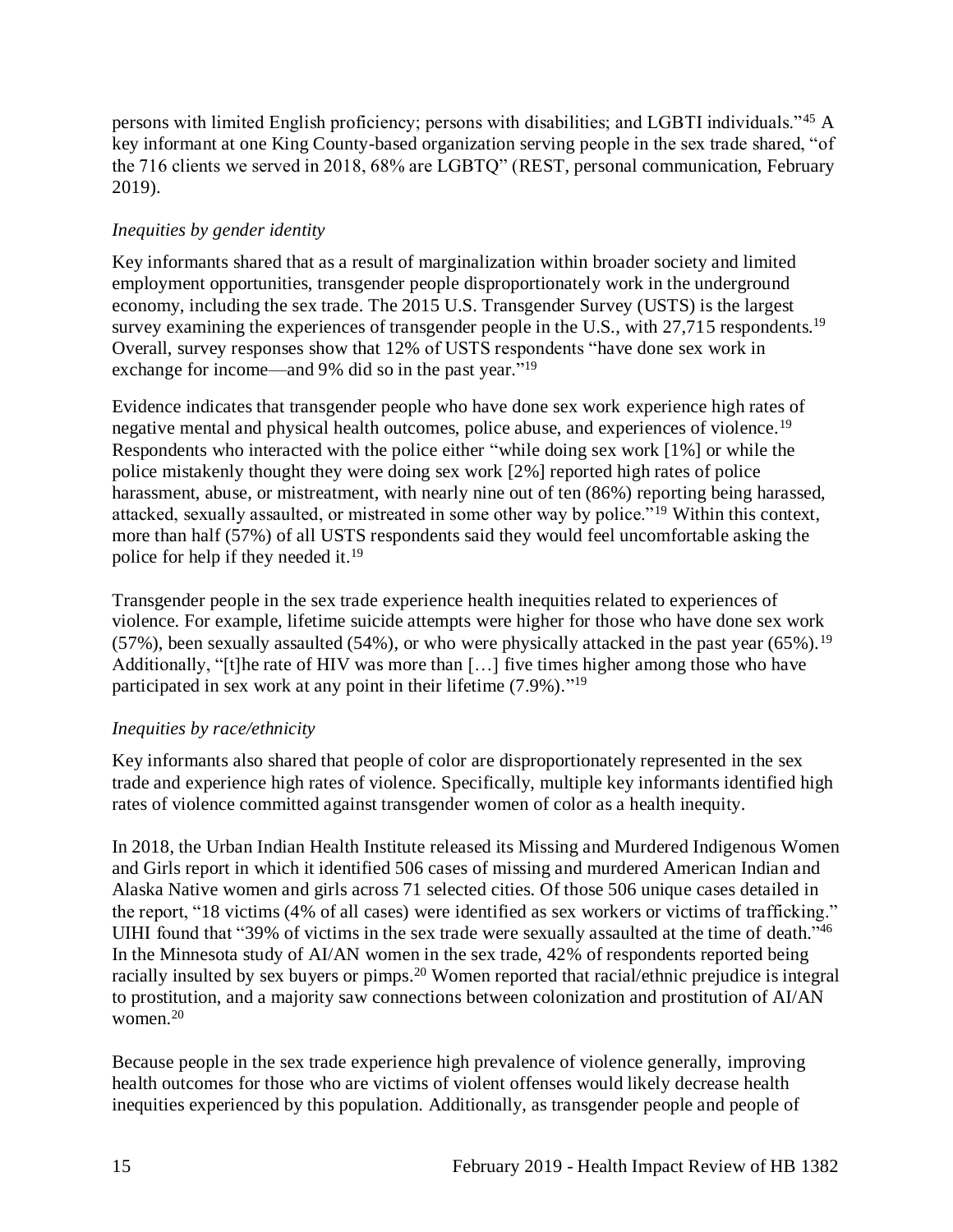color are disproportionately represented in the sex trade and experience high rates of violence, improving health outcomes for people in the sex trade would also likely also reduce health inequities by gender identity and race/ethnicity.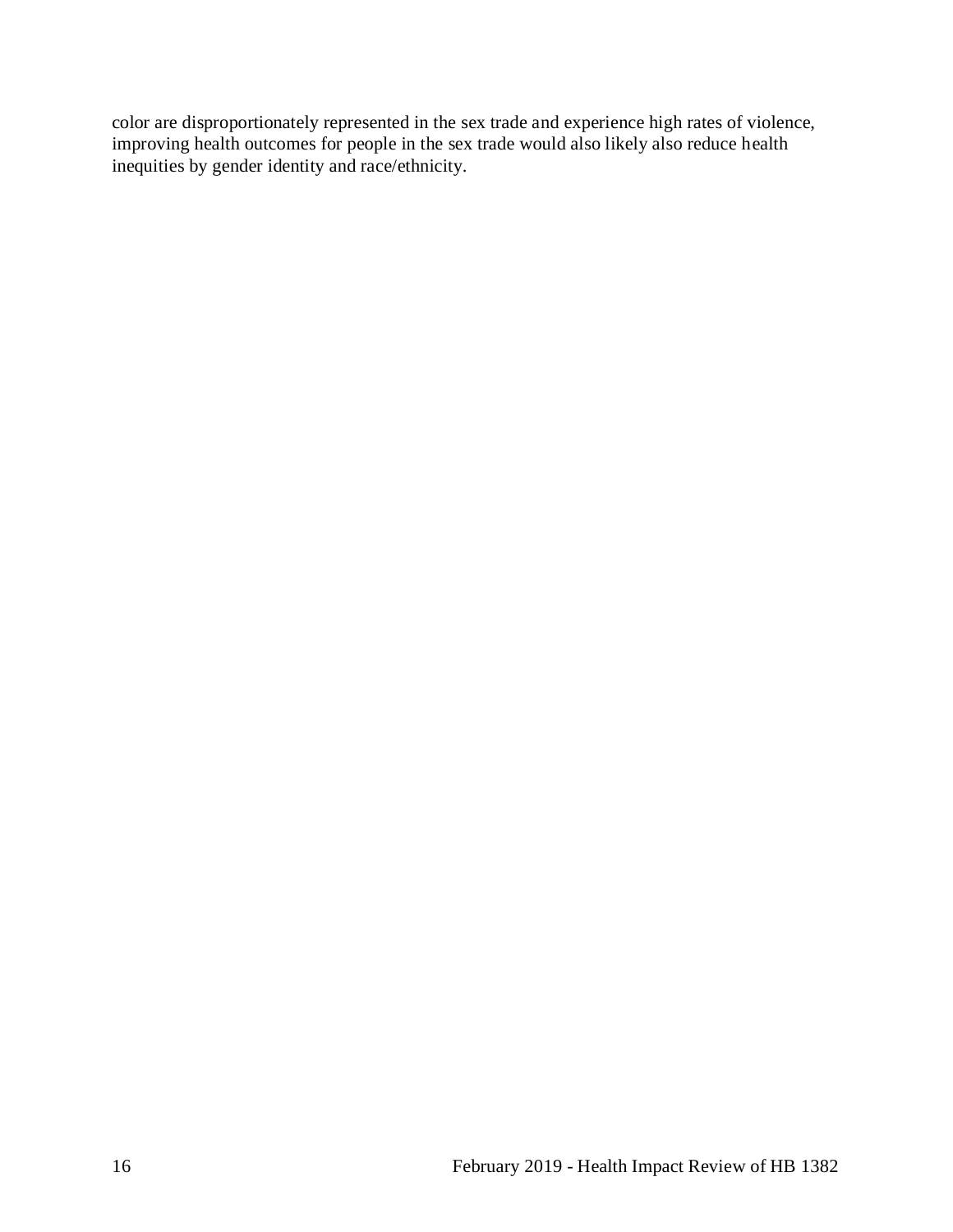## **Annotated References**

#### 1. **Rape, Abuse & Incest National Network Key Terms and Phrases. 2019; Available at: [https://www.rainn.org/articles/key-terms-and-phrases.](https://www.rainn.org/articles/key-terms-and-phrases) Accessed February, 2019.**

RAINN (Rape, Abuse & Incest National Network) is the largest anti-sexual violence organization in the United States. The organization's webpage provides recommendations about respectful language choice when discussing sexual assault.

#### 2. **Community Survey for Policy Changes to Protect Rights & Safety. 2018; Available at: [http://www.rightsandsafety.org/projects/survey/.](http://www.rightsandsafety.org/projects/survey/) Accessed February 2019.**

The Coalition for Rights & Safety for People in the Sex Trade, is a network of more than 12 community groups in the Seattle/King County area. Members promote "self-determination, safety, well-being, and human rights of sex workers and people engaged in the sex trade through public education, policy advocacy, and other activities from empirical, harm reduction, and social justice perspectives." In 2018, the Coalition conducted the Community Policy Change Survey to amplify the voices of people in the sex trade directly impacted by policies enacted in Washington. The full report will be available in spring 2019.

# 3. **Enrolled Senate Bill 91, 11.66.100 Alaska State, §36 (2016).**

In 2016, the Alaska State legislature enacted a criminal justice reform bill (Enrolled Senate Bill 91). One portion of the law states that individuals cannot be prosecuted for prostitution if they report being a victim or witness of violent crimes, including sex trafficking, assault, and robbery.

## 4. **Larson Mark. Filing Standard for Prostitution and Prostitution Loitering Cases. In: King County Prosecuting Attorney's Office CD, ed. 24 April 2017 ed. Seattle, Washington2017.**

This memorandum from the King County Prosecuting Attorney's Office to King County Law Enforcement Agencies establishes the filing standard for prostitution and prostitution loitering cases. It acknowledges that persons engaged in prostitution are frequently victims of violent crime at the hands of pimps, traffickers, and buyers. Additionally, it recognizes that fear of being charged with prostitution is a barrier for people in the sex trade from seeking help from law enforcement officials. The policy covers victims and persons reporting crimes from prosecution. The policy does not detail specific crimes, which allows it to be interpreted broadly.

#### <span id="page-19-0"></span>5. **Gascón George. Prioritizing Safety for Sex Workers. In: Attorney OotD, ed. San Francisco, California: City and County of San Francisco.**

This letter from the San Francisco District Attorney's (DA) Office outlines the office's 2018 policy Prioritizing Safety for Sex Workers. "In order to create an environment where individuals who are victims or witnesses of violent crime are able to come forth to report violence [...] [t]he [DA]'s Office will not prosecute persons for involvement in sex work or other forms of sex trade when they are victims or witnesses of sexual assault, human trafficking, stalking, robbery, assault, kidnapping, threats, blackmail, extortion, burglary or other violent crime." Specifically, "persons will not be prosecuted for uncharged offenses Penal code §§ 647(a), 647(b), 653.22, 372, and misdemeanor drug offenses, when reporting" the previously listed crimes. Moreover, "Information gathered from a victim or witness of a violent crime who is engaged in sex work or other forms of sex trade including trafficked persons will not be used in any manner to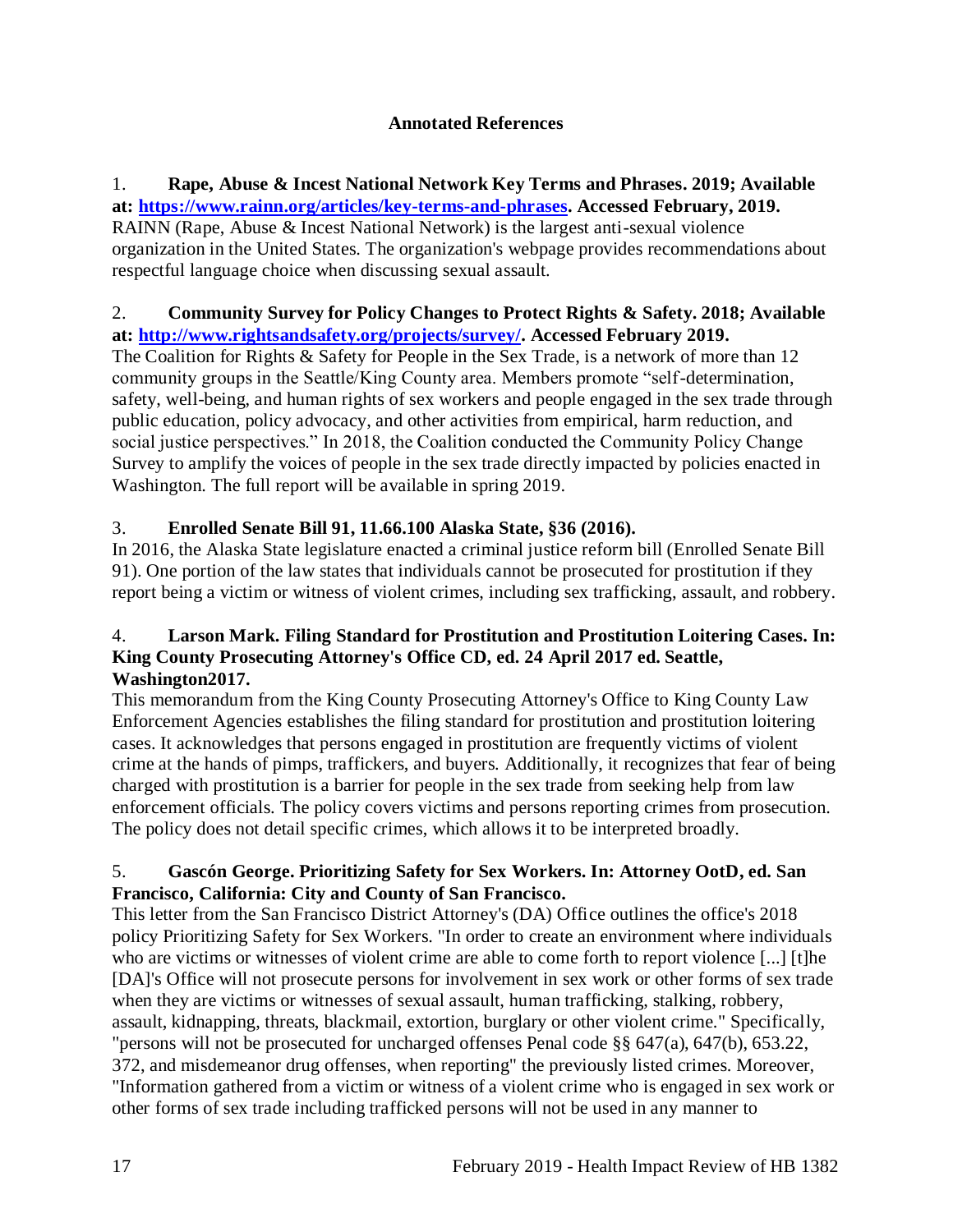investigate and prosecute that person, during the course of the investigation or in the future." Additionally, "[i]mmigration status will not be used by the [DA] against victims and witnesses of violent crime in any way," but may assist "with the application for immigration relief that would benefit the victim or witness." Finally, the policy states the DA's Office will work collaboratively with the San Francisco Police Department and Sheriff's Department on training to implement the polices; the training shall be developed and implemented in collaboration with community based organizations that serve sex workers.

#### <span id="page-20-0"></span>6. **Scott William. Prioritizing Safety for Sex Workers. In: Department SFP, ed***.* **Vol A. 12/19/2017 ed. San Francisco, California: San Francisco Police Department; 2017.**

This San Francisco Police Department (SFPD) Bulletin established guidelines for officers who encounter a sex worker who is a victim or witness of a violent crime and/or who may be subject to arrest. The bulletin acknowledged that: 1) sex workers are vulnerable to violence and face barriers in reporting violent crimes to law enforcement in San Francisco, 2) the criminalization of sex work is one of the primary barriers to reporting violence to law enforcement, and 3) sex workers report fear of arrest as a barrier to reporting violent crimes. To help create a climate where all victims and witnesses, regardless of age (juvenile and adult), have equal access to reporting such crimes, the SFPD and the District Attorney's Office (DA) developed complementary policies for persons of any age engaged in sex work and other forms of sex trade who experience or witness violent crimes. The bulletin states, "members will not arrest persons for involvement in sex work or other forms of sex trade when they are victims or witnesses of sexual assault, human trafficking, stalking, robbery, assault, kidnapping, threats, blackmail, extortion, burglary or other violent crime." Moreover, "members will not arrest persons for offenses including California Penal Code sections 647(a), 647(b), 653.22, 372 and misdemeanor drug offenses, when they report being the victim or witness of" one of the previously mentioned crimes." If a misdemeanor drug offense occurs, and the violator reports being a victim or witness, as described above, "officers shall seize and book evidence as appropriate and document the circumstances of the contact in an incident report. This will facilitate a referral of the case to the District Attorney's Office for a warrant consideration." Officers are also directed to refer sex workers reporting violent crimes to community resources and Victim Services in the District Attorney's Office. The Department is to collaborate with community based organizations that serve sex workers regarding referral cards and training. Additionally, members shall notify the Special Victims Unit when someone identifies them self as a victim or witness.

## 7. **Assembly Bill No. 2243 Evidence: admissibility, Chapter 27, Statutes of 2018 Evidence Code(2018).**

California Assembly Bill 2243 was signed into law on June 13, 2018, and became effective January 1, 2019. The bill provides immunity from prosecution for prostitution to people in the sex trade who come forward to report serious crimes (i.e., as victim of or witness to) including extortion (Section 519 of the Penal Code), stalking (Section 646.9), violent felony (Section 667.5).

## 8. **Governor Signs Friedman Bill to Encourage Crime Reporting [press release]. 14 June 2018 2018.**

This press release announces that California Assembly Bill 2243 was signed into law and becomes effective on January 1, 2019. The legislation provides immunity to victims and witness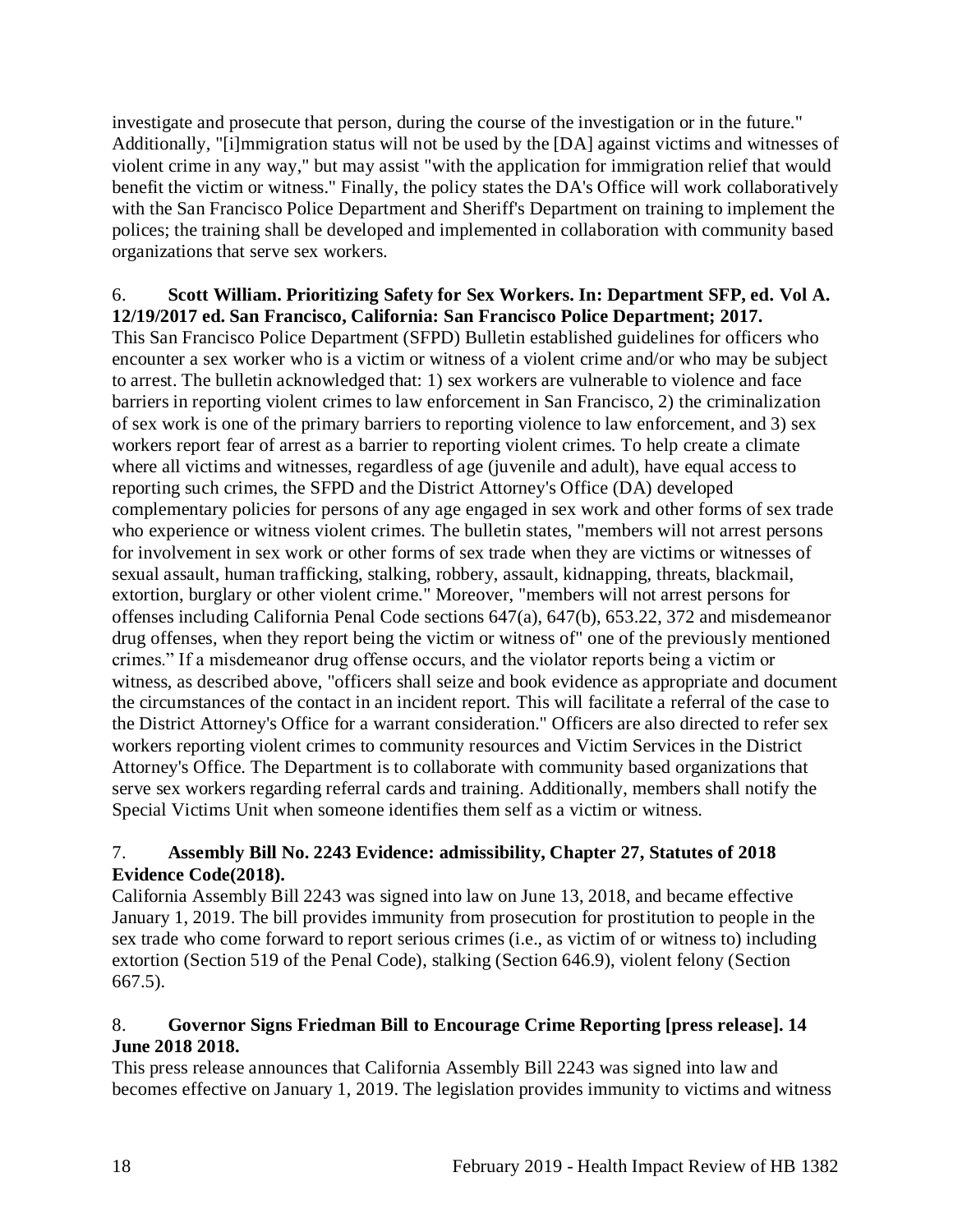of specific crimes from being prosecuted for prostitution, codifying a common practice. The document cites a study conducted by the University of California, San Francisco and St. James Infirmary, which found "over 60% of sex workers face some form of assault while engaged in sex work - 32% report physical assault, while 29% reported sexual assault."

# <span id="page-21-0"></span>9. **American College of Obstetricians and Gynecologists Committee on Health Care for**

**Underserved Women. Committee Opinion: Sexual Assault.2014 (Reaffirmed 2016).** Victims of sexual assault are at risk of unintended pregnancy, sexually transmitted infections, and mental health conditions. The American College of Obstetricians and Gynecologists (ACOG) recognize acute medical consequences of sexual assault, including injuries ranging from scratches to fractures, head and facial trauma, lacerations, bullet wounds, and death. Longterm health effects include chronic pelvic pain, dysmenorrhea, sexual dysfunction, and psychologic and mental health concerns. ACOG states that victims of sexual assault may experience rape-trauma syndrome, which includes general pain, sleeping and eating disturbances, a range of emotional reactions, flashbacks, nightmares, phobias, and somatic and gynecologic symptoms. Long-term mental health concerns may include Posttraumatic Stress Disorder (PTSD) and substance use. ACOG recommends that healthcare providers routinely screen all women for a history of sexual assault, and healthcare providers should offer victims both emergency contraception and sexually transmitted infection prophylaxis. They write, "[e]arly identification of victims of sexual assault can lead to prevention of long-term and persistent physical and mental health consequences of abuse."

## <span id="page-21-1"></span>10. **Vrees R.A. Evaluation and Management of Female Victims of Sexual Assault.**  *Obstetrical and Gynecological Survey.* **2017;72(1):39-53.**

Vrees outlines clinical and forensic components of the initial evaluation of victims of sexual assault, outlines counseling and treatment needs, and discusses immediate and long-term sequelae following sexual assault. She cites previous evidence showing that, "immediate consequences for survivors include physical injury, infection, unintended pregnancy, and emotional states such as hysteria, dissociation, and amnesia. Long-term outcomes include sexual dysfunction, depression, anxiety, pelvic pain, posttraumatic stress disorder, chronic headaches, and even suicide." The author notes that medical and psychological treatment and support are important following sexual assault. She writes, "in the setting of complex social issues and acute psychological ramifications, trained patient advocates and social workers provide an important immediate support role to survivors of sexual assault and can provide immediate crisis intervention, counseling and ongoing support services including legal advocacy, assistance with crime victim compensation, and long-term services." She notes that time sensitive care is required for emergency contraception, sexually transmitted disease prevention, and post assault follow-up. Nationally, the rape-related pregnancy rate for women aged 12-45 years is 5%. Medical follow-up is also required, especially as "long-term manifestations of sexual assault include diminished quality of life, an altered perception of one's health, decreased overall functional status, nonspecific genital symptoms, depression, chronic pelvic pain, and sexual dysfunction." She concludes, "this review highlights the importance of prompt medical screening and evaluation for all survivors of sexual assault, as well as coordination of follow-up care, regardless of whether forensic evidentiary evaluation occurs." Future research is needed to determine the efficacy and uptake of sexually transmitted infections prophylaxis and ongoing sexual health screening among victims and survivors of sexual assault.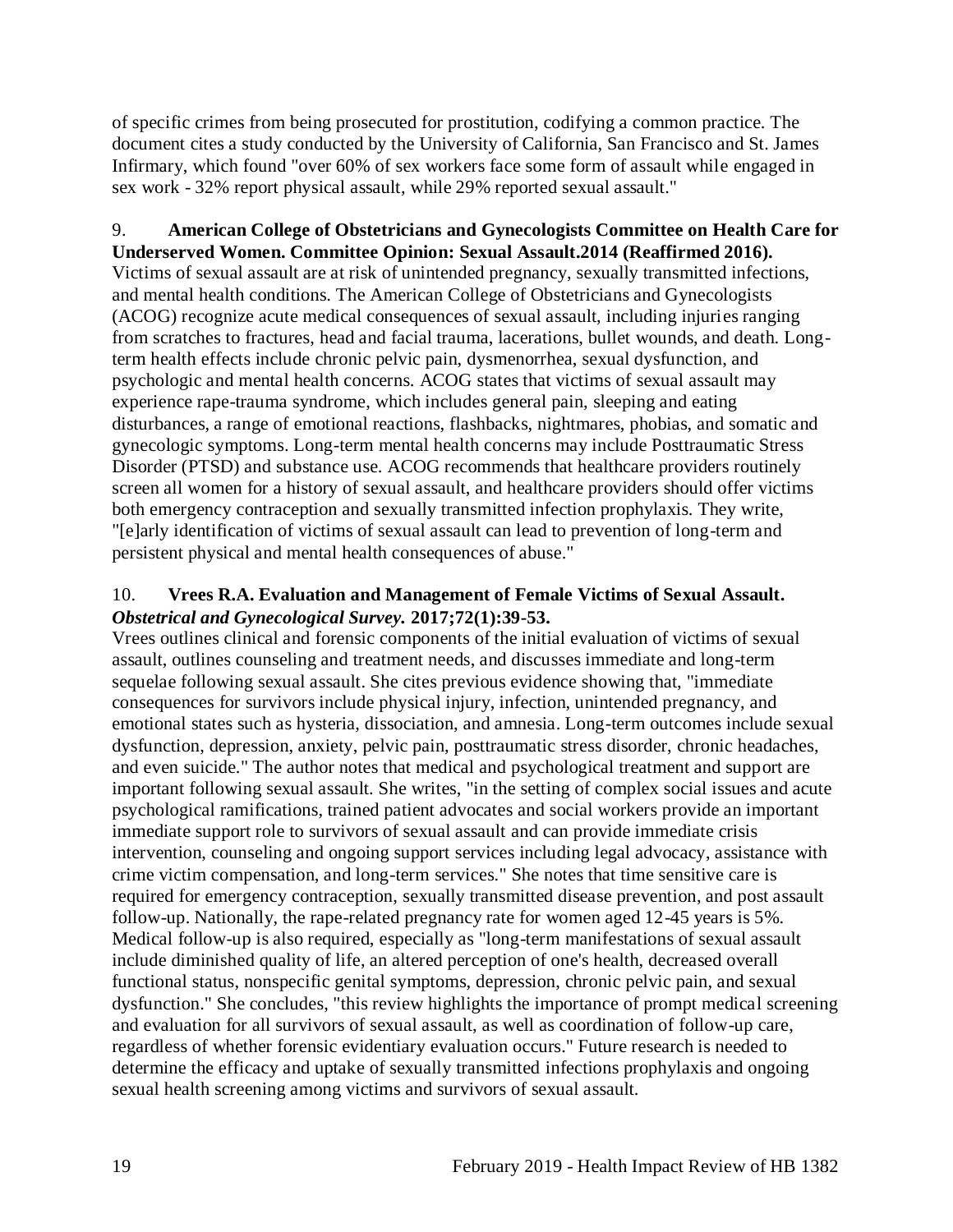## 11. **R Chou, S Selph, T Dana, et al. Screening for HIV: systematic review to update the U.S. Preventive Services Task Force recommendation. Evidence synthesis No. 95.** *Agency for Healthcare Research and Quality.* **2012.**

The U.S. Preventive Services Task Force (USPSTF) is an independent panel of experts who systematically reviews the evidence and provides recommendations that are intended to help clinicians, employers, policymakers, and others make informed decisions about health care services. This review, which focused on benefits and harms of screening for Human Immunodeficiency Virus (HIV) in adolescents and adults, included randomized clinical trials and observational studies. Findings indicate that screening for HIV is accurate, screening only targeted groups misses a large number of cases, and that antiretroviral therapy (ART) reduces the risk of death and sexual transmission of HIV.

## <span id="page-22-0"></span>12. **Bush K. Joint Position Statement: Adult and Adolescent Sexual Assault Patients in the Emergency Care Setting. Emergency Nurses Association, International Association of Forensic Nurses;2016.**

The Emergency Nurses Association (ENA) and the International Association of Forensic Nurses (IAFN) issued a joint statement that patients seeking care in the emergency setting after sexual assault "receive patient-centered and trauma-informed care that addresses their medicolegal and psychosocial needs." They note that, "immediate medical and psychological care directly impacts the patient's well-being and contributes to the beginning stages of the healing process." Care includes "assessing, treating and documenting injuries, identifying risks and providing preventive treatment for negative health outcomes associated with sexual assault including exposure to infection, unintended pregnancy, and long term psychological and physical sequelae..." The statement also notes, "to reduce further re-victimization by providing prompt care and overall better services, patients should be referred to clinicians with education and experience in systematically managing this population."

## 13. **Linden J. Care of the Adult Patient after Sexual Assault.** *New England Journal of Medicine.* **2011;365(9):834-841.**

Linden provides a case vignette for a 20 year old women presenting to the emergency department for sexual assault. Estimates suggest that only 17% to 43% of rape victims seek medical treatment after rape, and 33% of rape victims never disclose the assault to their primary care provider. Overall, two-thirds of rape victims who report to the emergency department report general body trauma, including attempted strangulation; traumatic injuries to the head, face, torso, or limbs; lacerations, abrasions, and bruises; bite marks; and penetrating injuries. Genital trauma is less reported, and anogenital injuries may not be evident after assault. Timely medical care is necessary to provide emergency contraception and prophylaxis for sexually transmitted infections, including gonorrhea, chlamydia, trichomoniasis, Hepatitis B, and HIV. Rape-related pregnancy rates are 5%, and efficacy of emergency contraception decreases after 72 hours. In addition to medical care, victims of sexual assault should also receive emotional and mental health support. Linden cites prior evidence that sexual assault survivors are at an increased lifetime risk for posttraumatic stress disorder, major depression, and contemplation or actual attempt of suicide as well as increased risk of chronic medical problems like chronic pelvic pain, fibromyalgia, and gastrointestinal disorders. All rape victims should be referred for medical follow-up and psychiatric support. The author notes that there is unclear evidence about the use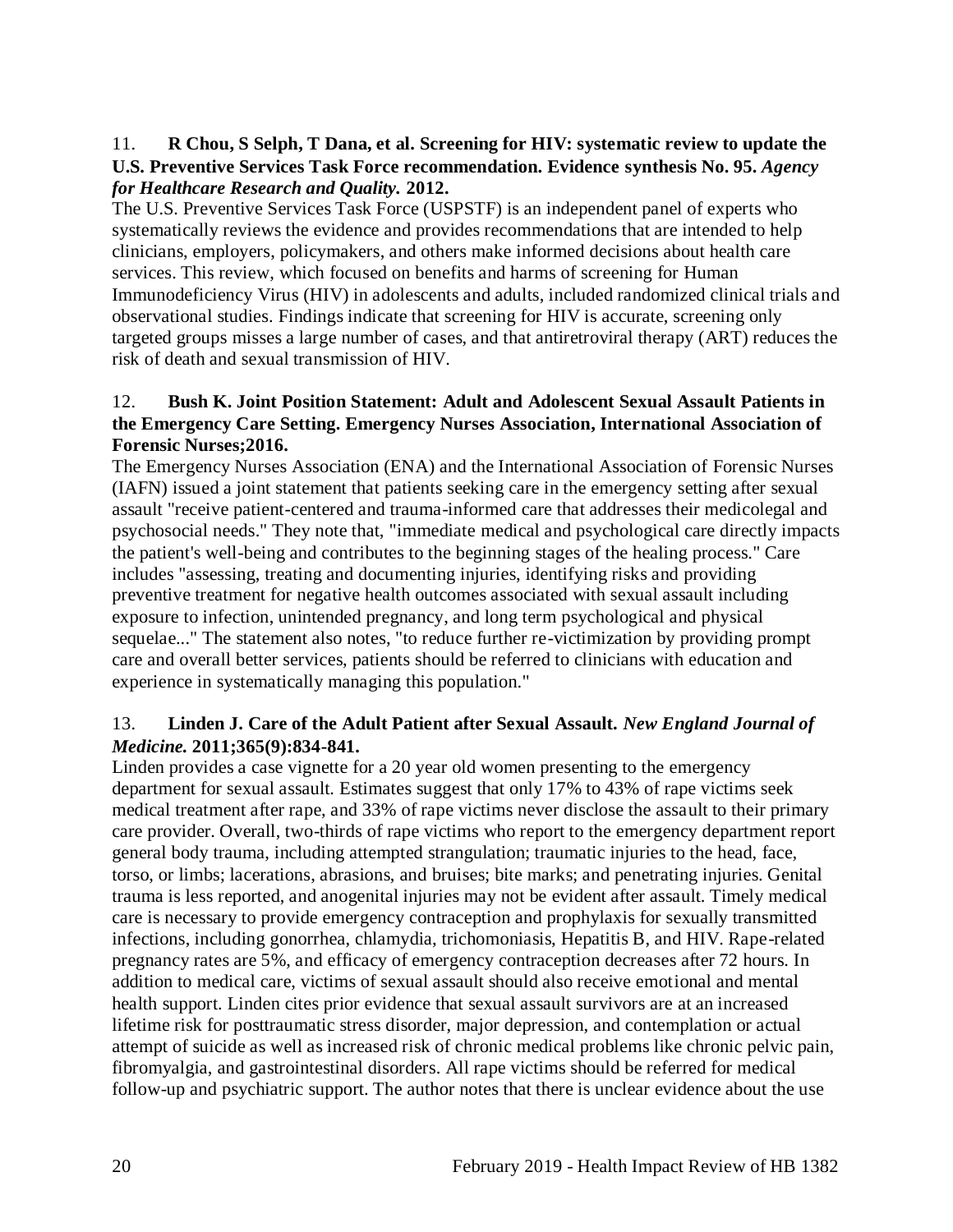of HIV-postexposure prophylaxis for rape victims as well as uncertainty about the role of different types of psychotherapy interventions. However, "limited data support a potential benefit of the early initiation of cognitive behavioral therapy, which involves education of the patient about normal reactions to assault, relaxation training, recounting of the experience, exposure to feared (but safe) stimuli, and cognitive restructuring. In one randomized trial, women who were assigned to receive early cognitive behavioral therapy after sexual assault had a significantly greater reduction in self-reported symptoms of PTSD after the intervention than did those receiving only supportive counseling." Linden notes that the Department of Justice, American College of Emergency Physicians, and the World Health Organization all have guidelines for the treatment of patients after sexual assault.

## 14. **Organization World Health. Guidelines for medico-legal care for victims of sexual violence.2003.**

The World Health Organization provide guidelines for health care professionals to care for victims of sexual assault. As part of these guidelines, they provide treatment and follow-up care guidelines for victims and survivors of sexual assault related to physical injuries, pregnancy prevention and management, sexually transmitted infections, HIV/AIDS, Hepatitis B, patient information, and follow-up care, including medical, counseling and social support, and referrals. They specify that, "patients with severe, life-threatening conditions should be referred for emergency treatment immediately" and "all patients should be offered access to follow-up services, including a medical review at 2 weeks, 3 months, and 6 months post-assault, and referrals for counseling and other support services."

## <span id="page-23-0"></span>15. **Cybulska B. Immediate medical care after sexual assault.** *Best Practice & Research Clinical Obstetrics and Gynaecology.* **2013;27:141-149.**

Cybulska notes nine components of immediate medical care after sexual assault, including: 1) assuring safety and privacy; 2) treating minor and major injuries; 3) managing intoxication or withdrawal from alcohol and drugs; 4) managing medical emergencies (e.g. panic attacks, diabetic symptoms); 5) identifying risk of preventing pregnancy, sexually transmitted infections, self-harm, and suicide; 6) referring for sexual health screening, counseling, and mental health treatment; 7) providing referrals for children and vulnerable adults; 8) providing practical support (e.g. housing); and 9) providing referrals to voluntary agencies. Cybulska notes that most victims of sexual assault, "have no injuries on genital examination. The vast majority of [victims] of rape have extragenital injuries found of which head injury is the most dangerous and may require hospital admission...Major injuries, including head injuries, deep open wounds that require suturing, heavy pelvic bleeding, and rectal bleeding should be investigated and treated in an emergency department of a hospital." The author also note that part of immediate medical care should be the intent to safeguard children and vulnerable adults. Cybulska notes, "systems should be in place to assure risk assessment and referrals to social care. Other vulnerable groups include sex workers, trafficked women, alcohol, illicit drug users, or both, and [people of color]. Access to services and reporting may be delayed or may never happen, as a result of chaotic lifestyle as well as language and cultural barriers. Building trust and rapport is needed to facilitate appropriate care." Overall, the author concludes, "what happens to the victim of sexual assault immediately after the incident may affect the individual's recovery from it, both in physical and psychological terms. Immediate medical and psychosocial care, alongside recovery of forensic evidence and documentation of injuries, affects the well-being of the victims, and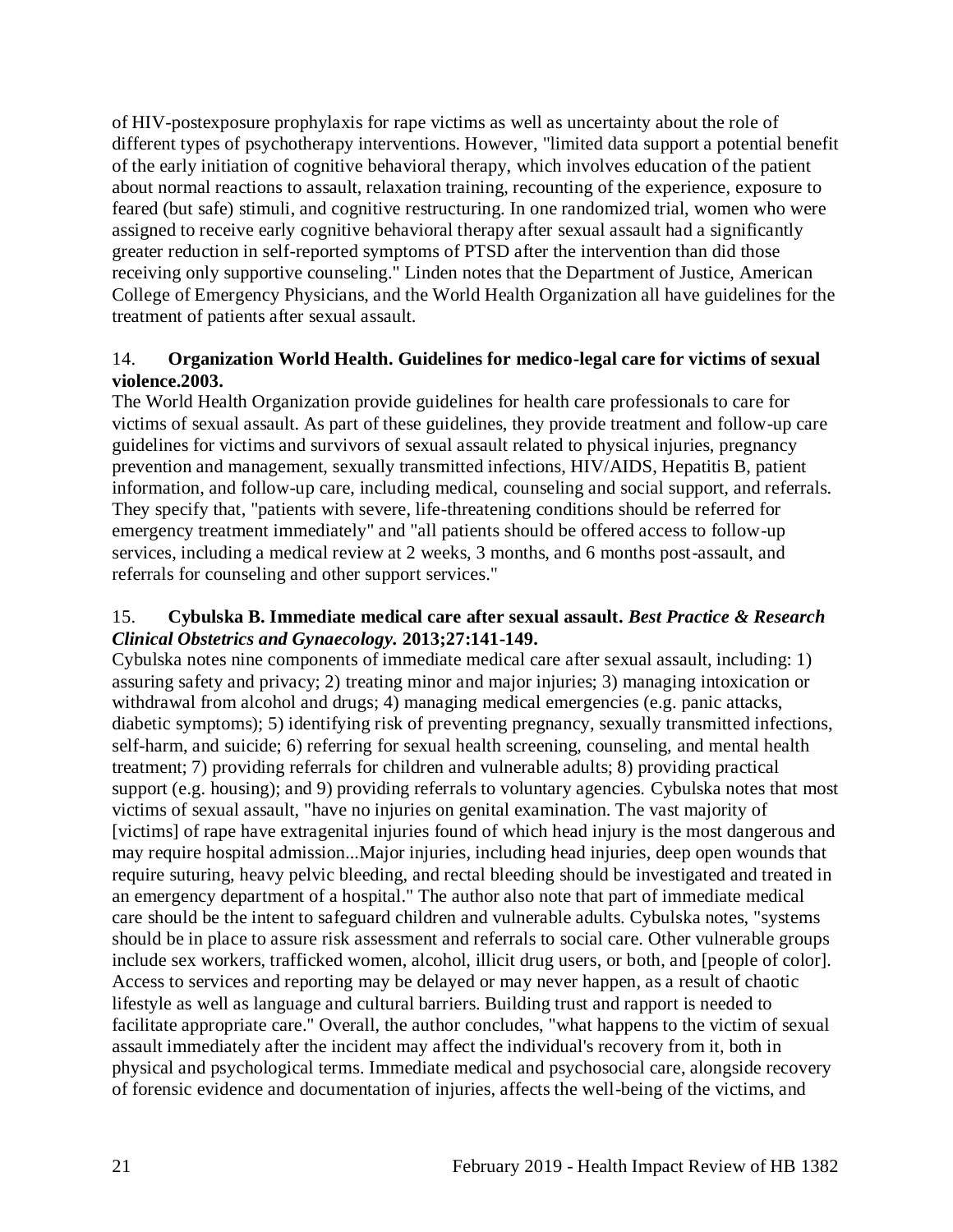recovery from rape and sexual assault and represents an important part of the beginning of the healing process."

#### <span id="page-24-0"></span>16. **Deering Kathleen N., Amin Avni, Shoveller Jean, et al. A Systematic Review of the Correlates of Violence Against Sex Workers.** *American Journal of Public Health.*  **2014;104(May 2014):e42-e54.**

Deering et al. conducted a systematic review to examine the documented magnitude of violence against sex workers and to review the factors that shape risk for violence against sex workers. Authors included articles examining "the prevalence and correlates of violence against sex workers (i.e., violence as an outcome) by using quantitative, multivariable methods, published in peer-reviewed journals." Twenty-eight studies met inclusion criteria and were included in the primary analysis on correlates of violence. An additional 14 studies contributed violence prevalence estimates only. Six studies were from North America (Canada, United States, Mexico), while 27 were from Asia, 3 from Central and Western Europe, 2 from Central Africa, and 1 from each of the Middle East, Latin America, Russia, and South Africa. Overall, studies were diverse according to perpetrator, type of violence, and timescale over which respondents were asked to estimate violent acts occurring. Thirty-seven studies were of female sex workers only, 3 studies included female and transgender women sex workers, and 1 study of transgender sex workers only. There were no studies of male sex workers. The 41 articles included 105 estimates of overall prevalence of various violence measures. Specifically, prevalence of "ever or lifetime of any or combined workplace violence, physical workplace violence, and sexual workplace violence ranged from 45% to 75% (n = 4; any or combined), 19% to 67% (n = 7; physical), and 14% to 54% ( $n = 9$ ; sexual) and in the past year ranged from 32% to 55% ( $n = 3$ ), 19% to 44% ( $n = 4$ ), and 15% to 31% ( $n = 3$ ), respectively."

## <span id="page-24-2"></span>17. **Surratt Hilary L., Kurtz Steven P., Chen Minxing, et al. HIV risk among female sex workers in Miami: The impact of violent victimization and untreated mental illness.** *AIDS Care.* **2012;24(May):553-561.**

Surratt et al. used targeted sampling to enroll 562 Miami-based female sex workers into an intervention trial testing the relative effectiveness of two alternative case management conditions in establishing linkages with health services and reducing risk for HIV. "Lifetime prevalence of abuse was extremely elevated at 88%." Nearly half reported abuse before the age of 18 years, "while 34% reported violent encounters with 'dates' or clients in the past 90 days." Additionally, 74% reported severe symptoms of depression, anxiety, or traumatic stress.

## <span id="page-24-1"></span>18. **Lederer Laura J., Wetzel Christopher A. The Health Consequences of Sex Trafficking and Their Implications for Identifying Victims in Healthcare Facilities.** *Annals of Health Law.* **2014;23:61-91.**

Lederer et al. used a mixed-methods approach to collect data from female survivors of sex trafficking. Authors combined qualitative data collection from focus groups and structured interviews with quantitative analysis. Following a feasibility study (one focus group in November of 2011), researchers conducted a series of 11 similar focus groups in U.S. cities from January 2012 to December 2012. Focus groups included 107 participants, all survivors of domestic sex trafficking, ranging in age from 14 to 60 years of age. Following focus group sessions that discussed a range of topics (early childhood trauma, age at which trafficked, etc.) survivors completed an extensive health survey. The survey included three components. First,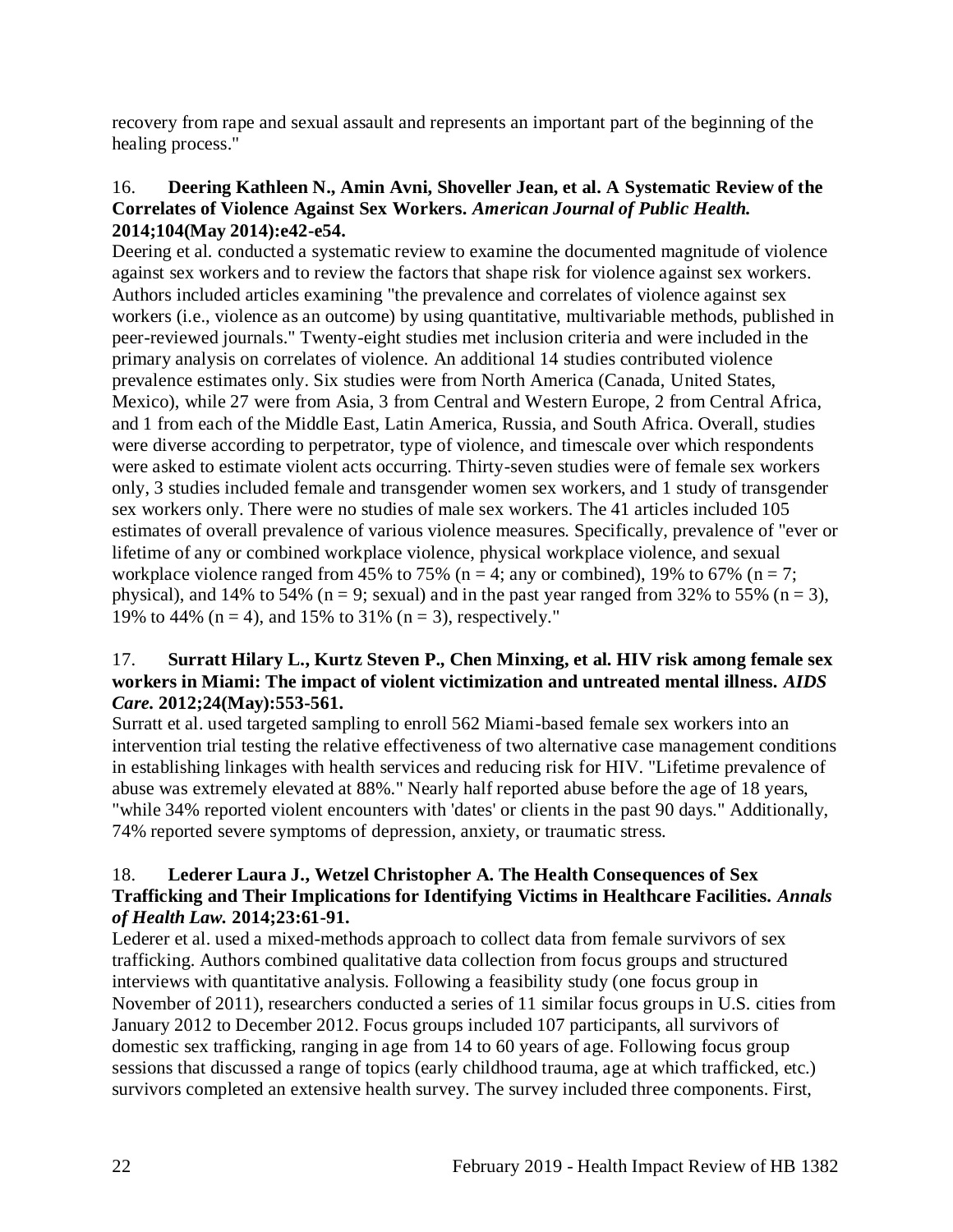survivors reported on more than 100 discrete health conditions (e.g., general health, communicable and non-communicable diseases, dental health, psychological symptoms and disorders, and reproductive health) and violence experienced during trafficking—physical abuse (i.e. beaten, punched, kicked, raped, penetrated with foreign objects, threatened with a weapon, burned with cigarettes, strangled, stabbed, slashed, or forced to have unprotected sex) and other ways they were violated (e.g., participate in pornography, recreate scene from pornographic material, or submit to abuse by a person in authority). Second, they completed a series of openended questions about health care (e.g., access to and use of birth control, types of medical treatment sought and whether providers asked or knew about their situations, and reproductive history). Third, they answered questions regarding symptoms experienced after escaping trafficking (i.e., physical and psychological symptoms). Authors analyzed "the frequency with which individual symptoms and experiences were reported by the survivors in this study as well as the percentages of victims who reported at least one symptom or experience in a given category." Out of 106 survivors (one participant did not complete the first survey component), 105 (99.1%) reported at least one physical health problem during trafficking. "The most frequently reported physical problems were neurological—91.5% of respondents reported at least one neurological symptom and 82.1% specifically reporting memory problems, insomnia, or poor concentration." Survivors reported headaches or migraines (53.8%), dizziness (34.0%), severe weight loss (42.9%), malnutrition (35.2%), loss of appetite (46.7%), eating disorders (36.2%). Overall, 71.4% of respondents reported at least one diet-related symptoms. Moreover, nearly 70% reported physical injuries, most commonly to the head or face. Respondents also experienced symptoms not conventionally associated with sexual abuse including, cardiovascular or respirator difficulty (67.9%), gastrointestinal symptoms (61.3%), and dental problems (54.3%). In addition to physical trauma, 98.1% of survivors (104/106) surveyed reported at least one psychological issue while being trafficked, and survivors noted an average of more than a dozen symptoms (12.11). "The most frequently reported problems included depression (88.7%), anxiety (76.4%), nightmares (73.6%), flashbacks (68.0%), low self-esteem (81.1%), and feelings of shame or guilt (82.1%) [...] 41.5% had attempted suicide (one victim reported 9 such attempts) and 54.7% suffered from Post Traumatic Stress Disorder." Overall, the psychological consequences that the victims of trafficking in these focus groups reported were "wide-ranging, severe, and in some cases nearly universal." When reporting on their health experiences after trafficking, "96.4% of survivors reported at least one psychological symptom and an average of 10.5." More than two-thirds of women (67.3%) contracted some form of sexually-transmitted disease or infection (STD/STI). "Survivors reported significantly higher rates of chlamydia (39.4%) and gonorrhea (26.9%) than the next most common disease (Hepatitis C, 15.4%)." Furthermore, 63.8% reported at least one gynecological symptom other than STDs/STIs, with pain during sex (46.2%), urinary tract infections (43.8%), and vaginal discharge (33.3%) among the most common symptoms. Authors note, "[o]n average, respondents reported being used for sex by approximately 13 buyers per day, with a median of 10. Some respondents reported typical days of as many as a thirty to fifty buyers." Despite reporting complications related to pregnancies and their results, authors conclude with confidence that pregnancy, miscarriage, and abortion were all common experiences for survivors in the study. Specifically, more than half of survivors who underwent one or more abortions while being trafficked reported that one or more of their abortions was at least partially forced upon them. One victim noted that "in most of [my six abortions,] I was under serious pressure from my pimps to abort the babies." When asked about experiences of violence or abuse, respondents reported an average of 6.25 of the 12 forms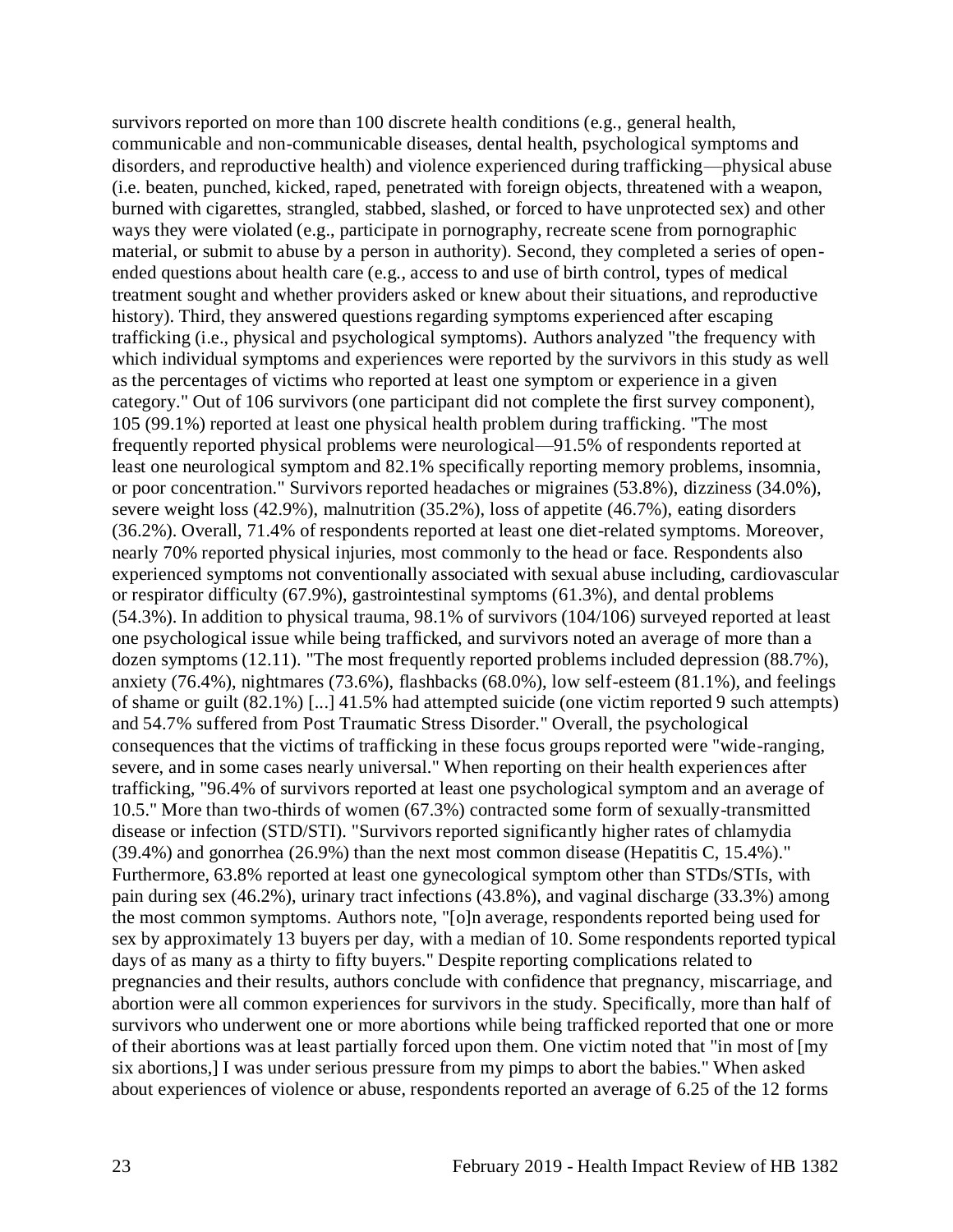of violence. Eight of the 12 were reported by half or more of the respondents, including strangulation. Authors note that, "many survivors were dependent on drugs or alcohol while they were trafficked either because the substances were forced on them as a control mechanism by their traffickers or because substance use was a means of coping with the immense abuse they suffered." Results show that 84.3% used alcohol, drugs, or both during their captivity and more than a quarter (27.9%) said that their forced substance use was a part of their trafficking experience. Most survivors reported receiving medical treatment at some point during their trafficking. "Of those who answered the questions about their contact with healthcare (N=98), 87.8% had contact with a healthcare provider while they were being trafficked. By far the most frequently reported treatment site was a hospital/emergency room, with 63.3% being treated at such a facility." Authors noted 29.6% of survivors visited clinical treatment facilities (most commonly Planned Parenthood clinics), and "more than half (57.1%) of respondents had received treatment at some type of clinic (urgent care, women's health, neighborhood, or Planned Parenthood)." Nearly fifty-two percent of respondents who answered (N=81) said that "at least some of the time the doctor knew they were 'on the street,' while the remaining respondents did not believe doctors were aware of their situations." Meanwhile, "almost half of survivors  $(43.1\%)$  (N=58) said the doctor asked them something about their lives, but only 19.5% of those who answered (N=41) reported that the doctor knew they had a pimp." Results indicate that some victims may seek health care services alone. If trust level and other considerations allow, providers may have the opportunity to ask questions about the victim's situation and provide her with resources like contact information for rescue and other services. Authors reference legal aid strategies as a guidance to "gradually working with the victim's identifiable health problems to elicit important facts about their over-arching situation is likely to be most effective and least intrusive." Authors also recommend extending the Violence Against Women Reauthorization Act to cover adult trafficking victims and adult survivors, as their physical and mental health needs are just as great as those of minor sex trafficking victims.

<span id="page-26-0"></span>19. **James Sandy E., Herman Jody L., Rankin Susan, et al. The Report of the 2015 U.S. Transgender Survey Washington, DC: National Center for Transgender Equality;2016.** This report summarizes the results of the 2015 U.S. Transgender Survey (USTS) and provides insights into the impact of stigma and discrimination on the health of many transgender people, including those in the sex trade. Survey results show that "[o]f those who were working in the underground economy [e.g., sex work, drug sales, and other work that is currently criminalized] at the time they took the survey, nearly half (41%) were physically attacked in the past year and over one-third (36%) were sexually assaulted during that time." Twenty-seven percent of respondents who had interacted with police in this context were "sexually assaulted by an officer, including being fondled, raped, or experiencing another form of sexual assault." The USTS also asked respondents who interacted with police while engaging in sex work or when police thought they were engaging in sex work if they were arrested during any of those interactions. "Almost one-third (32%) reported being arrested during at least one interaction," and 19% reported being arrested 11 or more times. Respondents were asked about the outcomes of their arrests. More than half (55%) of the respondents who were arrested pleaded guilty in connection to one or more of their arrests, while nearly half (48%) reported that the charges were dropped on at least one occasion. Survey results show that "[t]ransgender women of color, including Black (42%), American Indian (28%), multiracial (27%), Latina (23%), and Asian (22%) women, were more likely to have participated in sex work than the overall sample."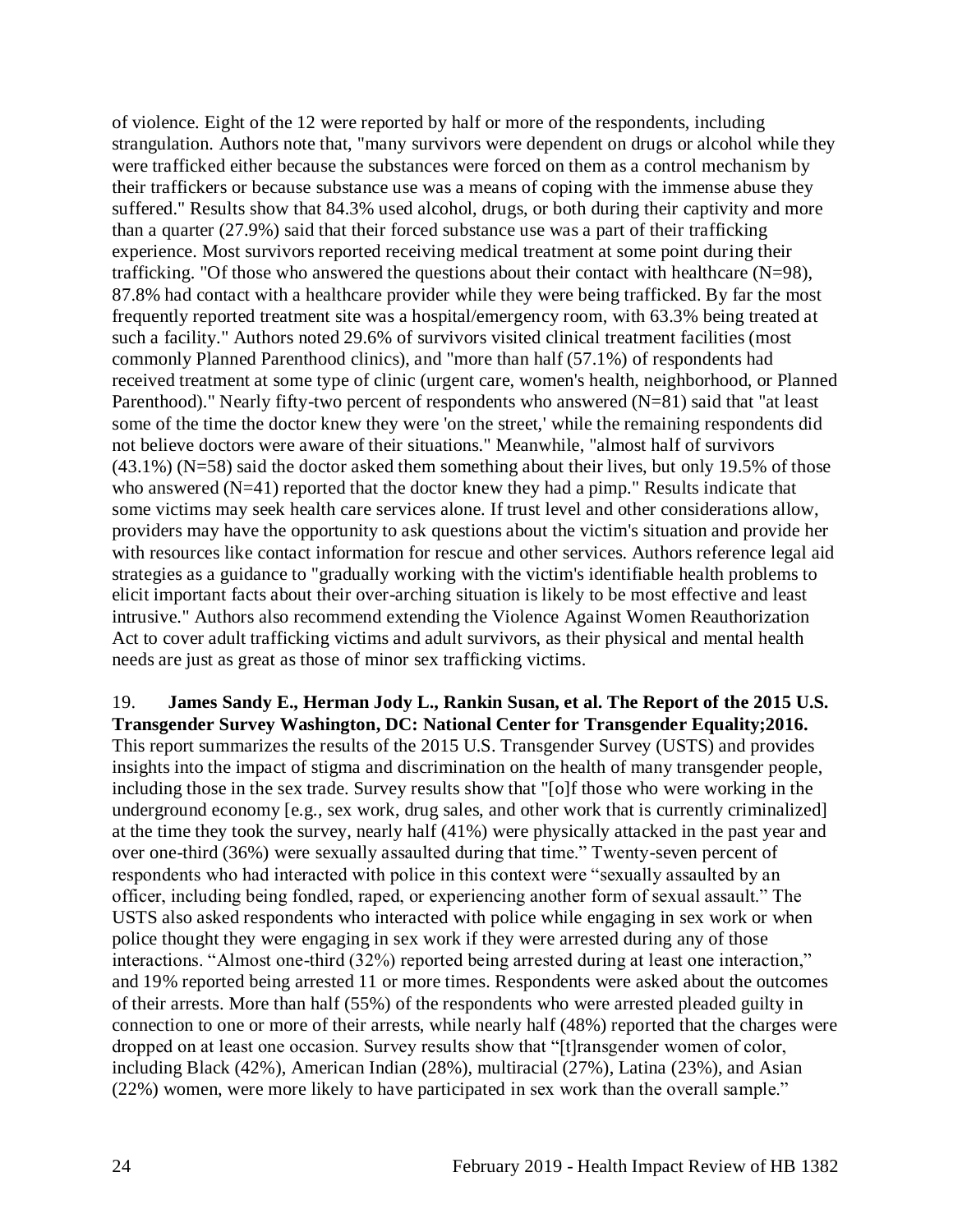Authors also note that "police frequently assumed that respondents—particularly transgender women of color—were sex workers." When asked about interaction with police "Black respondents (50%) and transgender women (40%) were more likely to report that their interaction […] led to an arrest."

#### <span id="page-27-0"></span>20. **Farley Melissa, Deer Sarah, Golding Jacqueline M., et al. The prostitution and trafficking of American Indian/Alaska Native women in Minnesota.** *American Indian Alaska Native Mental Health Res.* **2016;23(1):65-104.**

Researchers interviewed 105 American Indian and Alaska Native (AI/AN) women in prostitution who were in contact with supportive agencies in Minnesota. The women volunteered for the study after seeing announcements posted at agencies or via snowball or chain referral sampling. Research interviews consisted of six questionnaires (i.e., The Prostitution Questionnaire, elements from the Dissociation subscale of the Briere's Trauma Symptoms Checklist, the Posttraumatic Stress Disorder Checklist, self-rating general health scale, the Native American Prostitution Questionnaire) that included both quantitative items and structured open-ended questions. The mean age of respondents was 35 years (range  $= 18$  to 60 years, SD  $= 11$  years). Ninety-eight percent of the women were currently or previously homeless. Of the AI/AN women interviewed, 9% had attended boarding school, and 69% had family members who had attended boarding school. Of the relatives who had attended boarding school, more than two-thirds (69%) were known by the women to have been abused there. Abuse perpetrated by teachers, church officials, and government officials included verbal or mental abuse (100%): spiritual, cultural, or physical abuse (94%); and sexual abuses (27%). Forty-six percent of the women interviewed had been in foster care, in an average of 5 foster homes (range  $= 1-20$ , mean  $= 3$ , SD  $= 4.8$ ); and almost half of those who had been in foster care had been abused by their foster families. Overall, 52% of the women had been arrested during childhood and 88% had been arrested as adults; 12% reported being arrested for prostitution as an adult; 39% reported being younger than 18 years when they entered prostitution; 75% had engaged in prostitution in exchange for food, shelter, or drugs; and 45% had been trafficked for the purpose of prostitution. Researcher cited evidence that "prostitution often meets the legal definition of human trafficking, in that pimping or third-party control of a prostituted person cannot be distinguished from trafficking." More than half (53%, n=56) had been raped five to ten times, and 15% had been raped more than 20 times in prostitution. Women reported assault by the man who bought sex  $(44\%, n=46)$ , pimps (15%), or someone who was neither a sex buyer or pimp (27%). More than half (52%) had been physically threatened in the month prior to the interview. Of those, 87% had been threatened with a gun, knife, or other weapon. "Almost three fourths of the women (72%) had suffered traumatic brain injury. Assaults to the head included the following symptoms and sequelae: broken jaws, fractured cheekbones, missing teeth, punched lips, black eyes, blood clots in the head, hearing loss, memory loss, headaches, and neck problems." Other violent injuries suffered included flesh wounds; broken bones; arm/shoulder injuries; scars or bruises; knee/ankle injuries; and being raped, kicked, strangled, burned, or shot. More than half (51%) of the women interviewed had been diagnosed with physical health problems; 65% of respondents had been diagnosed with a mental health problem, most commonly depression (78%) and anxiety disorders (71%). Furthermore, 40% of the women had been psychiatrically hospitalized. Based on responses, 52% of the women met all criteria for a diagnosis of PTSD; their mean PTSD severity score was 51 (SD=19). This rate compares to an 8% prevalence rate in the general U.S. population. Analysis found that more severe the interviewees' symptoms of PTSD, the poorer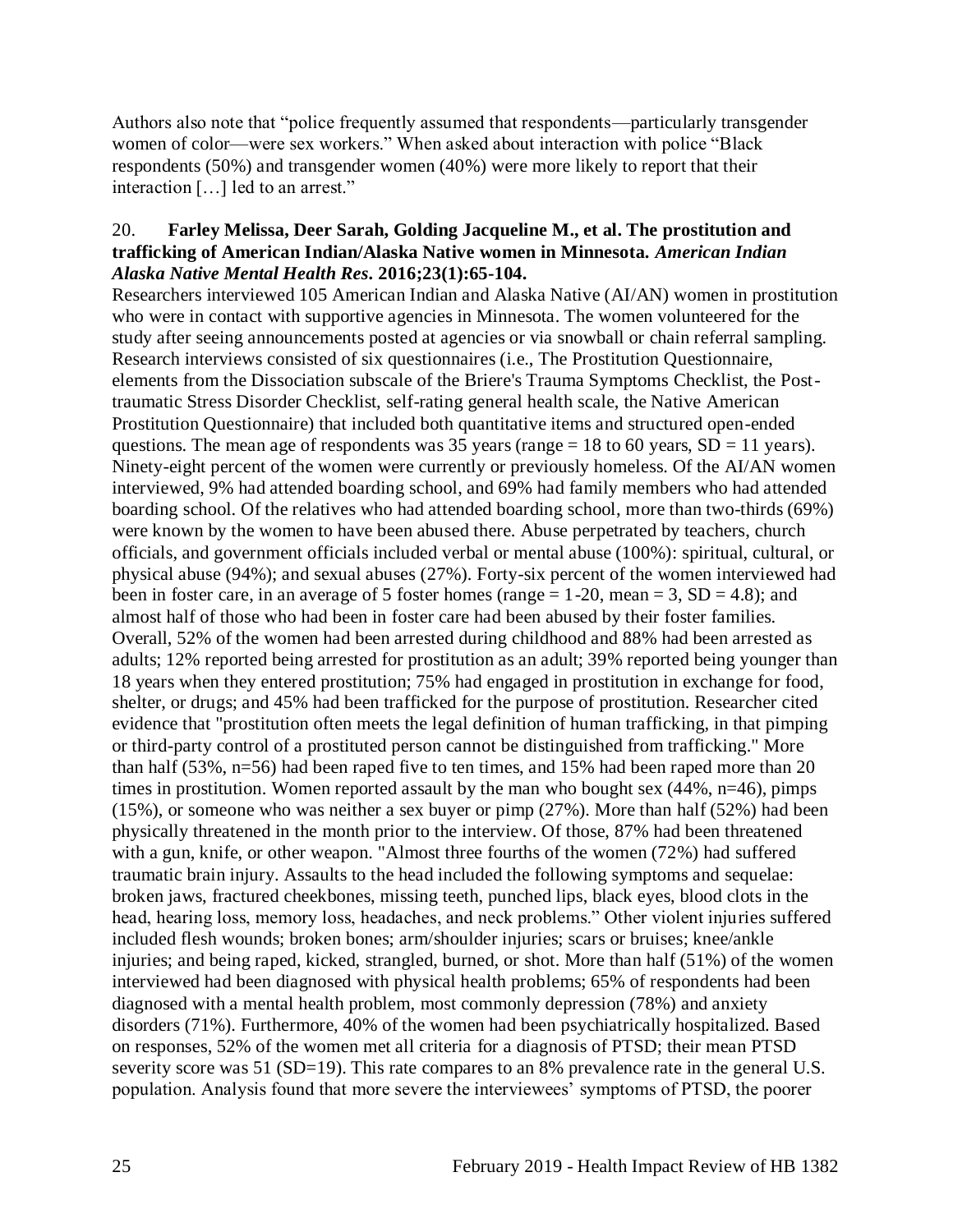their health ratings,  $r = .22$ ,  $p = .024$ ,  $N = 101$ . Moreover, researchers found the more severe the women's dissociative symptoms (e.g., spacing out, memory problems, flashbacks, derealization, not in your body), the more likely they were to report fair or poor health,  $r=.35$ ,  $p=.0003$ ,  $N=102$ . Some explained how dissociation helped them survive prostitution. Roughly three-quarters of respondents used drugs or alcohol, and a majority of those who used drugs or alcohol (61%) described the need to "chemically dissociate" from the physical and emotional pain during prostitution. "One woman explained that she used drugs 'so it can numb me, so I can do what they want me to do.' Another stated '...That's why I did a lot of drugs––to numb myself––so I didn't know what was going on and I could just leave my body.'" Women reported that race/ethnic prejudice is integral to prostitution. For example, 42% of the women reported being racially insulted by sex buyers or pimps. Similarly, the majority of women saw connections between colonization and prostitution of AI/AN women. Some identified connections with their cultural identities and support from other AI/AN people as ways of surviving prostitution. The overwhelming majority (92%) of interviewees wanted to escape prostitution, and most identified individual counseling (75%) and peer support (73%) as needs to successfully leave the life. Authors state that "[t]he multiple arrests of these women [starting in childhood] prevented their escape from prostitution, because a criminal record was a barrier to obtaining affordable housing, employment, and frequently even essential social services." Authors recommend legal aid (e.g., criminal record expungement); policy reform to decriminalize victims of prostitution to ensure AI/AN women who have been domestically trafficked receive the same access to services as do international victims of trafficking; and cultural competence in mental health care of AI/AN people (e.g., acknowledge and analyze historical trauma, utilize cultural moderators to embrace traditional healing).

## <span id="page-28-0"></span>21. **Judge Abigail M., Murphy Jennifer A., Hidalgo Jose, et al. Engaging Survivors of Human Trafficking: Complex Health Care Needs and Scarce Resources.** *Annals of Internal Medicine.* **2018;168(9):658-663.**

Judge et al. provide an overview of complexities involved in engaging survivors of human trafficking. Specifically survivors' complex health care needs in the face of scarce resources. People exiting trafficking have multiple immediate needs (e.g., food, housing, clothing, financial support, safety and protection, transportation, and acute substance withdrawal treatment) that often go unmet without coordinated, trauma-informed care. In addition to individual needs, victims and survivors experience relational consequences to trauma which strongly affect how they interact with health professionals. "[G]iven the violent nature of human trafficking, any ongoing or perceived threats of violence after exiting may work synergistically with [complex PTSD] relational impairments to undermine health care participation." Authors noted that survivors may exhibit hesitate leaving trafficking due to: 1) fear of change or retaliation, loneliness and isolation; 2) emotional bonding with trafficker; 3) coercive control and emotional manipulation by traffickers; 4) guilt and shame; 5) health problems; and 6) stigmatization and discrimination. "Previous experiences of stigma, judgmental attitudes, and punitive treatment by providers negatively influence health care engagement among marginalized groups." Evidence indicates that survivors of trafficking experience "stigmatizations, discrimination, marginalization, institutional violence, and distrust of official systems, which may include health professionals." Additionally, addressing the influence of coercive experiences with traffickers requires providers to contextualize treatment to the trafficking experience and to be sensitive to the inherent power differential in the patient-provider relationship. Authors cite evidence that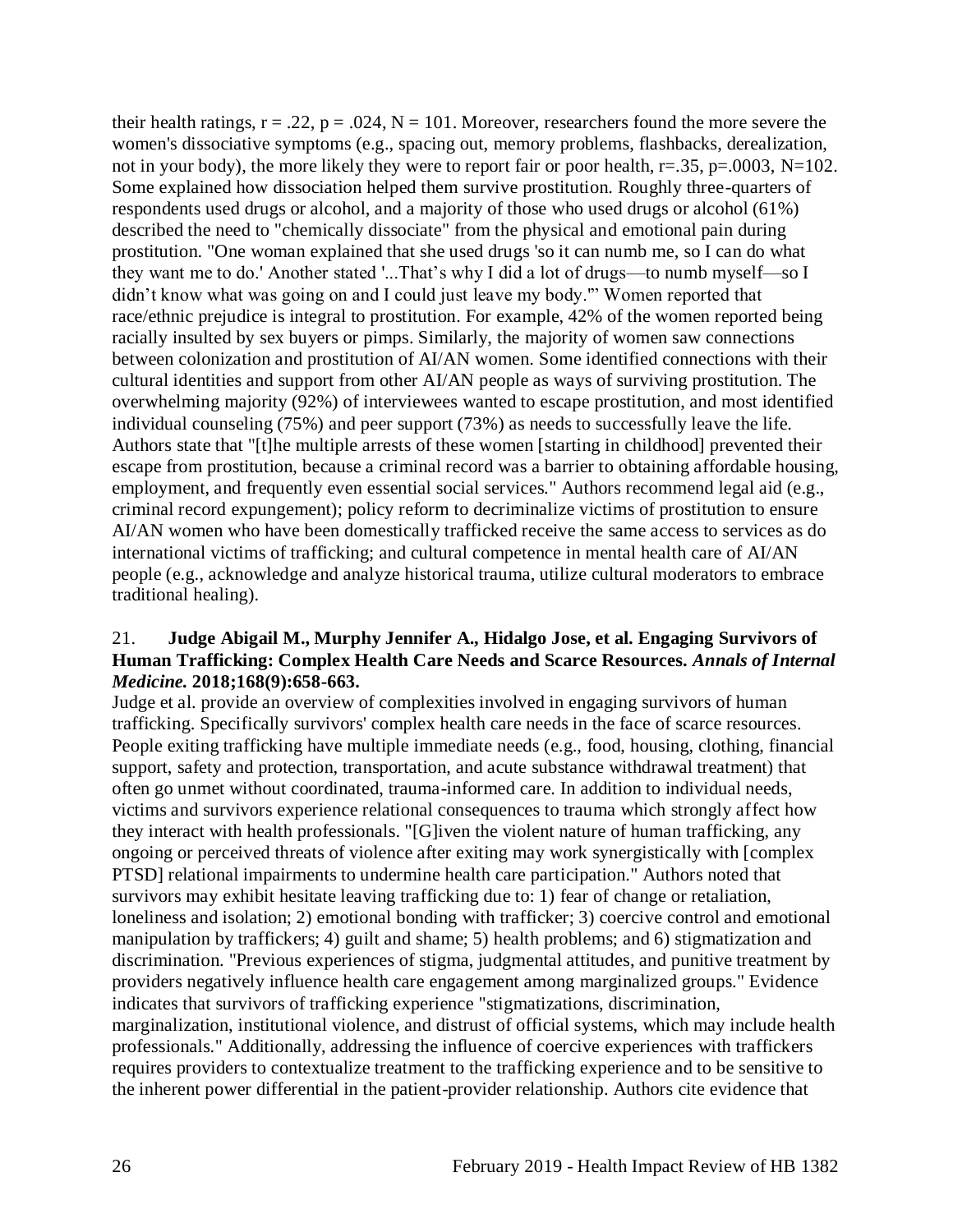almost no research exists on the "types of health care services that would most effectively overcome barriers and engage human trafficking survivors." However, they list key health service components that may support victims and survivors.

#### 22. **Wu E, El-Bassel N, Gilbert L. Prior incarceration and barriers to receipt of services among entrants to alternative incarceration programs: A gender-based disparity.** *Journal of Urban Health: Bulletin of the New York Academy of Medicine.* **2012;89(2):384-395.**

Wu et al. collected data from a random sample of adults (N=322; 83 women and 239 men) entering alternative to incarceration programs in New York City. Researchers collected data though structured interviews including information on sociodemographics, substance use, prior incarcerations, and barriers that had prevented a participant from visiting or returning to a service provider. Less than half of the participants had earned a high school diploma or GED. When analyzing collapsed data for male and female participants, they found that a greater number of prior incarcerations were significantly associated with a greater number of barriers that prevented accessing a service provider. When they analyzed the data disaggregated by sex and controlling for sociodemographic and substance use indicators, researchers found that the relationship between a greater number of prior incarcerations and greater number of service barriers experienced remained significant only for men.

## 23. **Esposito Michael, Lee Hedwig, Hicken Margart, et al. The Consequences of Contact with the Criminal Justice System for Health in the Transition to Adulthood.** *Longit Life Course Stud.* **2017;8(1):57-74.**

Esposito et al. examine the association between incarceration and health in the United States during the transition to adulthood. They applied the Bayesian Additive Regression Trees (BART) to data from The National Longitudinal Study of Adolescent to Adult Health dataset  $(n=10,785)$  to model incarceration's effect on health controlling for confounding variables (93) variables, and 36 covariates categorized as: demographic characteristics, prior health status behaviors, engagement in risky behavior, social connectedness, disposition characteristics, parental characteristics, and contextual residential characteristics). Authors examined three health outcomes: 1) an indicator for cardiovascular health (i.e. hypertension or raised blood pressure), 2) a measure of general health status (i.e., excellent/very good self-reported status), and 3) a measure of mental health status (i.e., depression). The analysis of two separate samples found individuals who had been incarcerated were more likely to suffer from depression, less likely to report being in excellent or very good health, and more likely to have hypertension than their peers with no history of incarceration. To examine if the health inequalities between previously incarcerated and never incarcerated individuals was a product of incarceration rather than a product of features that occurred prior to incarceration, they used the BART methodology to estimate how different the health of individuals who had experienced incarceration would be had they actually never experienced incarceration. Results suggest that elevated risk of depression among incarcerated individuals is largely a consequence of their incarceration (~5% both before and after accounting for confounders). Similarly, a prior history of incarceration appears to decrease the probability of reporting excellent/very good health  $(\sim 10\%)$ , roughly half of the decrease in probability before accounting for confounders. Results show no adverse effects of incarceration on hypertension.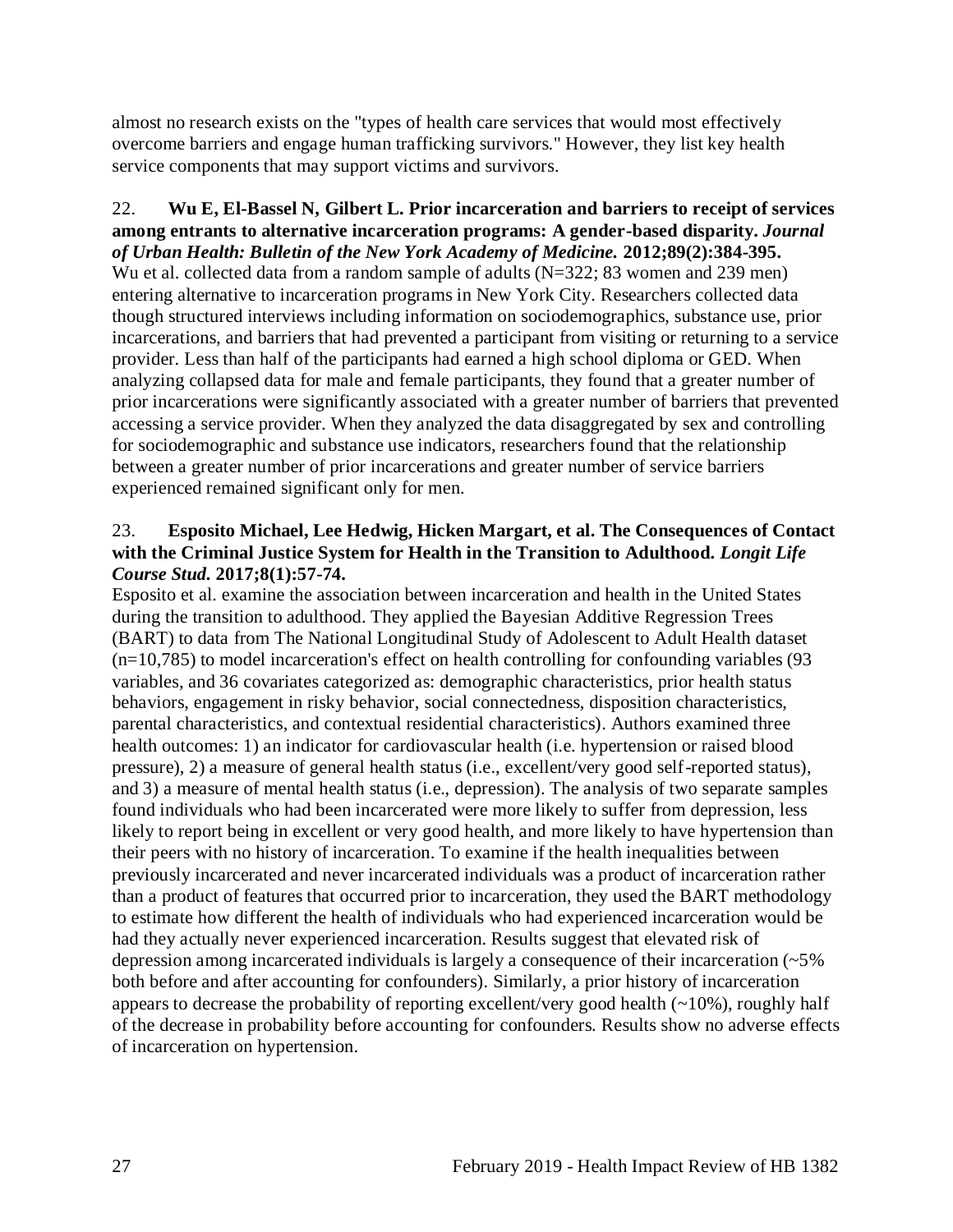## 24. **London A, Myers N. Race, incarceration, and health.** *Research on Aging.*  **2006;28(3):409-422.**

London and Myers conducted a review of the literature around health and other outcomes for incarcerated individuals. They highlighted research that indicates that black Americans have worse health outcomes than other racial/ethnic groups, and also are disproportionately represented in the justice system. The authors also outlined data indicating the high rates of injury in jails and prison as well as the high rates of communicable disease among incarcerated and formerly incarcerated individuals. In addition, they highlight research that indicates that incarceration is associated with lower educational attainment, lower income, higher rates of unemployment, and higher involvement in jobs with high risk of injury or exposure to hazardous working conditions. Evidence also indicates that incarceration is associated with divorce and separation of families.

#### 25. **Murray J, Farrington DP, Sekol I. Children's antisocial behavior, mental health, drug use, and educational performance after parental incarceration: A systematic review and meta-analysis.** *Psychological Bulletin.* **2012;138(2):175-210.**

Murray et al. conducted a systematic review and meta-analysis of the literature on parental incarceration and impacts on children's later mental, emotional, and social health. They identified 40 studies that met their strict inclusion criteria. The researchers pooled the odds ratios across all samples in order to determine if children with incarcerated parents had a greater risk of each outcome than children in the control group who did not have an incarcerated parent or parents. These pooled odds ratios indicated that parental incarceration was significantly associated with antisocial behavior among their children even after controlling for covariates. In some subpopulations parental incarceration was significantly associated with children's poor academic performance, poor mental health, and drug use, but this association was not significant for every subpopulation and did not always remain significant after controlling for covariates.

# 26. **Roettger ME, Boardman JD. Parental incarceration and gender-based risks for increased body mass index: Evidence from the national longitudinal study of adolescent**

**health in the United States.** *American Journal of Epidemiology.* **2012;175(7):636-644.** Roettger et al. analyzed data from the National Longitudinal Study of Adolescent Health (1994– 2008). The dataset included 15,558 individuals who had completed interviews for all waves of the study, including 1,205 males and 1,472 females who reported that their biologic mother or father was incarcerated. The researchers found that females who had experienced a parent being incarcerated saw greater increase in Body Mass Index (BMI) over time for than did females whose parents had not been incarcerated. This trend remained significant even after controlling for stressful life events, internalizing behaviors, and a range of individual, familial, and neighborhood characteristics.

# 27. **Swisher RR, Roettger ME. Father's incarceration and youth delinquency and depression: Examining differences by race and ethnicity.** *Journal of Research on Adolescence.* **2012;22(4):597-603.**

Swisher and Roettger analyzed data from the in-home portion of the National Longitudinal Study of Adolescent Health. Due to insufficient sample size for other racial/ethnic groups, only white, black, and Hispanic respondents were included in this study. The researchers found that among all racial/ethnic groups father's incarceration is associated with increased depression and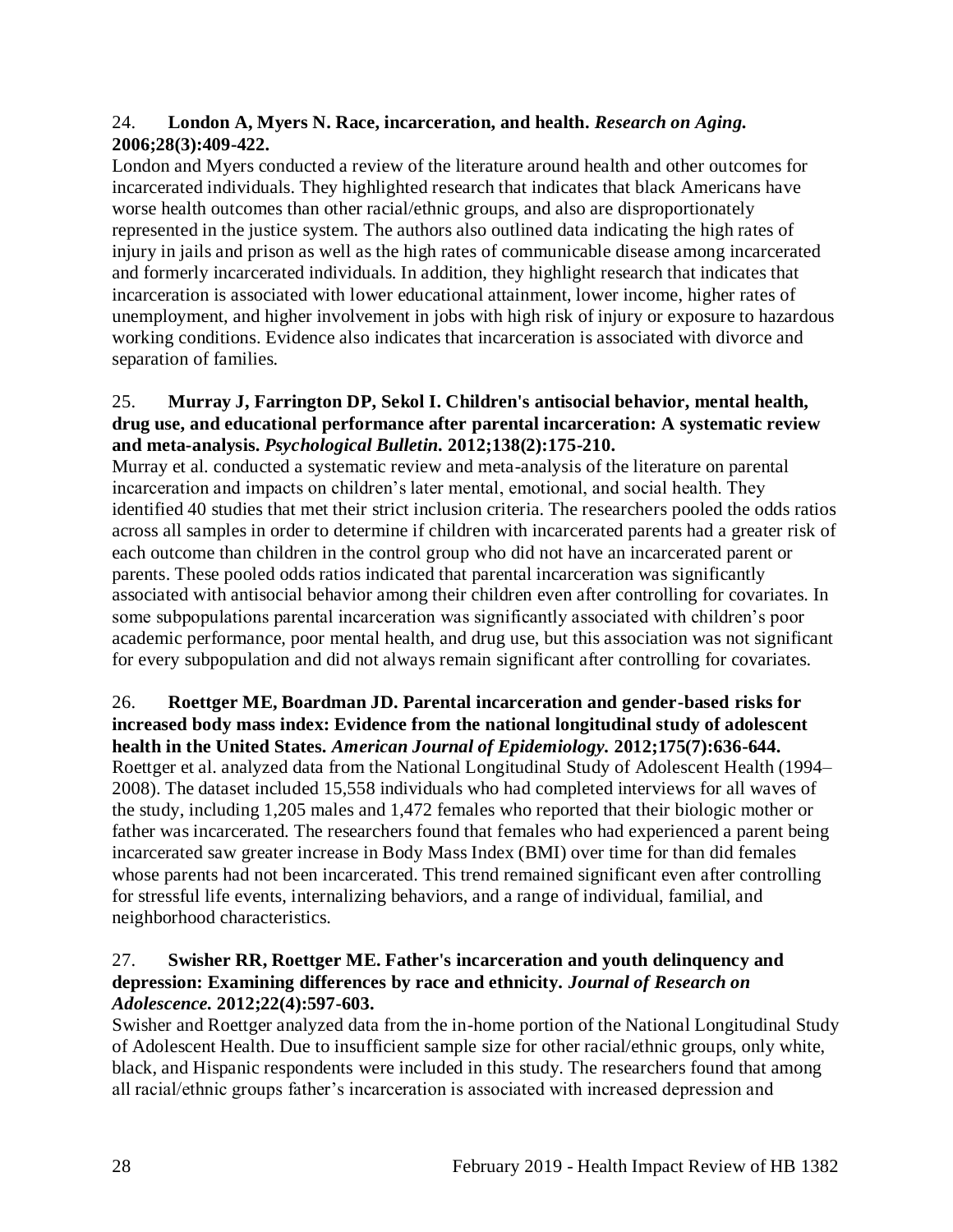delinquency for the children, even after controlling for other variables such as demographics and family background measures. In addition, when considering these results by race/ethnicity, the data indicate that among Hispanic respondents, having their father incarcerated is associated with a higher propensity for delinquency than among white and black respondents.

## <span id="page-31-1"></span>28. **Chicago Sex Workers Outreach Project -. Sex Work and Harm Reduction: Tips for Working with Individuals in the Sex Trade. Chicago, Illinois: Sex Worker Outreach Project - Chicago; 2016.**

This presentation by the Sex Worker Outreach Project (SWOP) - Chicago to the Midwest Harm Reduction Conference defines sex work and discusses the impacts of criminalization and opportunities for harm reduction. SWOP is a grassroots organization run by and for individuals in the sex trade, devoted to improving the lives of current and former sex workers through peersupport, public education, and advocacy.

# 29. **Trafficking, RCW 9A.40.100 (2017).**

Washington State law defines sex trafficking as the recruitment, harboring, transportation, provision, or obtaining of a person for the purposes of a commercial sex act, in which the commercial sex act is induced by force, fraud, or coercion.

## 30. **Boyer Debra. Who Pays the Price? Assessment of Youth Involvement in Prostitution in Seattle.Seattle, Washington: Boyer Research;2008.**

This report was commissioned and funded by the City of Seattle, Human Services Department's Domestic Violence and Sexual Assault Prevention Division to help facilitate a more coordinated community response to youth involvement in prostitution in Seattle. The assessment "estimated the number of youth (18 years and younger) involved in prostitution and other forms of commercial sexual exploitation in Seattle and the outlying areas"; described trends and patterns in adolescent commercial sexual exploitation; assessed service utilization and service gaps; characterized the degree to which the current system of community-based providers and criminal justice entities coordinate their response to these youth; and made recommendations for service models and interventions.

## <span id="page-31-0"></span>31. **Cohan D, Lutnick A, Davidson P, et al. Sex worker health: San Francisco style.**  *Sexually Transmitted Infection.* **2006;82(5):418-422.**

Cohan et. al sought to describe the characteristics of sex workers accessing care at a peer based clinic in San Francisco, California, and to evaluate predictors of sexually transmitted infections. The study included 783 sex workers identifying as "female (53.6%), male (23.9%), male to female transgender (16.1%), and other (6.5%)." Seventy percent of patients had never disclosed their sex work to a healthcare provider before their initial visit to the St. James Infirmary. The reasons for not disclosing one's sex work history included negative past experiences with disclosure (4.8%), fear of disapproval (31.2%), embarrassment (7.6%), and not thinking their sex work was relevant to their health needs (31.8%). Overall, 36% of participants reported sex work related violence (by a customer [27.8%,  $p<0.001$ ], employer/manager/pimp [9.1%,  $p<01$ ]. police [8.4%,  $p = 0.001$ ]). "Legal history was also significantly associated with violence, with 47.1% of those ever arrested experiencing work related violence compared to 25.9% of those without a history of arrest (p<0.001)." In multivariate analysis, sex work related violence was a predictor of STIs (OR 1.9).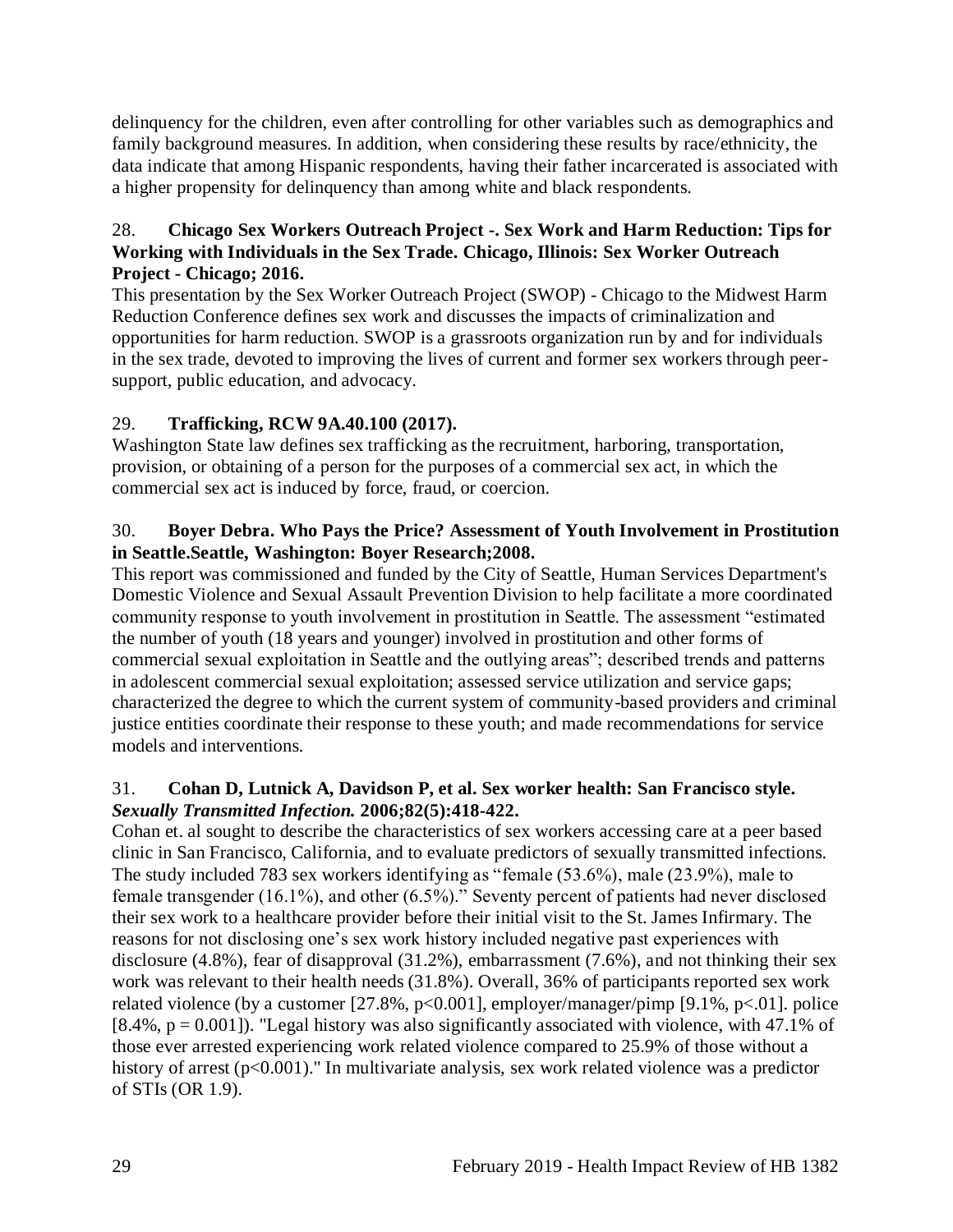#### <span id="page-32-0"></span>32. **Ravi A., Pfeiffer M. R., Rosner Z., et al. Identifying Health Experiences of Domestically Sex-Trafficked Women in the USA: A Qualitative Study in Rikers Island Jail.**  *J Urban Health.* **2017;94(3):408-416.**

Ravi et al. identify experiences of women regarding healthcare access, reproductive health, and infectious disease while being domestically sex trafficked. "Domestic sex trafficking, referred to as trafficking within the USA, involves US citizens, lawful permanent residents, and undocumented immigrants, and is often disproportionally perpetrated against vulnerable women and children." Authors found sparse data on the healthcare needs and access of this population in the USA, which they attribute in part to challenges in identifying trafficking survivors. They cite evidence that "laws and law enforcement practices have resulted in the criminalization of domestic sex trafficking survivors." Women being trafficked are often arrested for "charges associated with drugs (forced drug use by traffickers to maintain control over victims), weapon possession (for protection from potentially violent buyers), various types of fraud including using a false identity (created by the trafficker), and theft or robbery (through force by the trafficker or buyer)." Researchers chose to conduct the study at the Rikers Island Prison Complex's women's facility (The Rose M. Singer Center) as jails are settings where trafficking survivors' health needs may be discussed directly with survivors without interference from traffickers. Multiple respondents reported jail as their only place of care as required during intake. Twenty-six participants answered "yes" to the screening question regarding being forced to have sex or turn tricks by another individual. Of those, 5 who received full interviews did not meet the legal definition of sex-trafficking and were excluded from the analysis. Participants ranged in age from 19-60 years with an average age of 35.5 years. Participants self-identified as African American or Caribbean American.  $42.9\%$  (n = 9), White 28.6% (n = 6), Hispanic 23.8%  $(n = 5)$ , and one person identified as mixed White-Hispanic 3.8% (n = 1). The types of trafficker they experienced varied among participants. The most common were those who ran trafficking rings, involving groups of women being trafficked  $(42.9\%$ ,  $n = 9)$ . Other traffickers included drug dealers (23.8%), mothers (9.5%), and intimate partners (9.5%). Social barriers to care were the most notable for survivors of trafficking. Participants reported reproductive and sexual violence and coercion, both physical and psychological, including traffickers limiting or refusing healthcare visits, perpetrating physical violence for seeking services or receiving specific diagnoses (i.e., STI or pregnancy), incentivizing money over safe sex (e.g., limiting access to or use of condoms). For example, participants described traffickers accompanying survivors or sending another trafficked woman with them to medical appointments for intimidation and control purposes. Additionally, participants reported fear of criminal-justice involvement as a barrier to using emergency departments (e.g., arrest for prostitution or substance use) as barriers to receiving care generally. All participants reported using illicit substances such as cocaine or heroin while being trafficked. Authors conclude that health professionals need to account for this population of women when addressing common public health issues and emergent epidemics.

## <span id="page-32-1"></span>33. **Baldwin Susie B., Eisenman David P., Sayles Jennifer N., et al. Identification of human trafficking victims in health care settings.** *Health and Human Rights.*  **2011;13(June):36-49.**

Baldwin et al. conducted semi-structured interviews with six key informants who worked closely with victims of trafficking and 12 female survivors of trafficking in Los Angeles, California. Three interviews had experienced sex trafficking and one had experienced both sex and labor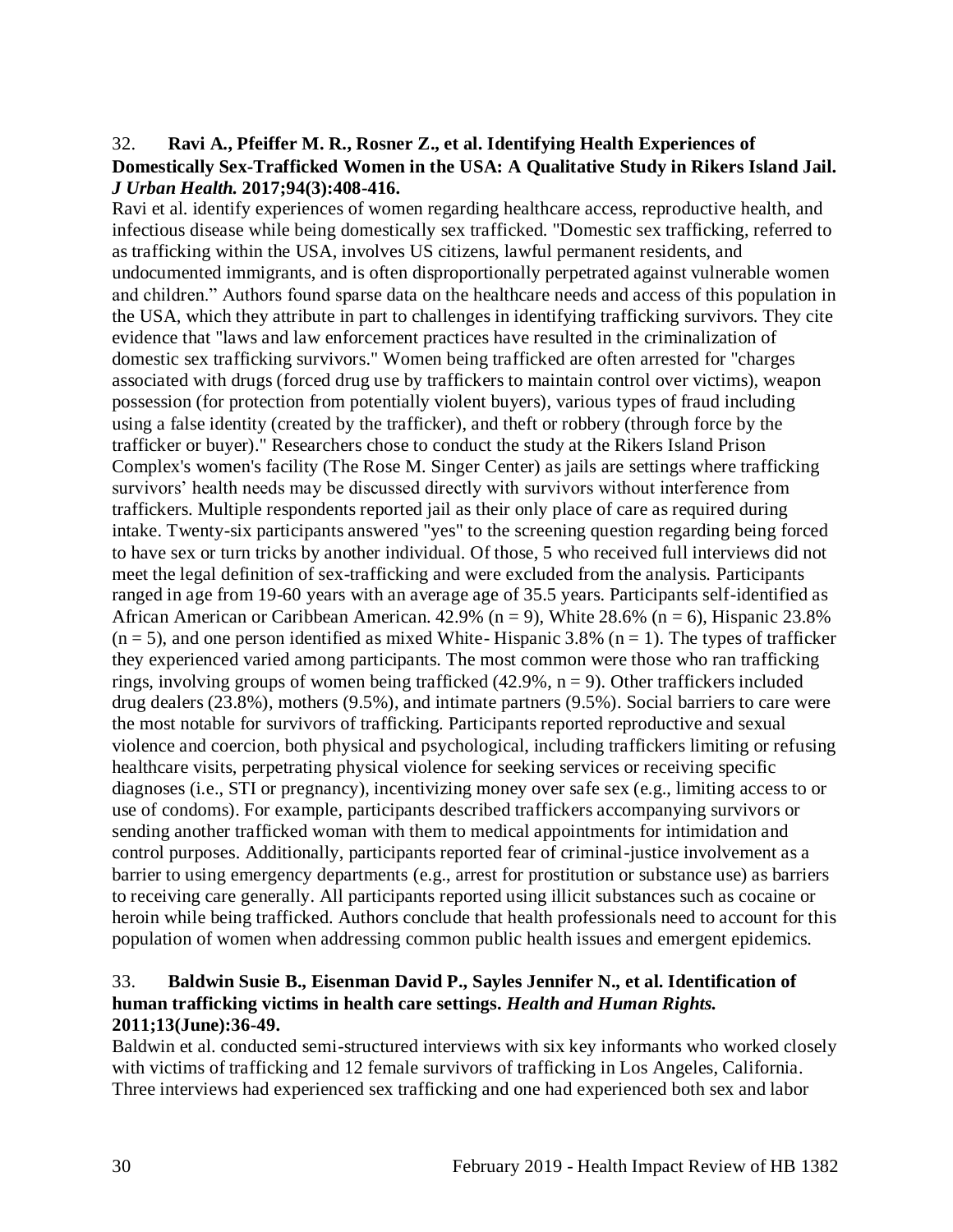trafficking. Findings indicate that "trafficking victims were prevented from disclosing their status to health care providers by fear, shame, language barriers, and limited interaction with medical personnel, among other obstacles." Survivors shared that traffickers took victims repeatedly to be tested for STIs, pregnancy tests, and abortions without detection. Specifically, traffickers filled out paperwork for victims and talked to staff. Limited language access also functions as a barrier to identifying international trafficking victims in health care settings. Often, traffickers appeared to have personal relationships with the physician at the facility where the victim was brought for care. Payment for health services was often made in cash by trafficker/paid for by trafficker, but the amount was added to the victims' debt owed. One respondent shared that she was forced to stop and work before accessing health services to "pay for" an HIV test. "None of the survivors who visited health care facilities were identified as victims by health care personnel or assisted as such, and none of the survivors or Key Informants knew personally of any case in which a trafficking victim had been identified during a health care visit." This study supports anecdotal reports that human trafficking victims in the U.S. interact with health care personnel, including providers of primary care, sexual and reproductive health care, dental care, and traditional or alternative remedies.

#### <span id="page-33-0"></span>34. **Sou Julie, Goldenberg Shira M., Duff Putu, et al. Recent im/migration to Canada linked to unmet health needs among sex workers in Vancouver, Canada: Findings of a longitudinal study.** *Health Care for Women International.* **2017;358(5):492-506.**

Sou et al. conducted a prospective cohort study with 742 street and indoor sex workers in Vancouver, British Columbia, from 2010-2014. Despite universal health care in Canada, sex workers and im/migrants experience suboptimal health care access. Among the cohort, 25.5% reported unmet health care needs at least once in the 4-year study period. Unmet health care needs were significantly associated with recent im/migration, long-term im/migration, policing, and trauma.

## <span id="page-33-1"></span>35. **US Committee on the Commercial Sexual Exploitations and Sex Trafficking of Minors in the. Press TNA.Confronting Commercial Sexual Exploitation and Sex Trafficking of Minors in the United States.Washington, D.C.2013.**

This Committee on the Commercial Sexual Exploitations and Sex Trafficking of Minors in the US report reflects a collaboration between the Committee, the U.S. Department of Justice, Office of Juvenile Justice and Delinquency Prevention, the National Research Council, Institute of Medicine, and other experts in the field. Authors identify insurance status as a barrier to young victims and survivors of commercial sexual exploitation and sex trafficking accessing health care services.The report discusses other structural barriers which limit young victims access to health care services and other social services, including fear of justice-involvement (e.g., prostitution charge), particularly in jurisdictions in which individuals 16-18 years of age can be tried in criminal courts as adults.

## <span id="page-33-2"></span>36. **Platt Lucy, Grenfell Pippa, Meiksin Rebecca, et al. Associations between sex work laws and sex workers' health: A systematic review and meta-analysis of quantitative and qualitative studies.** *PLoS Medicine.* **2018;15(12).**

Platt et al. conducted meta-analyses to assess the extent to which sex work laws and policing practices affect sex workers' safety, health, and access to services. Separate analyses evaluated quantitative studies (40) that measured associations between policing and outcomes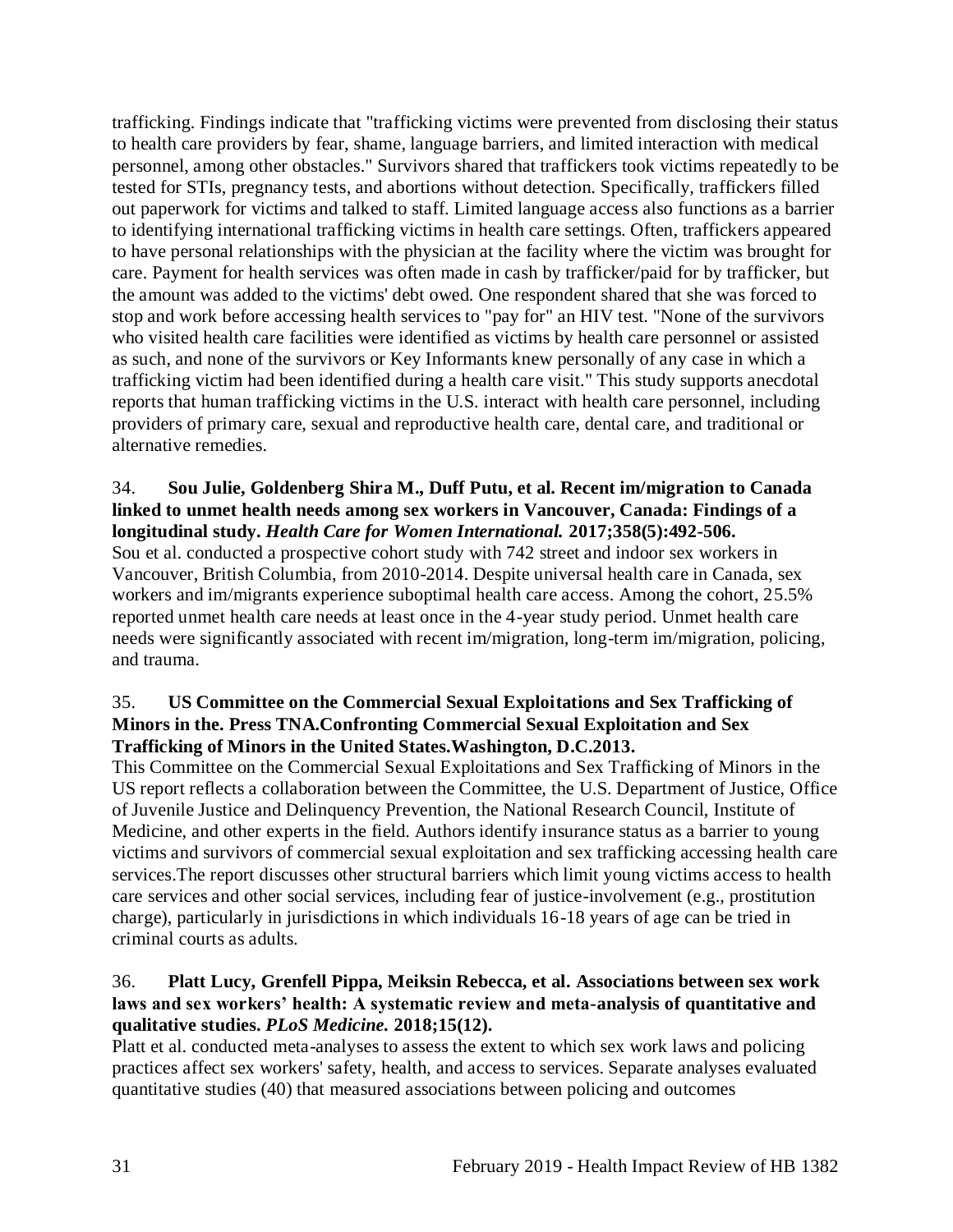of violence, health, and access to services, and qualitative studies (94) that explored related pathways. Researchers estimated the average effect of experiencing sexual/physical violence, HIV or sexually transmitted infections (STIs), and condomless sex, among individuals exposed to repressive policing compared to those unexposed. Authors found repressive policing of sex workers was associated with increased risk of sexual/physical violence from clients or other parties (odds ratio [OR] 2.99, 95% CI 1.96–4.57), HIV/STI (OR 1.87, 95% CI 1.60–2.19), and condomless sex (OR 1.42, 95% CI 1.03–1.94).

# <span id="page-34-0"></span>37. **Albarazi Hannah. San Francisco Sex Workers Reporting Violent Crimes Won't Face Arrest.** *CBS Local (San Francisco).* **11 January 2018, 2018.**

This local news article discussed policies adopted by San Francisco to shield people in the sex trade who report a violent crime from being arrested for prostitution. The policy will also "allow sex workers reporting abuse by law enforcement officials to come forward without fear of arrest."

# 38. **Mirfendereski Taylor. Policy aims to build trust among sex workers "Formalizing an Existing Practice". 9 January 2018, 2018.**

This news article provides data from the King County Prosecutor's Office regarding trends in prostitution vs. patronizing charges in the county, 2009 to 2016.

# 39. **Albarazi Hannah. How Sex Workers Made San Francisco Safer for Everyone. Next City; 2018.**

This online news article discusses the San Francisco Department on the Status of Women's work formally mediating discussions between the SF Police Department, sex workers, and other community stakeholders in the development of the City/County's policies preventing arrest and prosecution of victims of and witnesses to specified crimes for prostitution and other related offenses.

# 40. **Washington State Clearinghouse on Human Trafficking. Available at:**

**[https://www.commerce.wa.gov/serving-communities/crime-victims-public-safety/office-of](https://www.commerce.wa.gov/serving-communities/crime-victims-public-safety/office-of-crime-victims-advocacy/human-trafficking/)[crime-victims-advocacy/human-trafficking/.](https://www.commerce.wa.gov/serving-communities/crime-victims-public-safety/office-of-crime-victims-advocacy/human-trafficking/) Accessed July, 2018.**

This Department of Commerce webpage provides reports, resources for victims and survivors, and news updates regarding human trafficking.

# 41. **American Psychological Association. Evidence-Based Practice in Psychology: APA Presidential Task Force on Evidence-Based Practice. 2006;61(4):271-285.**

The American Psychological Association (APA) created a policy indicating that the evidencebase for a psychological intervention should be evaluated using both efficacy and clinical utility as criteria. The Association President appointed the APA Presidential Task Force on Evidence-Based Practice and the task force published this document with the primary intent of describing psychology's commitment to evidence-based psychological practices. This document, though, also references many research articles providing evidence for the efficacy of a number of psychological treatments and interventions. The reference list for this document highlights the growing body of evidence of treatment efficacy from the 1970s through 2006. Note that this does not indicate that all treatments are effective, but rather than there is a very large body of evidence supporting that evidence-based treatments are available.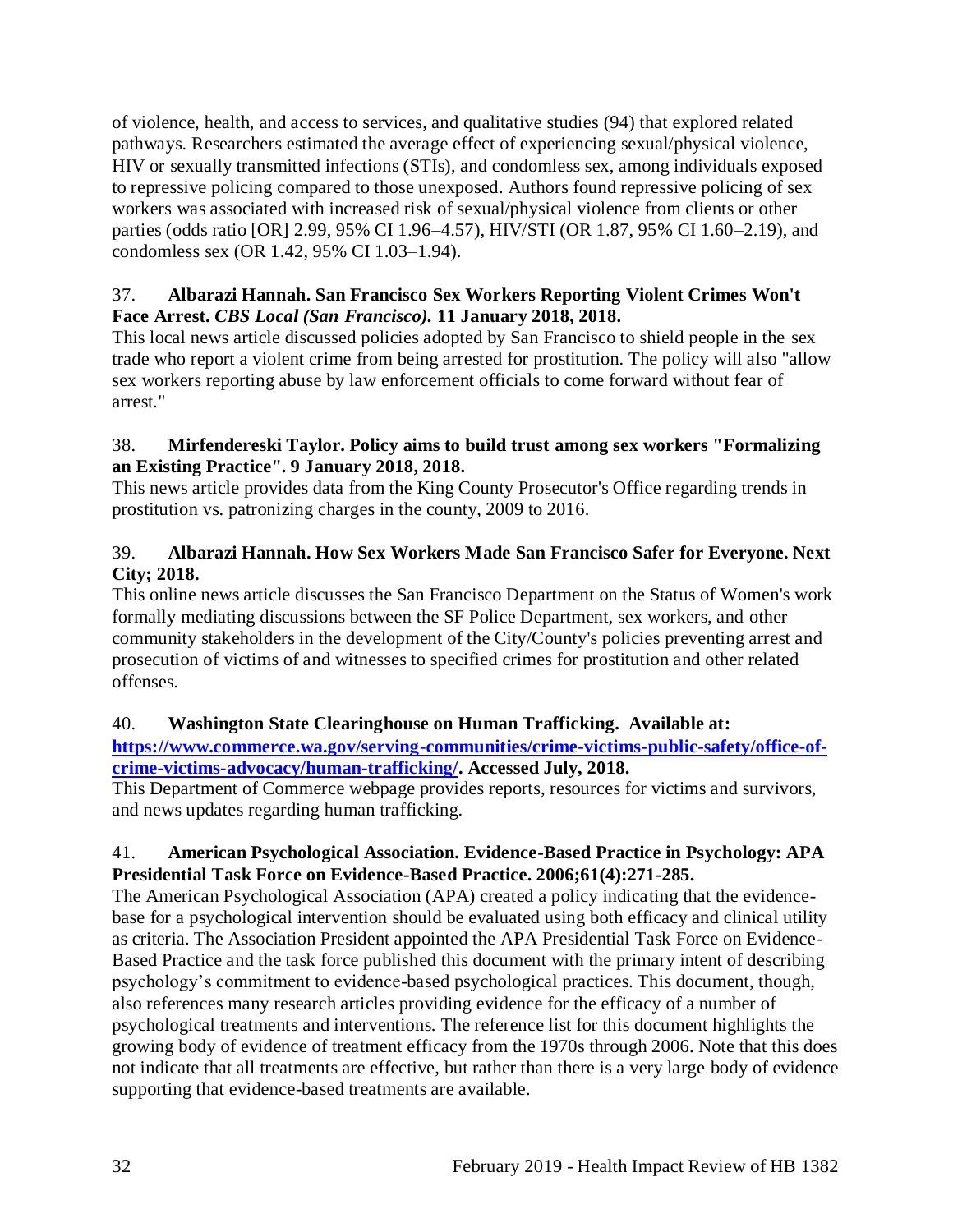#### <span id="page-35-0"></span>42. **Khan A, Plummer D, Hussain R, et al. Does physician bias affect the quality of care they deliver? Evidence in the care of sexually transmitted infections.** *Sexually Transmitted Infection.* **2007;84(2008):150-151.**

Khan et al. conducted a survey (stratified random sample) of 15% of general practitioners (GPs)practicing in New South Wales, Australia, to assess practitioners' management of sexually transmitted infections. A total of 409 GPs participated in the study yielding a response rate of 45.4%. Results: "Although over two-thirds (69–72%) of GPs were comfortable in managing STI in heterosexual or young patients, fewer than half (40–46%) felt comfortable caring for patients who were sex workers, indigenous, people who inject drugs, gay or lesbian." Results indicate that "[p]ractitioners who were comfortable were more likely to offer sexual risk assessment, safe-sex counselling, and were less likely to report limited ability to influence patients' risk behaviors." Furthermore, "[p]ractitioner discomfort was positively associated with reporting constraints in sexual history-taking and the need for training in sexual health." Authors concluded that practitioners' care and support for patients with STI are influenced by their inexperience, lack of skills and/or attitudes.

#### 43. **Marshall Amy Jessica, Schultz Tim, Crespigny Charlotte Francis de. Emergency clinicians' perceived self-efficacy in the care of intoxicated women victims of violence.**  *International Emergency Nursing.* **2018;40(2018):18-22.**

Marshall et al. conducted a mixed methods study to assess emergency clinicians' awareness and use of best practice guidelines and tools and their perceived self-efficacy toward threating intoxicated women victims of violence. In total, 179 emergency clinicians were surveyed and 22 emergency clinicians were interviewed in South Australia. Survey results showed the majority of respondents had not undertaken any education or training specifically regarding alcohol and other drugs (AOD) (n=133, 74.3%) Results showed a "statistically significant relationships between use of best practice tools ( $n=32$ ) and knowledge ( $\gamma$ 2=6.52;  $p=.02$ ) and confidence  $(\gamma$ 2=6.52; p=.02) treating women victims of violence." Moreover, there were "statistically significant relationships between previous alcohol and other drug education/training and knowledge (n=43), skills and confidence treating both intoxicated patients ( $\gamma$ 2=7.85; p=.01) and women victims of violence ( $\gamma$ 2=11.63; p < .01)." Overall, authors concluded that "[e]mergency clinicians reported low levels of perceived self-efficacy, and infrequent use of guidelines and tools to support the care of intoxicated women victims of violence." Participants reported wanting more knowledge and education/training in caring for intoxicated women who had been assaulted.

## 44. **Greenbaum Jordan. Child Sex Trafficking and Commercial Sexual Exploitation.**  *Advances in Pediatrics.* **2018;65(2018):55-70.**

Statistics to accurately estimate the incidence and prevalence for Child Sex Trafficking/Commercial Sexual Exploitation [CST/CSEC] are unavailable "because of the criminal nature of the activity, lack of a centralized database, differences in interpretation of definitions, underrecognition of exploited persons by authorities, and underreporting by victims themselves." As boys and transgender youth are likely underrecognized, total global estimates and proportions of victims based on gender may be distorted. Some of the most common physical effects are sexually transmitted infections (STIs), pregnancy, substance use/misuse, and traumatic injury. Studies document that visits to health facilities are fairly common among